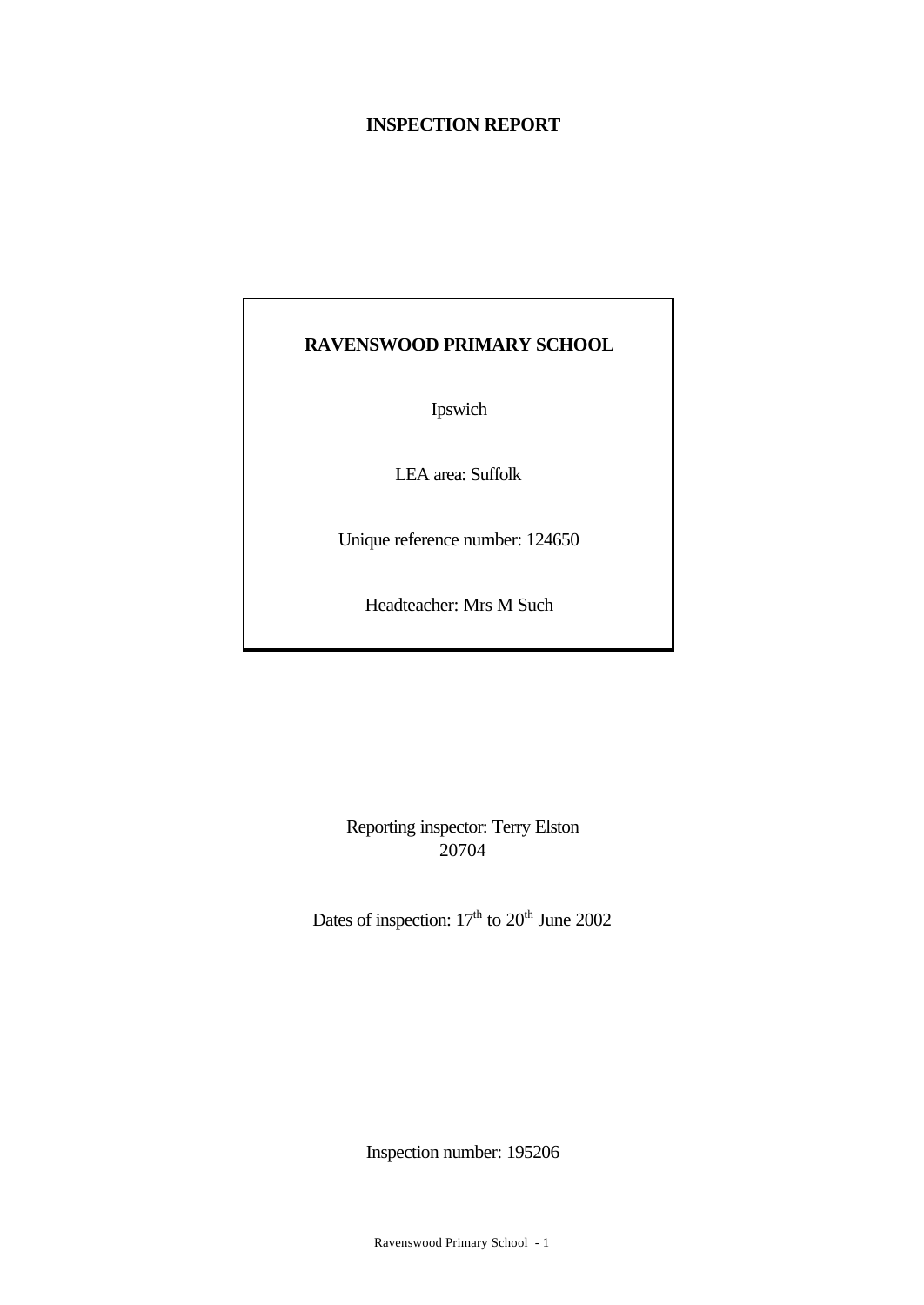Full inspection carried out under section 10 of the School Inspections Act 1996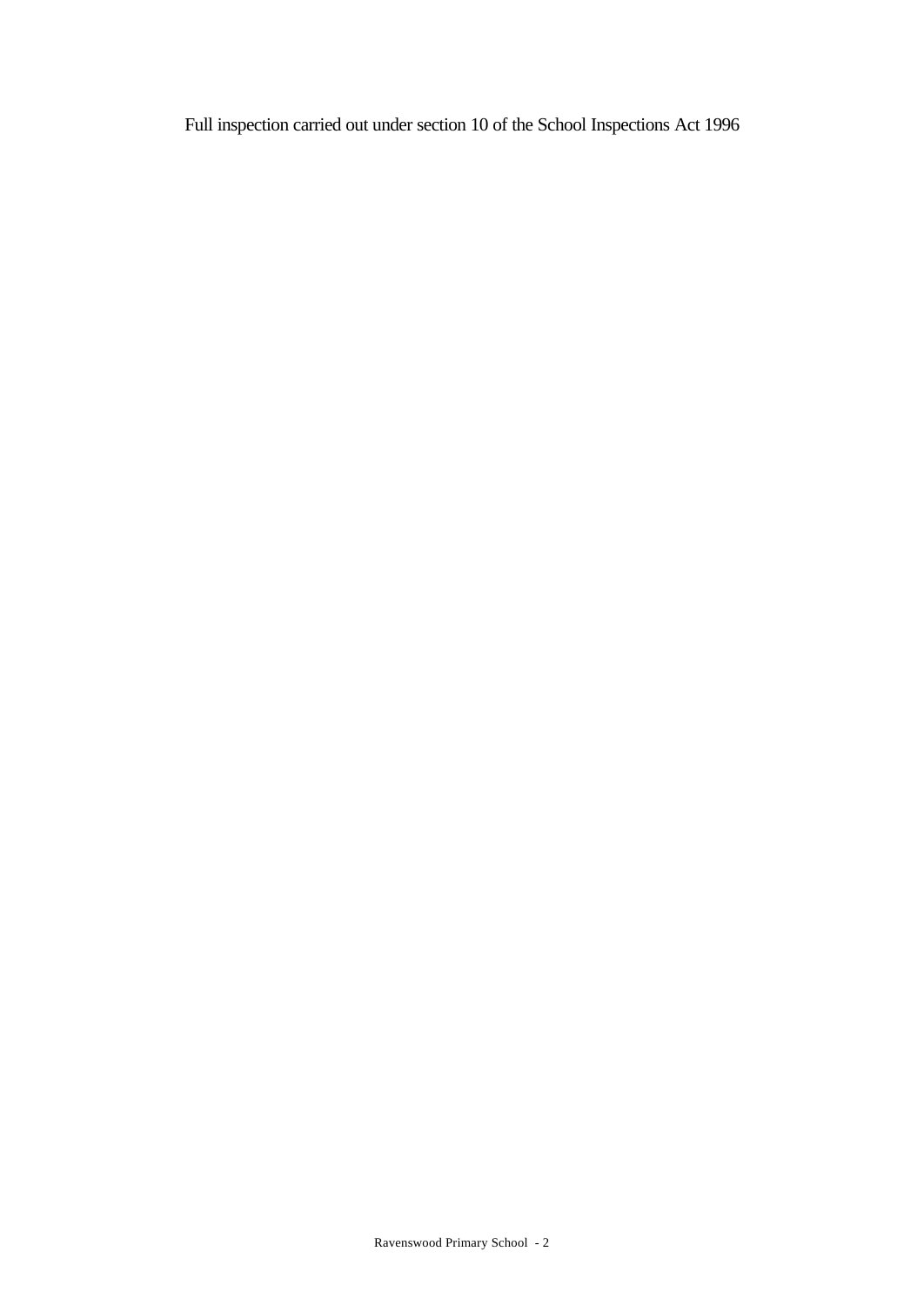# **INFORMATION ABOUT THE SCHOOL**

| Type of school:              | Infant and junior                             |
|------------------------------|-----------------------------------------------|
| School category:             | Community                                     |
| Age range of pupils:         | $3-11$                                        |
| Gender of pupils:            | Mixed                                         |
| School address:              | Ravenswood Avenue<br>Ipswich<br>Suffolk       |
| Postcode:                    | IP3 9RZ                                       |
| Telephone number:            | 01473 728565                                  |
| Fax number:                  | 01473 721836                                  |
| Appropriate authority:       | The governing body, Ravenswood Primary School |
| Name of chair of governors:  | Mrs F Hopkins                                 |
| Date of previous inspection: | June 1997                                     |

# © Crown copyright 2002

This report may be reproduced in whole or in part for non-commercial educational purposes, provided that all extracts quoted are reproduced verbatim without adaptation and on condition that the source and date thereof are stated.

Further copies of this report are obtainable from the school. Under the School Inspections Act 1996, the school must provide a copy of this report and/or its summary free of charge to certain categories of people. A charge not exceeding the full cost of reproduction may be made for any other copies supplied.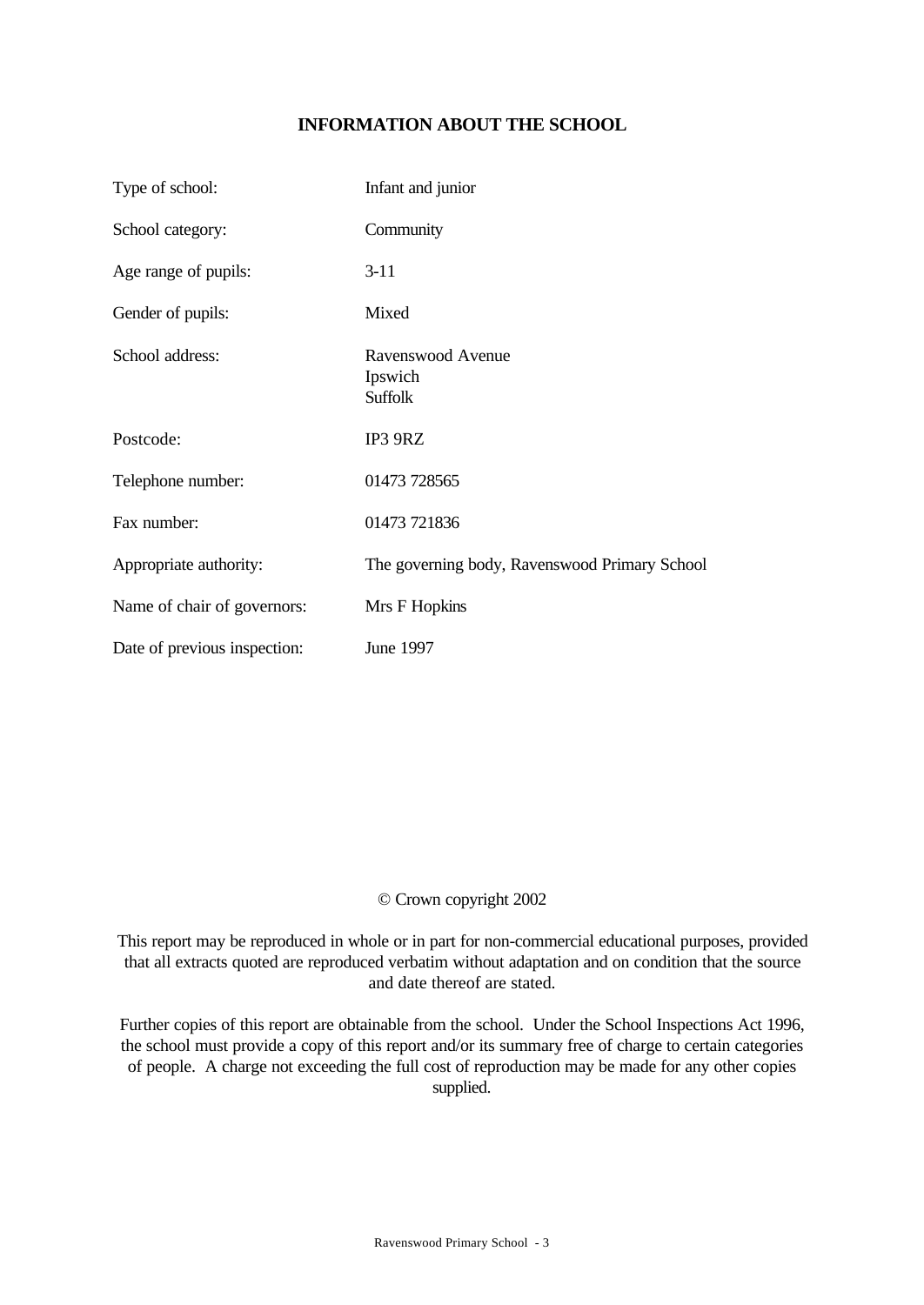| <b>Team members</b> |                           |                         | <b>Subject responsibilities</b>                                                                                  | <b>Aspect responsibilities</b>                                                                                                                                                 |  |
|---------------------|---------------------------|-------------------------|------------------------------------------------------------------------------------------------------------------|--------------------------------------------------------------------------------------------------------------------------------------------------------------------------------|--|
| 20704               | Terry<br>Elston           | Registered<br>inspector | Design and technology,<br>physical education                                                                     | The school's results and<br>pupils' achievements.<br>How well are pupils<br>taught? How well is the<br>school led and managed?                                                 |  |
| 19693               | Sally<br>Hall             | Lay inspector           |                                                                                                                  | Pupils' attitudes, values<br>and personal<br>development. How well<br>does the school care for<br>its pupils? How well<br>does the school work in<br>partnership with parents? |  |
| 19897               | Arthur<br>Evans           | Team inspector          | Mathematics, history, equal<br>opportunities.                                                                    | How good are the<br>curricular and other<br>opportunities offered to<br>pupils?                                                                                                |  |
| 19142               | Audrey<br>Quinnell        | Team inspector          | Children in the Foundation<br>Stage, art and design, music,<br>pupils with English as an<br>additional language. |                                                                                                                                                                                |  |
| 14596               | Tony<br>Fiddian-<br>Green | Team inspector          | Science, religious education,<br>pupils with special educational<br>needs.                                       |                                                                                                                                                                                |  |
| 15271               | <b>Brian</b><br>Farley    | Team inspector          | English, information and<br>communication technology and<br>geography.                                           |                                                                                                                                                                                |  |

The inspection contractor was:

Phoenix Educational Consultants "Thule" 60 Joy Lane Whitstable Kent CT5 4LT 01227 273449

Any concerns or complaints about the inspection or the report should be raised with the inspection contractor. Complaints that are not satisfactorily resolved by the contractor should be raised with OFSTED by writing to:

> The Complaints Manager Inspection Quality Division The Office for Standards in Education Alexandra House 33 Kingsway London, WC2B 6SE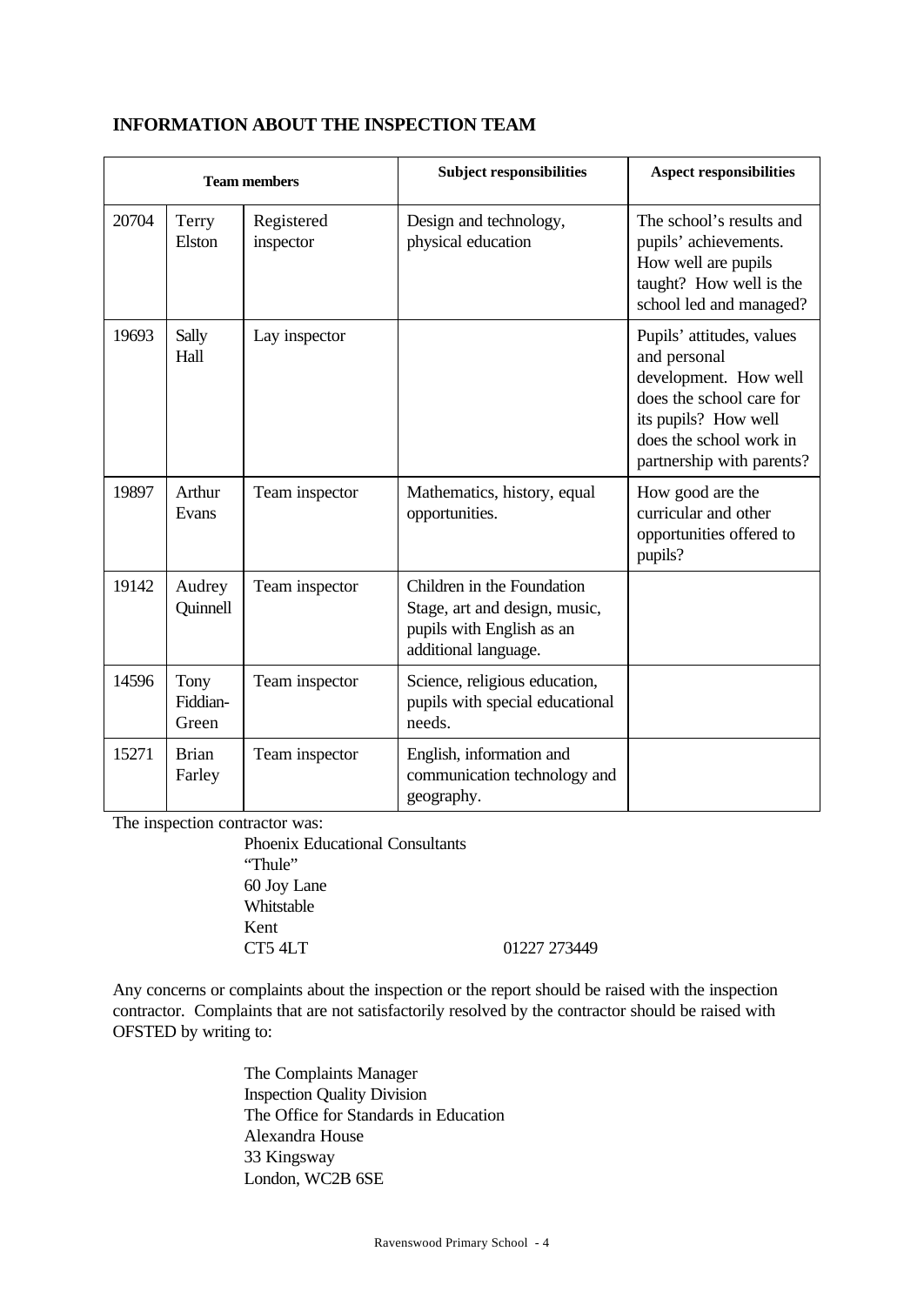# **REPORT CONTENTS**

|                                                                           | Page |
|---------------------------------------------------------------------------|------|
| <b>PART A: SUMMARY OF THE REPORT</b>                                      | 5    |
| Information about the school                                              |      |
| How good the school is                                                    |      |
| What the school does well                                                 |      |
| What could be improved                                                    |      |
| How the school has improved since its last inspection<br><b>Standards</b> |      |
| Pupils' attitudes and values                                              |      |
| Teaching and learning                                                     |      |
| Other aspects of the school                                               |      |
| How well the school is led and managed                                    |      |
| Parents' and carers' views of the school                                  |      |
|                                                                           |      |
| <b>PART B: COMMENTARY</b>                                                 |      |
| <b>HOW HIGH ARE STANDARDS?</b>                                            | 9    |
| The school's results and pupils' achievements                             |      |
| Pupils' attitudes, values and personal development                        |      |
| <b>HOW WELL ARE PUPILS TAUGHT?</b>                                        | 11   |
| <b>HOW GOOD ARE THE CURRICULAR AND OTHER</b>                              |      |
| <b>OPPORTUNITIES OFFERED TO PUPILS?</b>                                   | 13   |
| <b>HOW WELL DOES THE SCHOOL CARE FOR ITS PUPILS?</b>                      | 15   |
| <b>HOW WELL DOES THE SCHOOL WORK IN</b>                                   |      |
| <b>PARTNERSHIP WITH PARENTS?</b>                                          | 17   |
| HOW WELL IS THE SCHOOL LED AND MANAGED?                                   | 18   |
| WHAT SHOULD THE SCHOOL DO TO IMPROVE FURTHER?                             | 21   |
| <b>PART C: SCHOOL DATA AND INDICATORS</b>                                 | 22   |
| PART D: THE STANDARDS AND QUALITY OF TEACHING IN                          |      |
| AREAS OF THE CURRICULUM, SUBJECTS AND COURSES                             | 26   |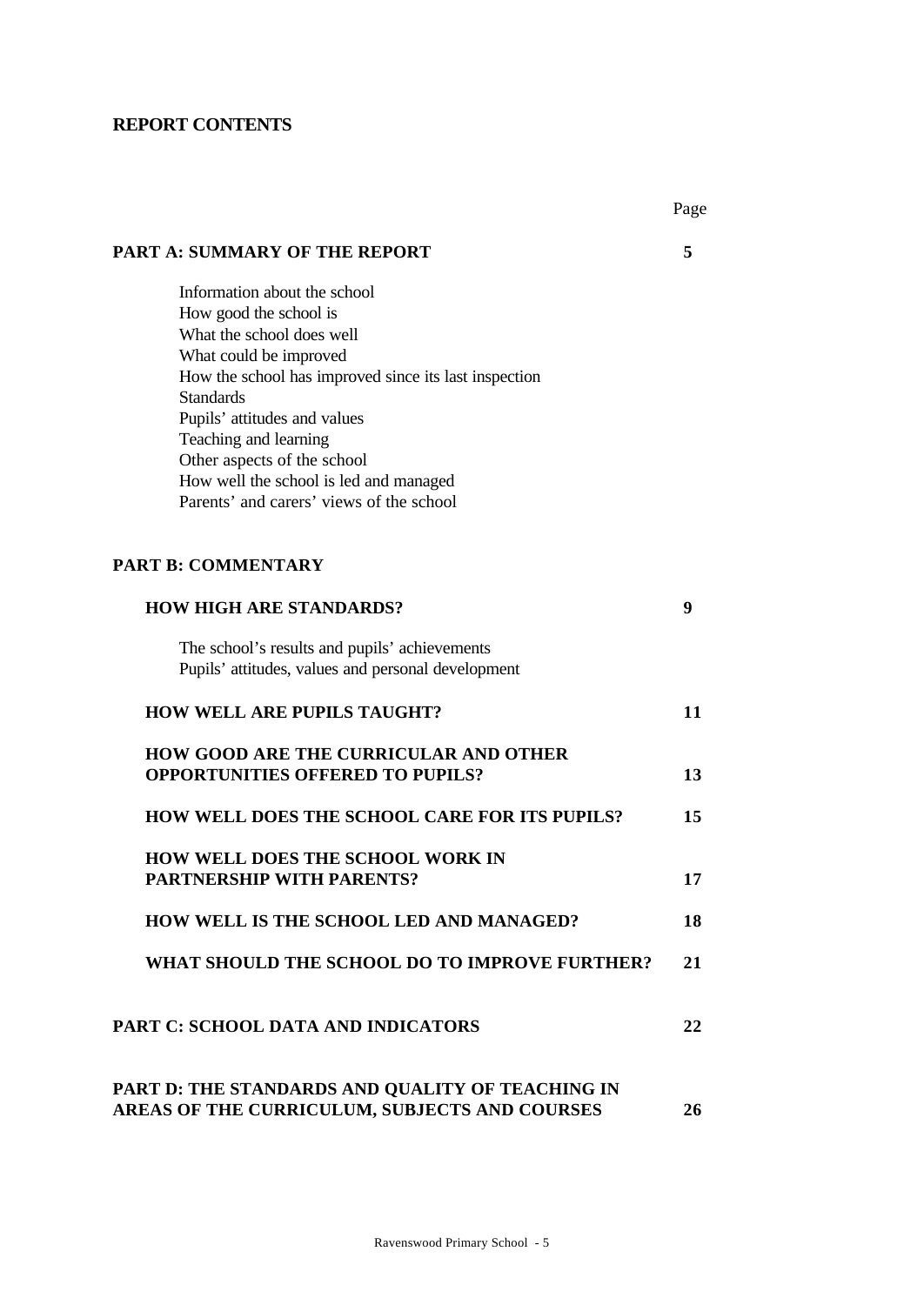#### **PART A: SUMMARY OF THE REPORT**

#### **INFORMATION ABOUT THE SCHOOL**

This is a large school, formerly known as Priory Heath Primary. The new building is at the heart of a new housing development, but also serves the original catchment area. Housing is a mixture of owner occupied and housing association homes. There are 300 full time pupils and 46 who attend the Nursery part time. There are 26 more girls than boys. Nearly a third of pupils have special educational needs, which is more than normally found. Four pupils have statements of their special educational needs, which is broadly the same as national figures. Over 36 per cent of pupils are eligible for free school meals, which is higher than the national average. Nearly 12 per cent of pupils are from ethnic minority backgrounds, and over three per cent have English as an additional language; these figures are above average. During the last school year, 15 pupils joined the school other than at the usual time of first admission and 14 left it at times which were not those of the normal leaving or transfer for most pupils. This degree of mobility is not unusual. The attainment of pupils on entry is well below average, and lower than was reported in the previous inspection. The school suffers from significant recruitment problems, and three of the teachers are on temporary contracts.

#### **HOW GOOD THE SCHOOL IS**

This is a sound school that has suffered greatly from staffing problems. These have affected standards, which are well below average in English, mathematics and science by Year 6. The quality of teaching and learning is satisfactory, as is the leadership and management. The school cares for its pupils well, and has achieved the 'Healthy Schools Award'. The financial management is sound, and the school provides satisfactory value for money.

#### **What the school does well**

- Extra support for pupils in Years 1 and 2 has led to a big improvement in their standards.
- The school has excellent links with the local community that are helping to raise standards and teach pupils about the world around them.
- The provision for children in the Nursery and Reception is good, and gives them a flying start to their education.
- Good assessment procedures are helping the school too address pupils' weaknesses effectively.
- The provision for personal, social and health education is very good, and gives pupils valuable guidance on how to live a healthy life.

#### **What could be improved**

- Year 6 pupils' standards in English, mathematics, science and geography.
- The way that the school manages the retention and recruitment of staff.
- The consistency of teaching, because around one lesson in ten is unsatisfactory, and this slows down pupils' learning.
- The systems for the monitoring of teaching, which do not give teachers clear enough guidance on how they can improve.
- Provision for higher attaining pupils, who do not achieve high enough standards by Year 6.

*The areas for improvement will form the basis of the governors' action plan.*

#### **HOW THE SCHOOL HAS IMPROVED SINCE ITS LAST INSPECTION**

The school has made satisfactory progress since it was last inspected in June 1997. The quality of teaching is better, but some teachers still struggle to manage pupils' behaviour. Assessment is used more effectively, and subject co-ordinators now provide good support for teachers. Standards attained by the oldest pupils are lower than before in English, mathematics, science, geography and physical education, and higher in design and technology.

The curricular planning has improved, and all subjects now meet requirements. The new accommodation is of a far higher standard than the old buildings, and the supply of resources has been strengthened. In view of recent improvements in standards in Years 1 and 2, and providing the school can appoint sufficient staff, it is well placed to improve further.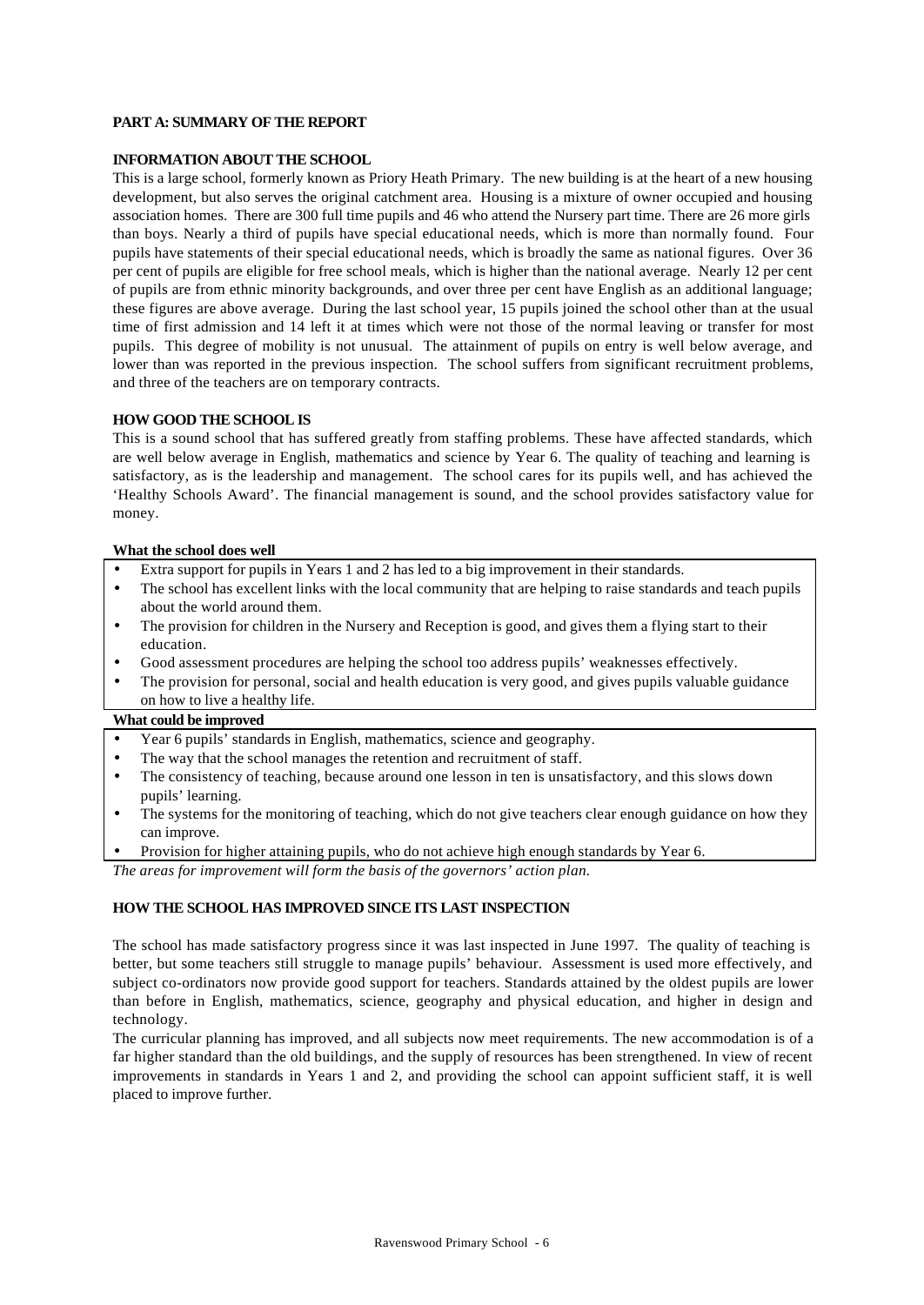#### **STANDARDS**

The table shows the standards achieved by pupils at the end of Year 6 based on average point scores in National Curriculum tests.

|                 | compared with |       |       |                    |                                     |            |
|-----------------|---------------|-------|-------|--------------------|-------------------------------------|------------|
| Performance in: | all schools   |       |       | similar<br>schools | <b>Key</b>                          |            |
|                 | 1999          | 2000  | 2001  | 2001               | very high                           | $A^*$      |
| English         | E             | E     | E     | E                  | well above average<br>above average | A<br>B     |
| mathematics     | E             | E     | $E^*$ | E                  | average<br>below average            | C<br>D     |
| science         | $E^*$         | $E^*$ | $E^*$ | E                  | well below average<br>very low      | E<br>$E^*$ |

The results in 2001 were especially low, and in the bottom five per cent nationally in mathematics and science. Standards have fallen since 1999. The school met its target in English in 2001, but fell some way short in mathematics. Year 2 pupils' test results were better: they were average in mathematics, below average in writing and well below average in reading. Against similar schools, though, they were average in reading, above in writing and well above in mathematics. This inspection finds that Year 2 pupils' standards are well below average in science, below average in English and geography, and average in mathematics and all other subjects. By Year 6, standards are well below average in English, mathematics and science, below average in geography, and average in all other subjects. Pupils make good progress in the Foundation Stage, but are still below average in all areas except their personal, social and emotional development by the time they leave the Reception classes. Pupils achieve well in most areas in Years 1 and 2, and have benefited from rigorous measures to raise their standards. Similar strategies are planned for older pupils this year, but the current Year 6 pupils' work shows that they have made slow progress in the long term. Pupils with special educational needs make satisfactory progress towards their targets, but higher attaining pupils rarely achieve the levels of which they are capable.

| Aspect                                    | <b>Comment</b>                                                                                                                                                          |
|-------------------------------------------|-------------------------------------------------------------------------------------------------------------------------------------------------------------------------|
| Attitudes to the school                   | These are satisfactory. Most pupils enjoy their work, and try to do their best.                                                                                         |
| Behaviour, in and out of<br>classrooms    | Satisfactory, but although most pupils behave well in class, a few lack<br>concentration and slow down the learning of others. Pupils behave well in the<br>playground. |
| Personal development and<br>relationships | Pupils' personal development is satisfactory, and they are keen to take<br>responsibility. Relationships are sound.                                                     |
| Attendance                                | Below average, and this affects the progress of the pupils involved.                                                                                                    |

#### **PUPILS' ATTITUDES AND VALUES**

The school has worked hard to improve pupils' attitudes and behaviour, with some success, but some still disrupt lessons. Punctuality is a problem; the new school is a long way for some to walk, and many arrive too late to enjoy the start of the school day.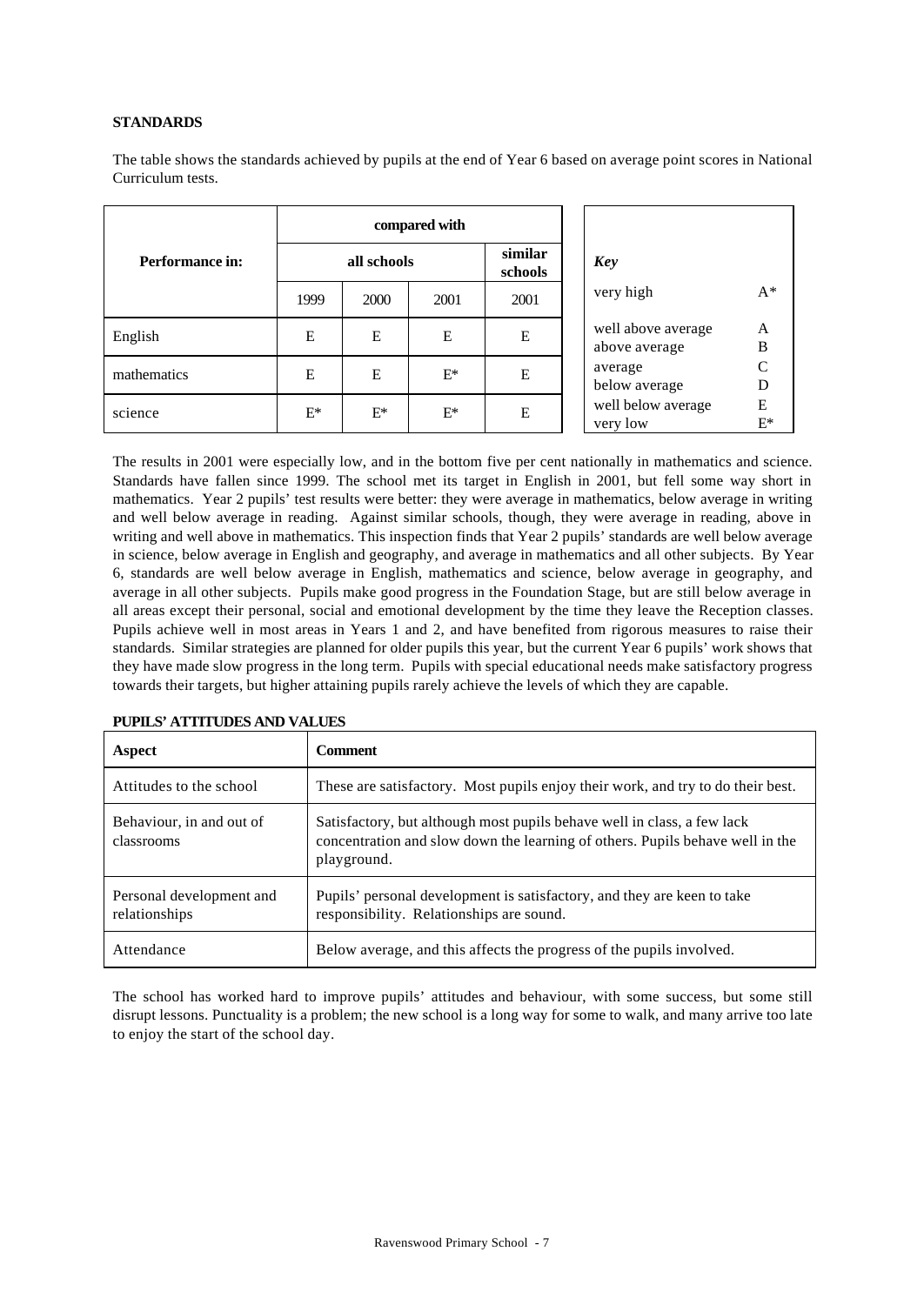#### **TEACHING AND LEARNING**

| <b>Nursery and Reception</b><br>Teaching of pupils in: |      | Years $1-2$  | Years $3-6$  |  |
|--------------------------------------------------------|------|--------------|--------------|--|
| Quality of teaching                                    | Good | Satisfactory | Satisfactory |  |

*Inspectors make judgements about teaching in the range: excellent; very good; good; satisfactory; unsatisfactory; poor; very poor. 'Satisfactory' means that the teaching is adequate and strengths outweigh weaknesses.*

The quality of teaching is satisfactory, but lacks the consistency to ensure good progress for all groups of pupils. In the best lessons, teachers have good and consistent ways to manage behaviour, and pupils make good progress. When teachers are not so secure, the pace of learning suffers as pupils have to be reminded constantly to behave. Literacy lessons have a sound structure, and develop pupils' reading skills systematically. The school implements the numeracy strategy well, and pupils make good progress in their number skills. Consistently good teaching for children in the Foundation Stage ensures that they settle very well into school life and learn new skills quickly. In Years 1 and 2, the good systems in place mean that temporary and inexperienced staff provide a satisfactory quality of teaching, and pupils make at least sound progress in nearly all lessons. The quality of teaching in Years 1 and 2 is good in mathematics and music, and satisfactory in all other subjects except geography where pupils do not cover enough work to attain the standards they should. In Years 3 to 6, the quality of teaching ranges from unsatisfactory to excellent. At its best, the teaching is inspirational, but occasionally, teachers do not cover sufficient work in lessons for pupils to make the best progress, particularly higher attaining groups. In Years 3 to 6, the quality of teaching is good in mathematics, science, religious education and music, and satisfactory in all subjects except geography, where expectations of pupils are too low. The teaching for pupils with special educational needs is good, and ensures that they take a full part in lessons. Teachers' marking of pupils' work is inconsistent, and does not always show how pupils can improve.

| Aspect                                                                                               | <b>Comment</b>                                                                                                                                                                                                                                                                                                                                                                                                                 |
|------------------------------------------------------------------------------------------------------|--------------------------------------------------------------------------------------------------------------------------------------------------------------------------------------------------------------------------------------------------------------------------------------------------------------------------------------------------------------------------------------------------------------------------------|
| The quality and range of the<br>curriculum                                                           | The curriculum is good. It is well organised with an appropriate focus on<br>literacy and numeracy, whilst giving pupils a rich variety of experiences. There<br>is a good range of activities after school to enrich the curriculum. Very good<br>provision for personal, social and health education teaches pupils how to live<br>healthily and value the opinions of others.                                               |
| Provision for pupils with<br>special educational needs                                               | Good. Effective contributions from skilled teaching assistants ensure that<br>pupils are included in all activities. Good provision of a co-ordinator for pupils<br>with special educational needs, without class responsibilities, to support pupils<br>and teachers.                                                                                                                                                         |
| Provision for pupils with<br>English as an additional<br>language                                    | Good. The few pupils with English as an additional language are supported<br>well by teachers and visiting staff, and they make good progress.                                                                                                                                                                                                                                                                                 |
| Provision for pupils' personal,<br>including spiritual, moral,<br>social and cultural<br>development | Good provision for pupils' personal development. There is good spiritual<br>provision in assemblies and in lessons. The good provision for social and<br>moral development shows in the way that most pupils behave and work<br>productively together. Cultural provision is satisfactory, but the school<br>provides few opportunities for pupils to experience and learn about the<br>diversity of culture found in Britain. |
| How well the school cares for<br>its pupils                                                          | The school cares for pupils well. There are good first aid and child protection<br>procedures, and the assessment of pupils' standards and progress is good.<br>Good monitoring of attendance.                                                                                                                                                                                                                                 |

## **OTHER ASPECTS OF THE SCHOOL**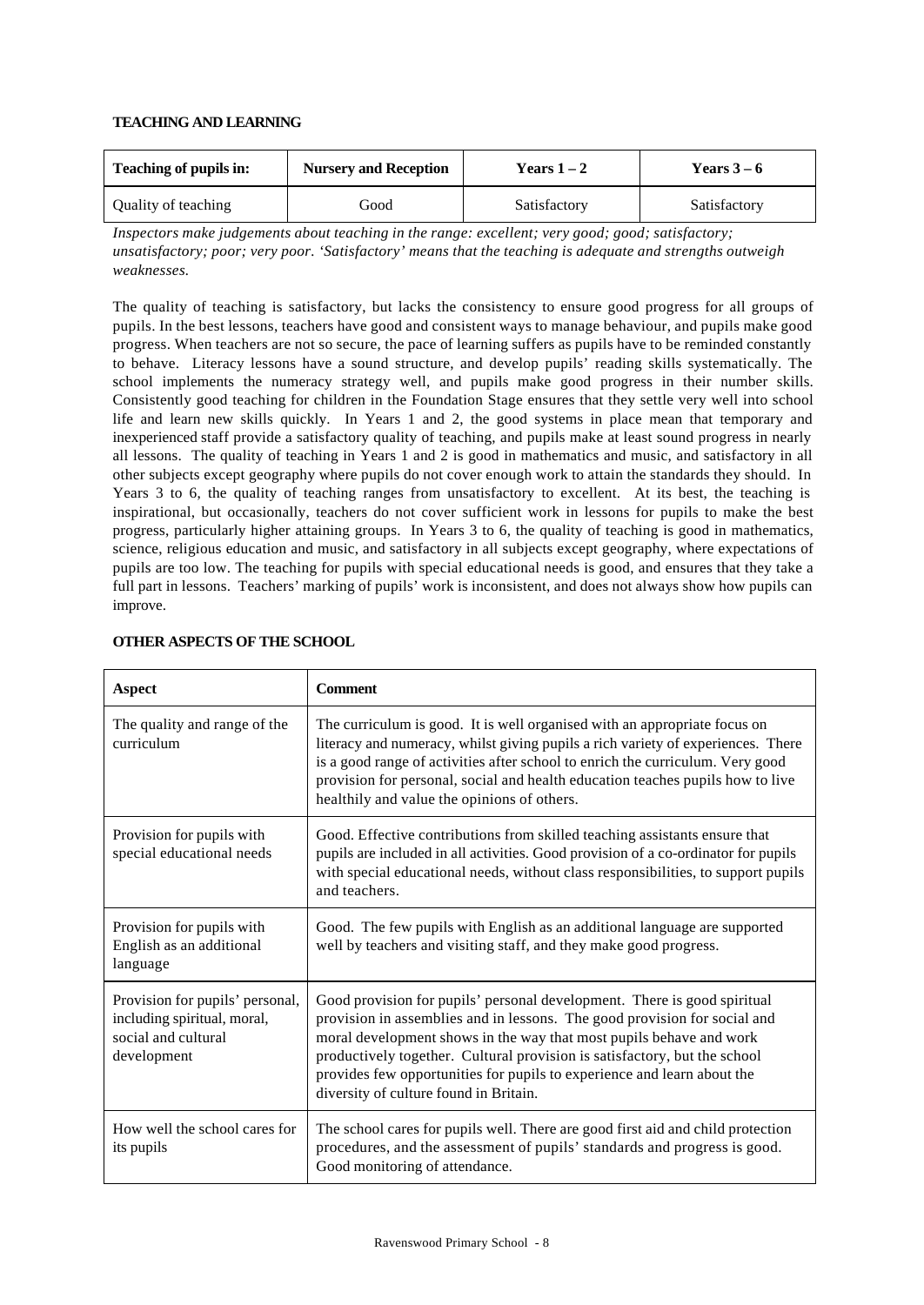The good curriculum provides pupils with interesting lessons. The quality of information for parents, and their links with the school, are satisfactory, but few help in classes. There are excellent links with the members of the local community, who support the school very well.

| Aspect                                                                 | <b>Comment</b>                                                                                                                                                                                                                                                                                                                                                                               |
|------------------------------------------------------------------------|----------------------------------------------------------------------------------------------------------------------------------------------------------------------------------------------------------------------------------------------------------------------------------------------------------------------------------------------------------------------------------------------|
| Leadership and management by<br>the headteacher and other key<br>staff | Satisfactory. The headteacher sets high standards, and has a clear idea of<br>the school's priorities. Her good initiatives to raise standards are starting<br>to take effect. There is sound monitoring of teaching, but not enough<br>guidance is given on how teachers can improve. There is good support by<br>the deputy headteacher and senior staff who work hard to raise standards. |
| How well the governors fulfil their<br>responsibilities                | Governors do this well. They have a good knowledge of the school, and<br>are led very well by an experienced Chair. New initiatives to get governors<br>more involved in monitoring the school are working well.                                                                                                                                                                             |
| The school's evaluation of its<br>performance                          | Good. New self-evaluation procedures and good use of assessment are<br>helping to raise standards.                                                                                                                                                                                                                                                                                           |
| The strategic use of resources                                         | Good. Funds for pupils with special educational needs are used effectively<br>to support pupils and teachers, and the school has used funds well to<br>target weaknesses in Years 1 and 2.                                                                                                                                                                                                   |

**HOW WELL THE SCHOOL IS LED AND MANAGED**

The headteacher has a firm determination to raise standards, but is thwarted by continual problems of recruiting and retaining staff, which are preventing standards rising quickly enough. There are sound induction procedures to support staff new to the school, but these are not effective when newly qualified teachers have no permanent staff around them. The new accommodation is good, although very hot in summer. The supply of learning resources is good, and supports learning well. The school has satisfactory procedures for securing the best value from its spending.

#### **PARENTS' AND CARERS' VIEWS OF THE SCHOOL**

| What pleases parents most                                                                                                             | What parents would like to see improved                                                                                                                                                                                       |  |  |
|---------------------------------------------------------------------------------------------------------------------------------------|-------------------------------------------------------------------------------------------------------------------------------------------------------------------------------------------------------------------------------|--|--|
| Pupils enjoy school.<br>The facilities in the new building.<br>The quality of teaching is good.<br>Their children make good progress. | The communication between the school and with<br>parents.<br>The quality and quantity of information about<br>their child's progress.<br>The behaviour of a few groups of pupils.<br>The range of extracurricular activities. |  |  |

The inspection team finds that pupils do enjoy school, and that the facilities are good. The quality of teaching, and pupils' progress, are often good, but too variable. Communication is sometimes a problem, when decisions made by the headteacher are not conveyed clearly to staff and parents. The quality of information to parents is satisfactory, and the range of extracurricular activities is, in fact, good. It is true that a few pupils behave badly in lessons.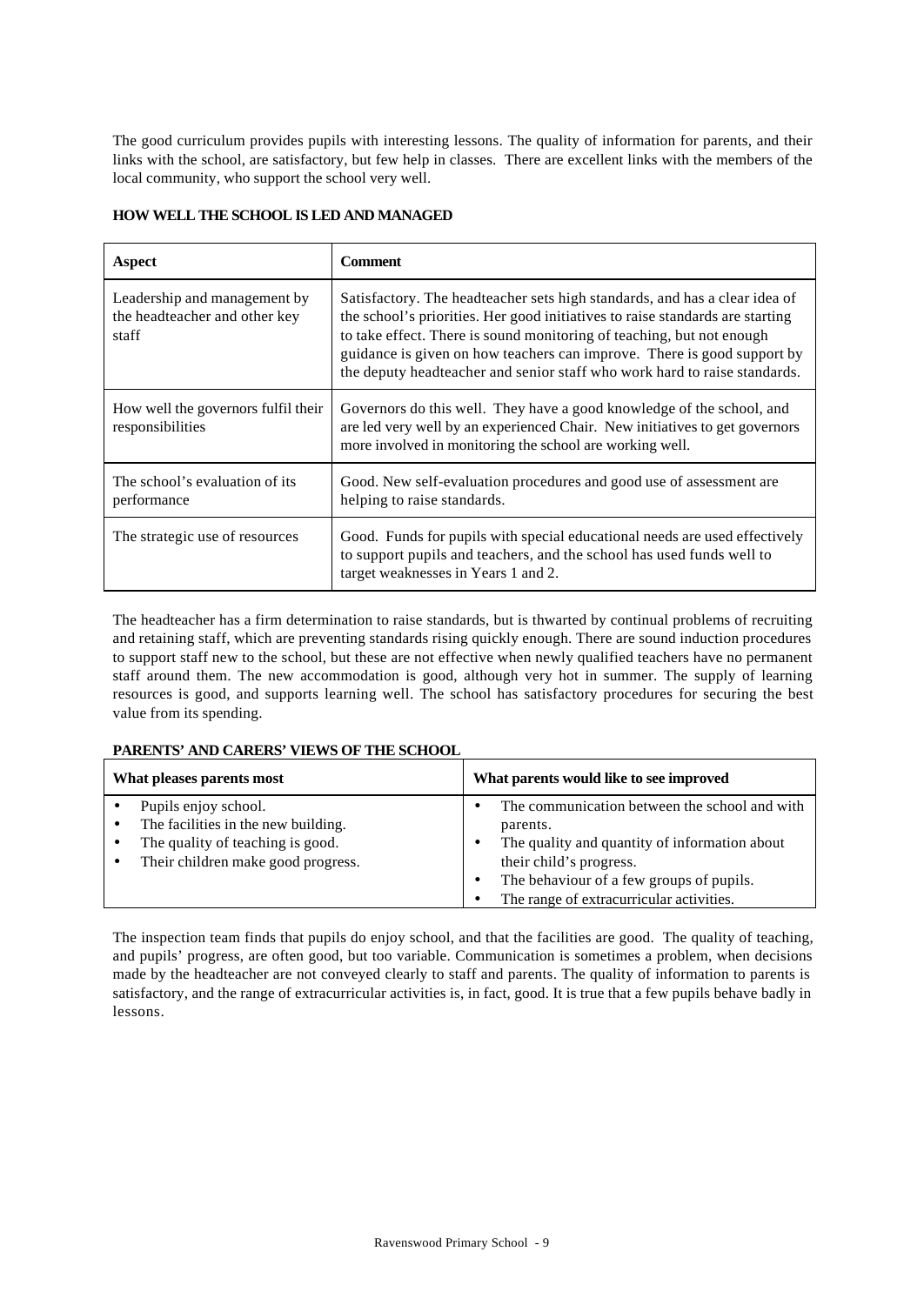# **PART B: COMMENTARY**

# **HOW HIGH ARE STANDARDS?**

## **The school's results and pupils' achievements**

1. In the national tests, standards attained by pupils in Year 2 have improved significantly over the last four years. Standards have risen from very low (and among the bottom five per cent nationally) in all subjects in 1998, to well below average in reading, below average in writing and average in mathematics in 2001. The school's good focus on developing pupils' writing and mathematical skills over a two year period, and extra support provided by additional teaching assistants, yielded good results. Pupils' scores rose to above those of similar schools in writing, and well above them in mathematics. Another factor that helped to raise standards was, until this year, the stability of staff. This year the school lost two experienced teachers, but the good systems put in place before this year have enabled the newly qualified teacher and two temporary teachers to maintain pupils' standards.

2. The results by pupils in the Year 6 national tests tell a different story: over the last four years they have remained well below average in English and very low in science. In mathematics, standards have fallen significantly over the same period, from average in 1998 to very low in 2001. In mathematics and science, pupils' results in 2001 were among the bottom five per cent nationally. These results were also well below those of similar schools in all subjects. Staffing problems lie at the heart of these low scores, and parents are justifiably concerned about the number of different teachers that their children have over the year. Two years ago, for example, one class had 14 different temporary teachers because of long-term sickness. These factors help to account for wide variations in standards from class to class, and explain why pupils behave very well in one class, and poorly in another. The school met its modest targets in English in 2001, but fell some way short in mathematics. There is no consistent pattern of differences in the attainment of boys and girls.

3. Standards throughout the school are generally lower than those found in the previous inspection, but comparisons are difficult because of the changes in the school's catchment area.

4. Most children enter the Foundation Stage at well below average levels of attainment. The quality of teaching and learning is good and the children make good progress. Most are on course to achieve average levels of attainment by the end of the Foundation Stage in their personal, social and emotional and physical development. They are unlikely to achieve average attainment in their communication, language and literacy, mathematical, knowledge and understanding of the world and creative development, due to their well below average attainment on entry to the school.

5. By Year 2, this inspection finds that pupils' standards are below average in all aspects of English, average in mathematics and well below average in science. In writing, although standards are below average, the school has maintained the improvement seen over recent years and, while few pupils exceed national expectations, nearly all write at the expected level. In mathematics, the good focus on pupils' problem solving skills and mental calculation has ensured that they continue to do well. Pupils' attainment in science suffers from their poor reading. Elsewhere, standards are below average in geography, where too little work is covered, and average in all other subjects.

6. By Year 6, this inspection finds that standards are well below average in English, mathematics and science, and that very few pupils exceed average levels in any subject. These results, while low, show some improvements from the 2001 national tests in mathematics and science, and have benefited from useful 'booster' classes this year to target pupils who were underachieving. As in Years 1 and 2, standards are below average in geography, because of the limited curriculum, and they are average in all other subjects.

7. Overall, pupils achieve unsatisfactory standards by Year 6. They make a good start in the Nursery, and this progress is maintained in Years 1 and 2, as is shown by their national test results in 2001 and their standards this year. The school has worked hard to ensure that pupils in the current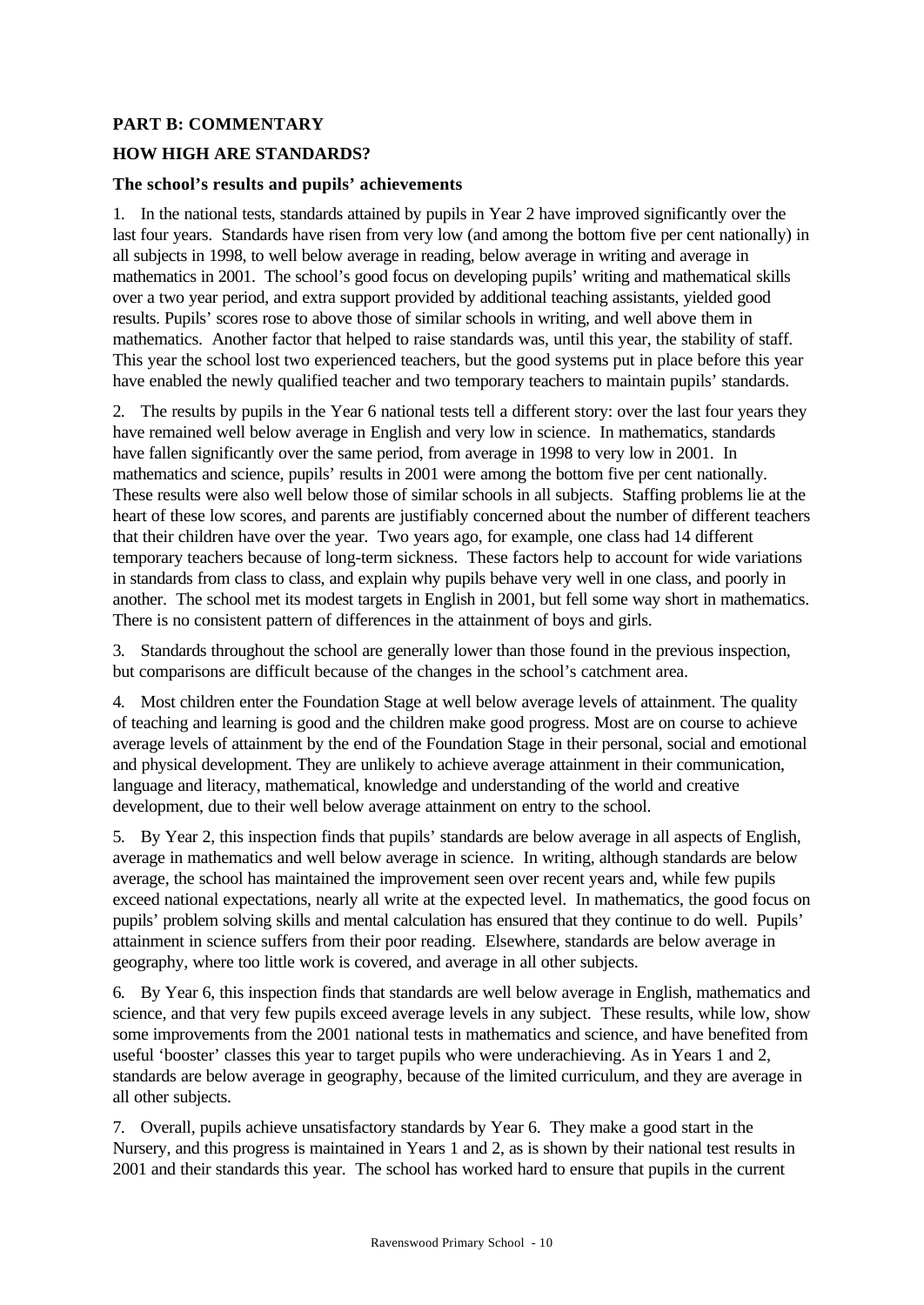Year 3 carry on the good work, and their end of year tests show that they have. The current Year 6 pupils, however, have not made significant progress, and the impact of their interrupted schooling is clearly evident.

8. Pupils with special educational needs make satisfactory progress towards their targets, and reach appropriate standards for their previous attainment. Teachers and support assistants understand the needs of their pupils well, and the files show that parents are generally pleased with their children's rate of progress and the amount of support they receive. Pupils are supported particularly well in literacy and numeracy lessons, and benefit from help that is well matched to their needs.

9. Higher attaining pupils make good progress in Years 1 and 2 because they are identified early by good assessment and challenged to produce their best work. In the 2001 national tests and teachers' assessments compared with similar schools, the percentage of pupils attaining higher levels was average in writing, above average in reading and well above average in mathematics and science. In Years 3 to 6, however, few pupils achieve their higher levels of which they are capable. This was also a shortcoming identified in the previous inspection. Opportunities are missed to plan work to take pupils on to the next stages in their learning, and the percentage attaining higher levels in the national tests in 2001 was well below that of similar schools in mathematics, and very low (and in the bottom five per cent of all schools) in English and science.

10. Pupils who have English as a second language achieve well, as they receive good, effective support, appropriate to their individual needs.

# **Pupils' attitudes, values and personal development**

11. The pupils' attitudes to school are satisfactory, and parents and carers say that their children like coming to school. The pupils' attitudes are sometimes very good, but occasionally they are unsatisfactory, and are usually dependent on the teacher's skill in generating enthusiasm. For example, in a Year 5/6 physical education lesson, the pupils responded well to a teacher who conducted the lesson at a very brisk pace and set challenging work. The pupils listened carefully as he showed them what to do, and his skills gave them confidence to try new movements. They worked hard at their routines and were proud of their own and other achievements, bursting into spontaneous applause when pupils demonstrated their good ideas. In contrast, in a Year 3 art lesson, the pupils' attitudes were unsatisfactory. They went out into the environmental area to make sketches, but were unclear about what to draw. They quickly lost concentration, ran around and fooled about. The vast majority only tried to work when an adult was giving them one-to-one support. They had achieved little by the end of the lesson.

12. The pupils' behaviour is satisfactory, and is often good when the teacher has the ability to implement the school's structured system of behaviour management. The pupils respond well when they know that the teacher will not stand any nonsense: they listen in silence and do not call out. They enjoy getting rewards such as house points and stickers. The caretaker says that the pupils show respect for property and are proud of their new school. In a few lessons, the behaviour is unsatisfactory. For example, in a Year 4 history lesson, the pupils did not do as they were told. They fidgeted and some took little notice of verbal warnings and were openly defiant. This disrupted their own and others' learning. There were eight fixed term exclusions last year for outbursts of violent and disruptive behaviour. There is a good degree of racial harmony, which is valued by all parents.

13. Pupils with special educational needs generally behave well, and those who attend the Nurture Group show good progress in the way that they understand the expectations that adults have of them.

14. Children in the Foundation Stage settle into school well and enjoy coming to school. They have positive attitudes to their work and play. Children's behaviour is very good. They are learning to interact well with their teachers, class assistants and other adults in the school.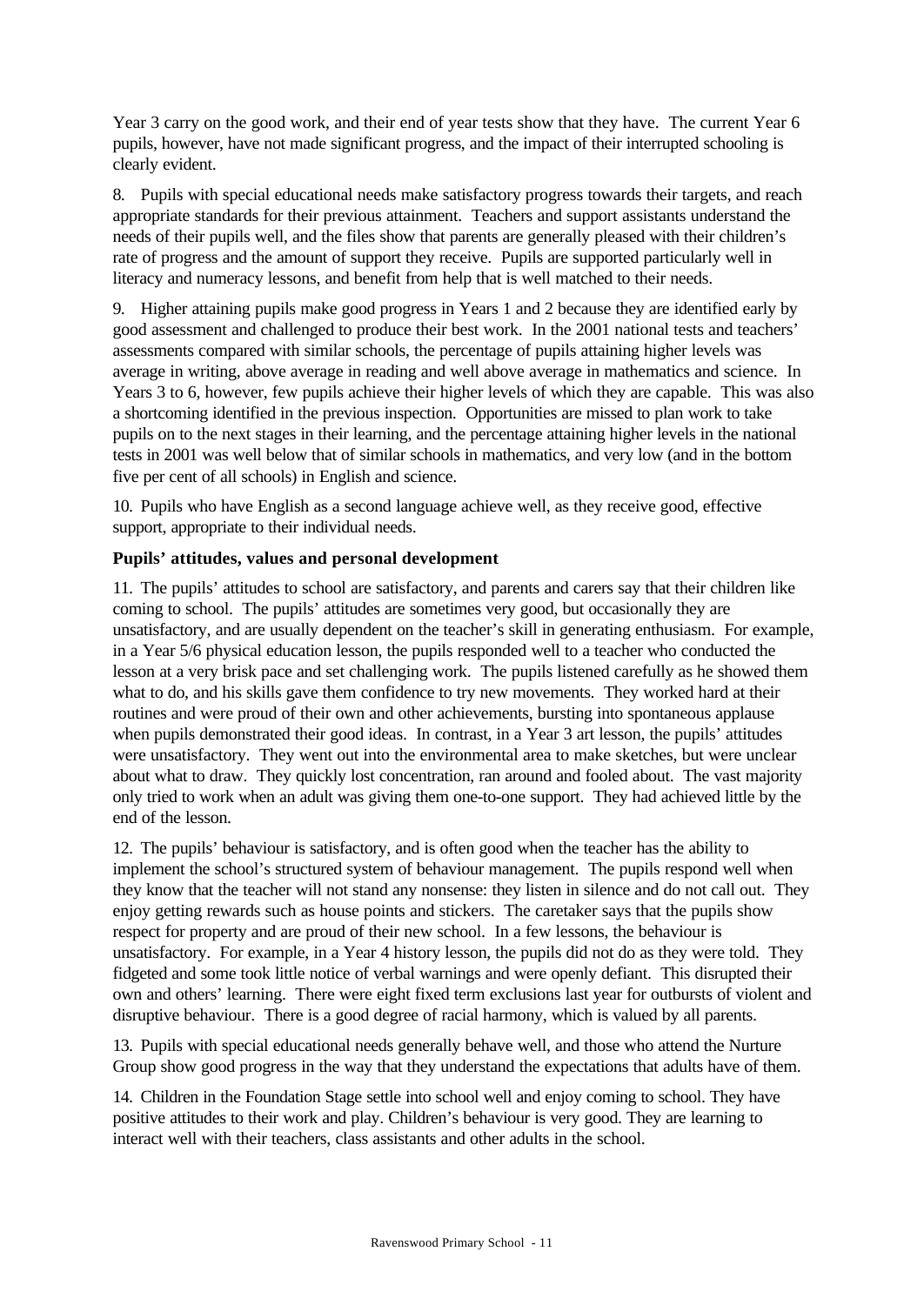15. The pupils' personal development and relationships are satisfactory. Most pupils co-operate in lessons, and some pupils are able to share ideas sensibly in groups. In lessons, many pupils lack confidence, and find working independently very difficult. When they are given opportunities, the older pupils are keen to take up the responsibilities offered by the school. They enjoy acting as reading 'Buddies', and helping the younger pupils in the playground. Through the good personal and social education programme, the pupils organise highly successful fundraising events. Their social skills are enhanced through the good range of extracurricular activities, especially the musical productions and residential visits.

16. The pupils' attendance is unsatisfactory and has declined since the last inspection when it was good. The attendance rate of 93.4 per cent for 2000/01 is below the national average, but the unauthorised absence of 0.1 per cent is less than that found in similar schools. Despite regular reminders from school, a significant minority of parents are not bringing their children to school on time. These pupils are missing an important start to the school day.

# **HOW WELL ARE PUPILS OR STUDENTS TAUGHT?**

17. The quality of teaching and learning overall is satisfactory, and good for children in the Foundation Stage where, during this inspection, all lessons were judged as good or very good. Parents are pleased with the quality of teaching, with 94 per cent of those replying to the pre-inspection questionnaire saying that it was good. Many parents, however, are very concerned about the many changes in the staffing. The significant problems of the retention and recruitment of staff have had a major impact on the consistency of good teaching, and help to explain why nearly one lesson in ten was unsatisfactory. Four temporary staff taught during the inspection and, out of 15 lessons, two were unsatisfactory. Nevertheless, the quality of teaching is better than that found in the school's previous inspection when nearly one lesson in six was unsatisfactory.

18. Since the last inspection, the school has improved the planning of lessons, and pupils are given more responsibility for their own learning so that both of these aspects of teachers' work are now satisfactory. The school has worked hard to develop consistent ways to manage pupils' behaviour and, whilst these generally work well, there are still occasions when teachers struggle to keep order.

19. The good quality of teaching and learning for children in the Foundation Stage means that children learn at a rate appropriate to their abilities, and they make good progress. The teachers, nursery nurse and teaching assistants work seamlessly alongside each other within each class. They know the children very well as individuals, and are skilled at developing warm relationships. The teachers' planning is good for both indoor and outdoor activities. It is carefully matched to the recommended curriculum for children of this age, and links appropriately with the subjects of the National Curriculum. Each class has direct access to an outside play area with a good range of equipment, and this enhances children's independent learning. Daily routines are well organised, which enable the children to become used to the pattern of the day and to respond quickly to the high expectations for behaviour, attentiveness and following instructions. All adults in the Foundation Stage classes listen with interest to what the children have to say and, when working with them, demonstrate good skills in helping the children to develop their language for communication. The 'Sure Start' nursery nurse supports the development of children's language, and this is a good initiative. The very good teamwork between all the adults is a strength in the Foundation Stage.

20. In Years 1 and 2, the quality of teaching is satisfactory. Temporary teachers benefit from good systems for the planning of lessons set up by the school last year, and this has enabled them to maintain pupils' progress. Teachers' knowledge of the subjects they teach is generally satisfactory but, with none of the teachers having much experience of pupils this age, there are times when pupils are set inappropriate work, and some occasions when teachers' expectations are inappropriate. In one lesson, pupils had to weigh objects, but some of the packages were too big to fit into the balance, and this made the task impossible. Teachers' control of pupils is satisfactory but, where there are shortcomings in lessons, teachers struggle to manage the behaviour of a few disruptive pupils. This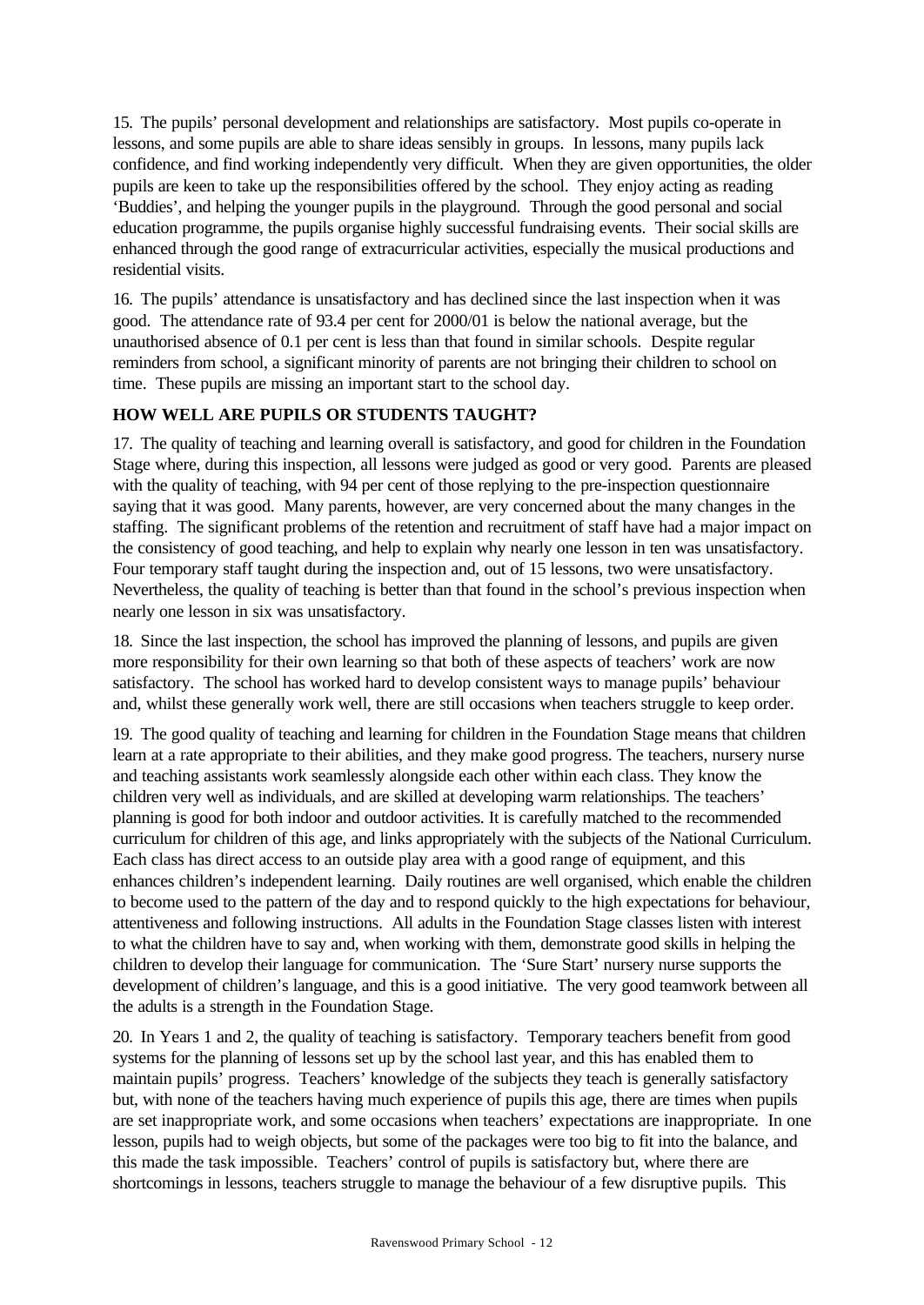happened in one physical education lesson, when pupils had to wait a long time before they could have their turn in a relay race, and they soon lost interest. Teachers in Years 1 and 2 teach the basic skills of literacy methodically, and pupils make steady progress in their reading. The teaching of mathematics is good, and the precise planning enables pupils of all abilities to make good progress in their numeracy skills. The quality of teaching is also good in music, where teachers are good at giving pupils the confidence to sing and play instruments. The quality of teaching is satisfactory in all other subjects except geography, where teachers provide too narrow a range of work.

21. In Years 3 to 6, the quality of teaching is satisfactory, and very good in some Year 5/6 lessons. Significant strengths of the teaching lie in the way that teachers set time limits to help pupils focus clearly on the task in hand. By saying such as, "Y*ou have only fifteen minutes to complete this work*," teachers are able to ensure that pupils cover the ground necessary to make sufficient progress. Teachers' methods are effective: they split lessons effectively into time for direct teaching, practical activities and a summing-up session at the end to see to what extent pupils' learning has met the lesson's objectives. They generally manage pupils' behaviour well but, as with the younger pupils, teachers sometimes find it difficult to channel their enthusiasm in physical education and art and design lessons, and the pace of learning suffers as a result. This is not always the case, though, and one physical education lesson for Year 5/6 pupils was of high quality as the inspirational teacher had pupils working very hard in an atmosphere of fun. At no stage was the teacher in danger of losing control, and the breathless pace of the lesson ensured that all pupils made very good progress in their gymnastics skills. Teachers' expectations are generally sound, but in subjects such as religious education, history and science, teachers often expect too little of pupils' written work and they, therefore, miss valuable opportunities to raise standards. Teachers' use of resources is good, and this makes many lessons interesting for pupils.

22. Looking at individual subjects, the quality of teaching in Years 3 to 6 is good in mathematics, where the pace of teaching and learning is brisk. The good structure of numeracy lessons gives pupils a good grounding in basic numeracy skills, and well-organised group work to put these into practice. The quality of teaching is satisfactory in English, but teachers give too few opportunities for pupils to write at length, and this prevents higher attaining pupils, in particular, from achieving as well as they could. The quality of teaching is satisfactory in all other subjects except geography, where teachers' expectations of pupils are too low. In information and communication technology, the quality of teaching is satisfactory, but the pace of pupils' learning is sometimes slow. This is because of the problems posed by pupils sitting in rows in the computer suite, and the difficulty teachers have in seeing all of them at work.

23. The teachers mark pupils' work regularly and positively, but not all teachers give pupils enough guidance on how they can improve their work. Useful comments include in mathematics, *"please check the angles again",* and *"label your bar chart; we don't know what it is showing".* However, when teachers praise pupils for incorrect work (as when one pupil was congratulated when he categorised a cow as an amphibian in science), it does little to teach pupils the necessary skills.

24. Teachers set homework regularly, and parents are pleased with the amount and consistency of the work set.

25. The quality of teaching for pupils with special educational needs is good. Teachers and learning support assistants work effectively together to ensure that lesson activities match the targets on pupils' individual education plans, especially in English and mathematics. Targets set by class teachers are clearly expressed in individual education plans, and provide appropriate stages of development. As a result, pupils make satisfactory progress in their work and in their confidence. In most numeracy and literacy lessons, learning support assistants provide good support in the whole class sessions, as well as in small group work, and they often work with individual pupils. Often they have to address pupils' behavioural difficulties and, in most cases, they move quickly to prevent the disruption of the lesson.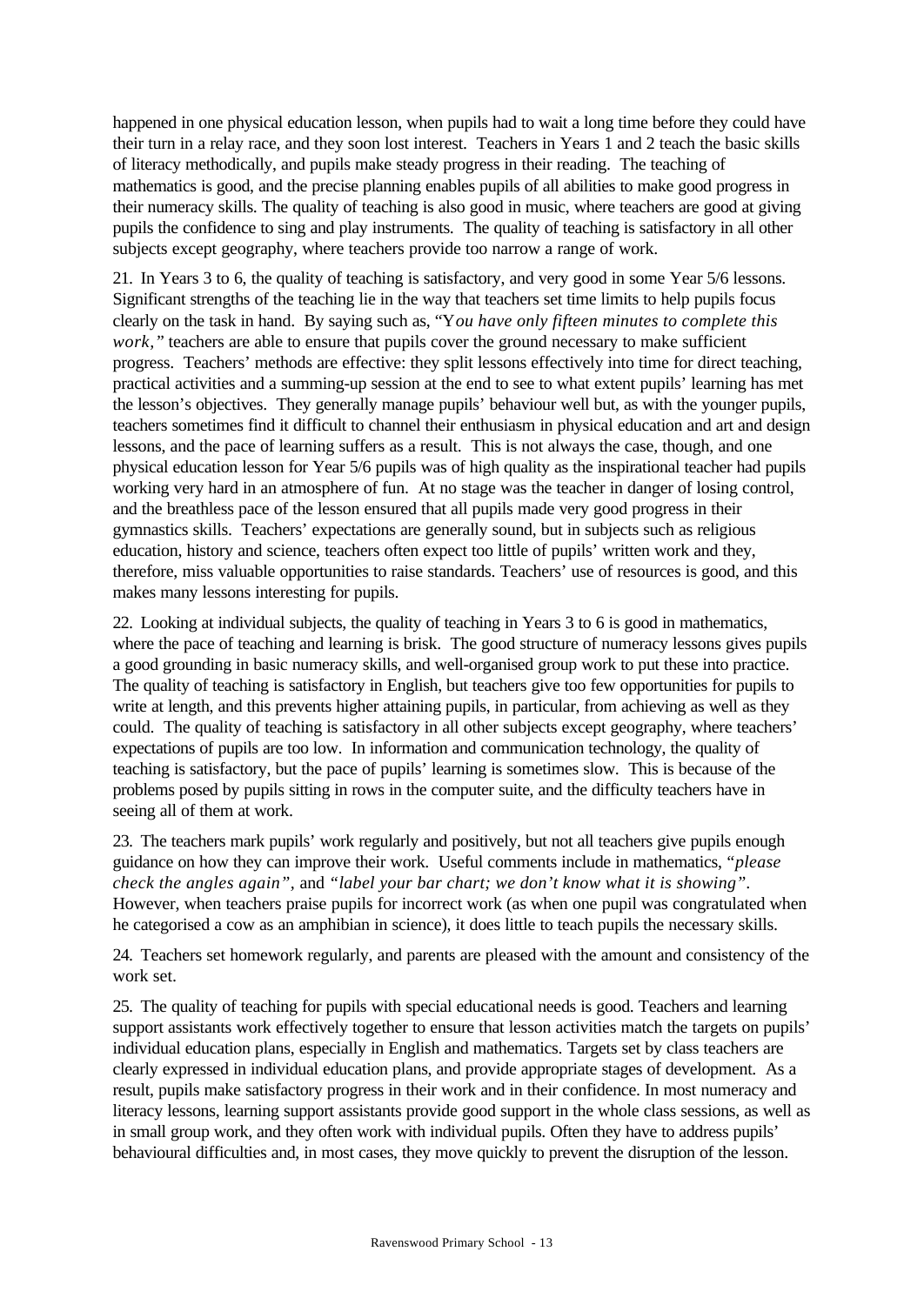26. The quality of teaching and learning for pupils with English as an additional language is good. Specialist teachers provide good, targeted support for these pupils. A bilingual teacher, who speaks Bengali, supports pupils well. All of these pupils speak Bengali as their first language. The teacher also liaises well with their parents; she is able to converse with them in their own language, and this enables them to be fully aware of their child's needs and progress. A specialist teacher supports pupils well in Years 3 to 6, each of whom has a different first language. They receive good support in class and, when appropriate, they are sometimes withdrawn for individual support.

# **HOW GOOD ARE THE CURRICULAR AND OTHER OPPORTUNITIES OFFERED TO PUPILS OR STUDENTS?**

27. The school provides a good, broad and balanced curriculum, offering all the pupils a wide range of worthwhile learning opportunities. It affords a sound preparation for the high school. Total weekly teaching time meets national recommendations for primary school pupils. Each subject of the National Curriculum has an appropriate share of teaching time, with an appropriate emphasis on the teaching of English and mathematics. The national strategies for literacy and numeracy are well embedded in the school. They are proving effective in raising standards in English and mathematics by the end of Year 2, but considerable changes in staffing have limited their effectiveness in raising standards by the end of Year 6. Religious education complies with the requirements of the locally agreed syllabus and the school meets its obligations to provide a daily act of collective worship. There is some effective specialist teaching of music for the older pupils.

28. Curricular planning is very thorough, and has improved since the previous inspection. There are clear policies for all subjects. Long term planning in English and mathematics is based soundly on guidelines provided by the national strategies for literacy and numeracy. Planning for art is based on national guidelines. Planning for other subjects is soundly based on schemes of work devised by the school, following guidance from the local education authority. The school uses some of the national guidelines in the planning of some subjects, such as science, and this works well except for geography, where pupils cover too little work to enable them to attain the standards of which they are capable. Topics are studied on a two-year cycle, in order to meet the needs of the mixed age classes. Teachers in each year group plan closely together, and this enables pupils in parallel classes to cover the same work. The teachers plan very carefully for the work which the pupils will do each term and each week. This generally works well, although not enough in this planning extends higher attaining pupils, and few achieve the standards of which they are capable.

29. The quality and range of the learning opportunities for children in the Foundation Stage are good. The curriculum provided takes full account of all the recommended areas of learning. A strong emphasis is placed on first-hand experiences, with an appropriate mixture of focused teaching and child-initiated activities. Appropriate focused teaching, linked to literacy and numeracy, is carefully planned for and effectively introduced to the children. They have many opportunities for a wide range of free choice experiences, which enable them to develop their independent learning well.

30. The school takes effective steps to ensure that all the pupils, regardless of gender or ethnicity, have equality of access and opportunity in learning. There is a clear draft race equality policy. The school has good strategies in place to prevent and address racism and it monitors these strategies well. There is a good, three-year programme to assess and monitor the school's policies for their impact on race equality.

31. There is good provision for extracurricular activities. The inspection's findings do not support the view of some parents that there are insufficient activities for the pupils outside lessons. Every teacher runs an after-school activity. These include recorders, art, craft, multi-sport, folk club, basketball, football and cricket. There is a regular lunchtime club for pupils who would rather stay indoors and a Monday lunchtime book club. The school football team plays matches against local schools. An after-school Monday Club offers pupils and parents the opportunity to share in learning together. At Christmas time, some pupils come together as a school choir. The older pupils are given the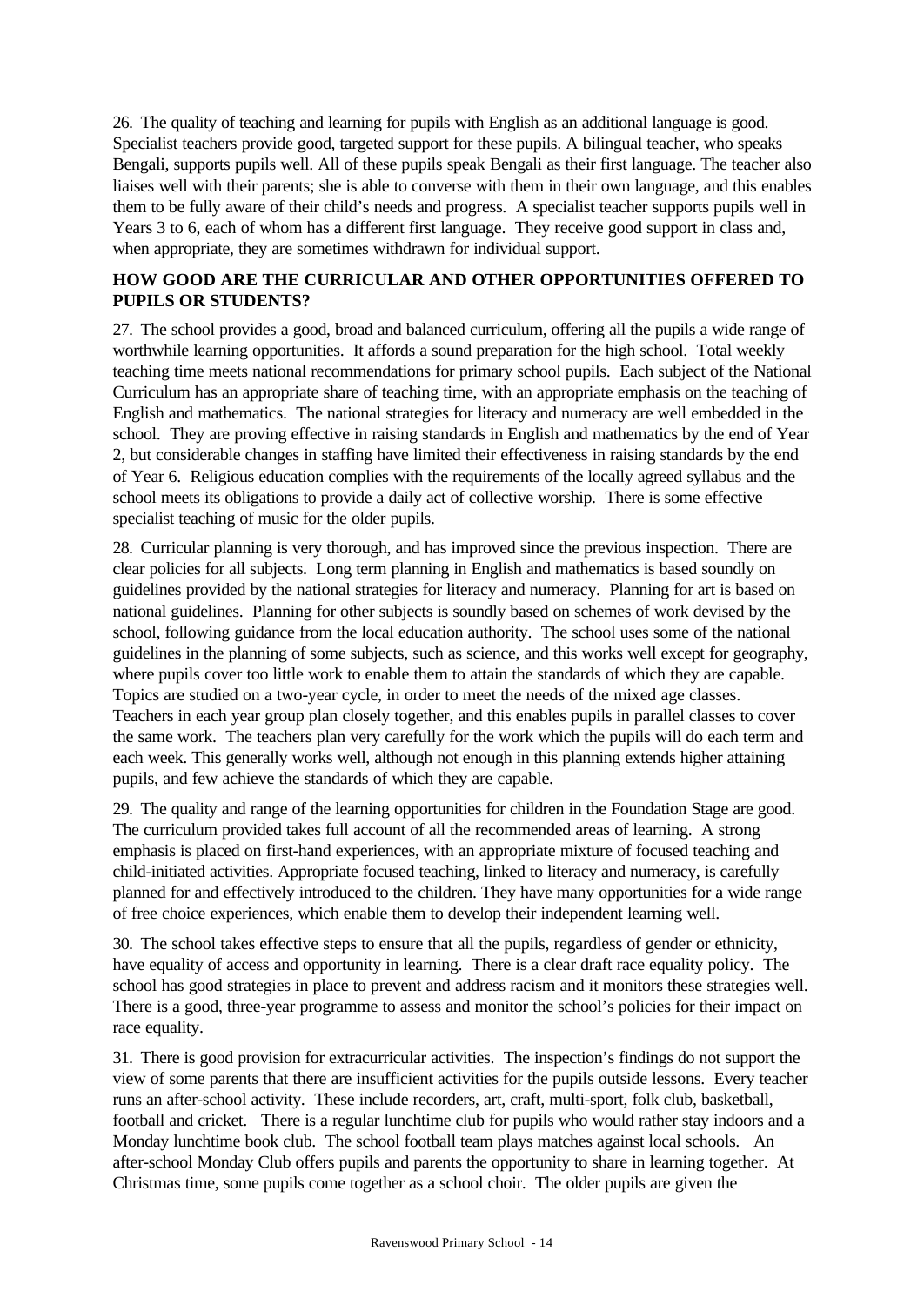opportunity to participate in a cycling proficiency course. The school funds a free breakfast club twice a week.

32. The teachers enrich learning further by organising a good number of school visits to places such as Kentwell Hall, the Science Museum, the Imperial War Museum, Thornham Field Centre and Felixstowe. More locally, the pupils visit the Sikh Gurdwara, the Wolsey Theatre and the offices of the East Anglian Daily Times. Year 6 pupils have the opportunity to participate in outdoor and adventurous activities during a residential visit to East Mersea. The teachers make effective use of the knowledge and expertise of visitors to the school whenever possible and this has a positive impact on the pupils' learning. These have included architects and builders involved in the construction of the new school, a Sikh visitor, the Salvation Army and the school nurse.

33. The school provides well for pupils with special educational needs. There are good arrangements to support pupils' learning in literacy and numeracy in the classes where teaching assistants work with individual pupils or with small groups. Individual education plans are well organised and targets are clear and achievable and are reviewed regularly. These targets focus on both literacy and numeracy, and many education plans also include targets for personal, social and behavioural development. The needs of the few pupils with statements of special educational need are met well, and annual reviews provide a good focus for further improvement.

34. The headteacher is responsible for co-ordinating the pupils' personal, social and health education, and this provision is very good. The headteacher has led training for staff on this aspect of the pupils' education. There is a clear scheme of work and each class has a timetabled session of personal, social and health education, during which the pupils have the opportunity to talk about issues which are of concern to them. Pupils in Years 5 and 6 have the opportunity to learn from the Crucial Crew experience at the county showground. There are clear policies for sex and relationships education and for drugs education. The teachers answer pupils' questions about human growth and development openly and honestly, with due regard to the pupils' age and maturity. There is formal sex education for pupils in Year 6. In personal, social and health education sessions, and also in lessons such as science, the pupils learn about the need for a balanced diet in contributing to a healthy lifestyle and about the dangers of substance abuse. At regular intervals, the school runs a very successful 'Learning Together' project, in which parents have the opportunity to work in partnership with their children on drugs education.

35. The school's provision for pupils' spiritual, moral, social and cultural development is good overall, and has improved in all areas since the previous inspection except in the provision for pupils' cultural development, which is now satisfactory. Pupils' spiritual development is good. It is enhanced through religious education, assemblies, and in some other subjects such as English and science. In assemblies, pupils enter quietly and are generally well behaved. Music is played as they come in, and an atmosphere of quiet is fostered by those staff who are present. Every week there are 'achievement' assemblies where pupils' good work and efforts are acknowledged. In one assembly seen during the inspection, the acting headteacher of the local secondary school came to lead. The message was about taking part and doing your best, and this was illustrated well by some stories from the secondary school. Although there are hymns in all assemblies, pupils do not respond well, and their singing is not inspiring. In English, Year 5/6 pupils are given good opportunities to write poetry about the natural world after the style of Brian Moses. In science, pupils are being taught to appreciate the natural world, and others showed much interest in their work on planets and the solar system. In religious education, pupils visit the church and the Salvation Army citadel. Year 3 pupils were encouraged to think deeply about questions that may not always have an answer, such as, *"How many stripes has a zebra?"* Others were asking about the making of the world. They understand that some groups of worshippers find objects such as a rosary or an icon helpful in their worship. There is always a moment of reflection and a short prayer at the end of assemblies to enhance pupils' spiritual development.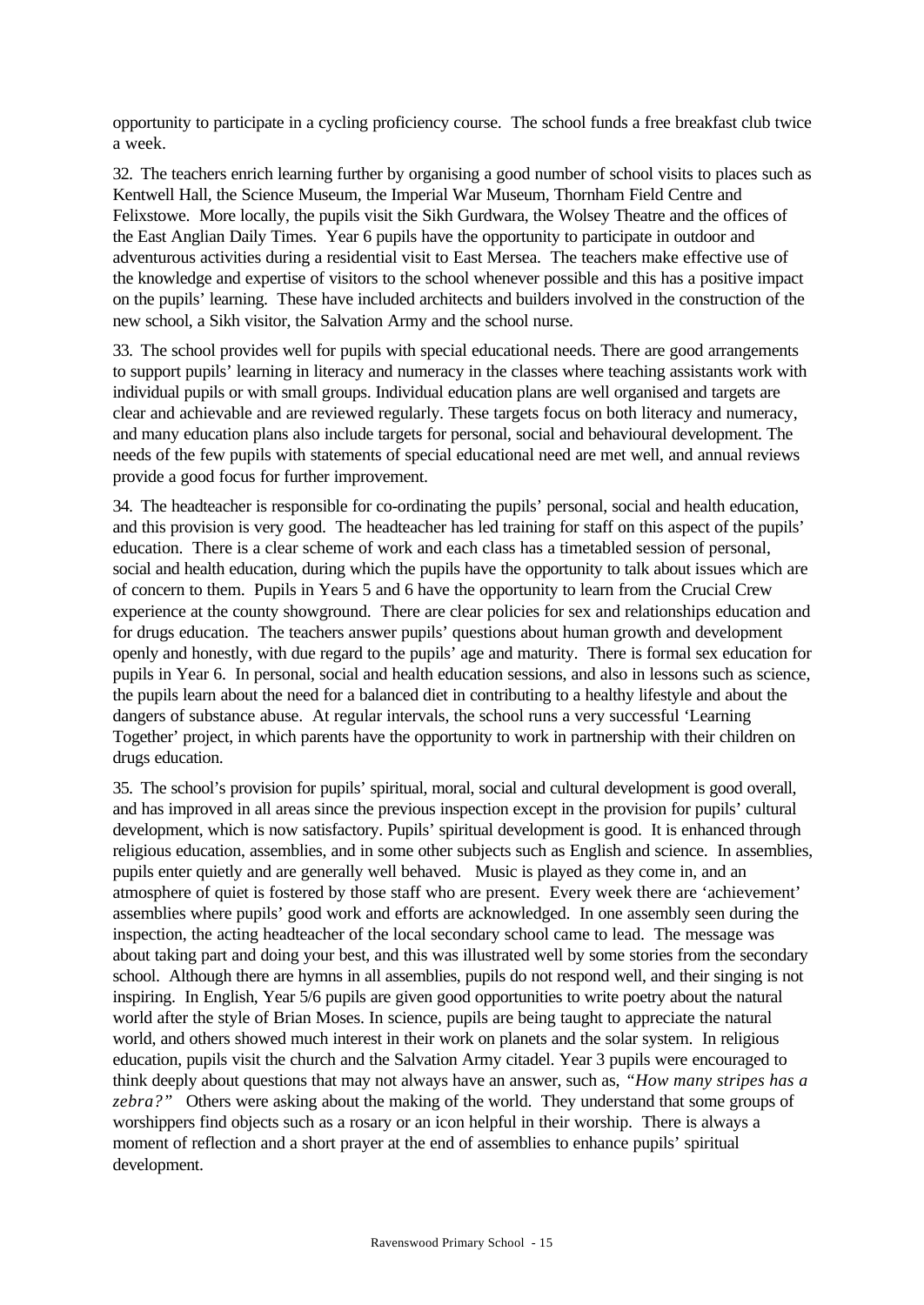36. There is good provision for pupils' moral development, and staff endeavour to remind pupils frequently about good behaviour and their expectations for respect and consideration for others. Rules and expectations for good behaviour are displayed in all classrooms. The behaviour of most pupils is satisfactory, although there is a significant number for whom these opportunities for moral development are having little effect. In personal and social education, pupils learn about the choices and decisions that they must make, and they learn through 'circle time' how to show respect for others, and only to talk when they are holding the soft toy. The educational programme includes awareness about the dangers of drugs, and pupils learn about bullying and how to counter this should it arise. In religious education, pupils in Year 4 have thought about good behaviour, customs and rules and who makes them. They have considered what might happen if there were no rules for people and they related this to the 'rules' that Jesus gave. There is a 'thinking corner' in each classroom where pupils go if their behaviour is unacceptable.

37. The school makes good provision for pupils' social development. Some older pupils partner young children in shared reading sessions, and this enhances the social development of both groups of pupils. Years 5 and 6 pupils gain much from a residential trip to East Mersea, where they learn how to live in a small community for a few days, respecting other people's ideas, likes and dislikes. Pupils are given good opportunities to decide which charity they wish to support, and raise money for. One of the best social opportunities has been the move from the old school to the new buildings. Pupils celebrated each decade that the school had been in existence, and they welcomed the Duke of Gloucester to open the new building. Some history lessons teach pupils about social customs and groupings, for example, when Year 4 study invaders such as the Romans. There is shortly to be a school production of a musical. This involves over 50 pupils, and they are learning how to give their time and talents for the benefit of the production and the school. After school occasions, such as the art club, also enable pupils to work in social groups and enjoy the time together.

38. The provision for pupils' cultural development is satisfactory. Although the school provides well for local and Western culture, there are too few opportunities for pupils to experience and learn about the diversity of cultures found in Britain. Some pupils were taught about the life of Martin Luther King, and one of the school's governors came to talk about her visit to Ghana. Another member of staff taught pupils how to wind on a turban, and about some of the other practices of the Sikh community. A Year 4 class has a display about bananas we get from St. Lucia. Pupils are taken to visit museums, such as the open air one at Kentwell, and a Shakespearean company have visited the school to perform for pupils. They study various artists and there are opportunities for music tuition, including some African drumming.

39. The school's partnership with the community is excellent and these links have a positive impact on the pupils' learning and personal development. The school works closely with the education business partnership and has established beneficial links with local employers. These range from 'Reading Together' with a local newspaper to creating a Mini-Museum in conjunction with a local museum service. During the inspection, Year 3 pupils were designing an outdoor area for a local sheltered housing association, following a visit from the architect overseeing the project. This enabled the pupils to gain valuable insights into the world of work, solve 'real life' problems and meet a variety of members of the local community. Visitors such as police officers enrich the curriculum and there are good links with local places of worship. The school is effective in developing its role in the local community. The school has recently hosted a successful community fun day and the pupils have planted shrubs and trees in local parks. The school welcomes volunteers into school who help with reading, numeracy and assemblies. The school encourages the pupils to think of others and they enjoy organising fund raising events for charities.

40. The school has good links with other institutions that enrich the curriculum. The Nursery has close links with two pre-school playgroups and this facilitates the children's entry to school. There are very good links with the local high school. The high school's acting headteacher led one assembly during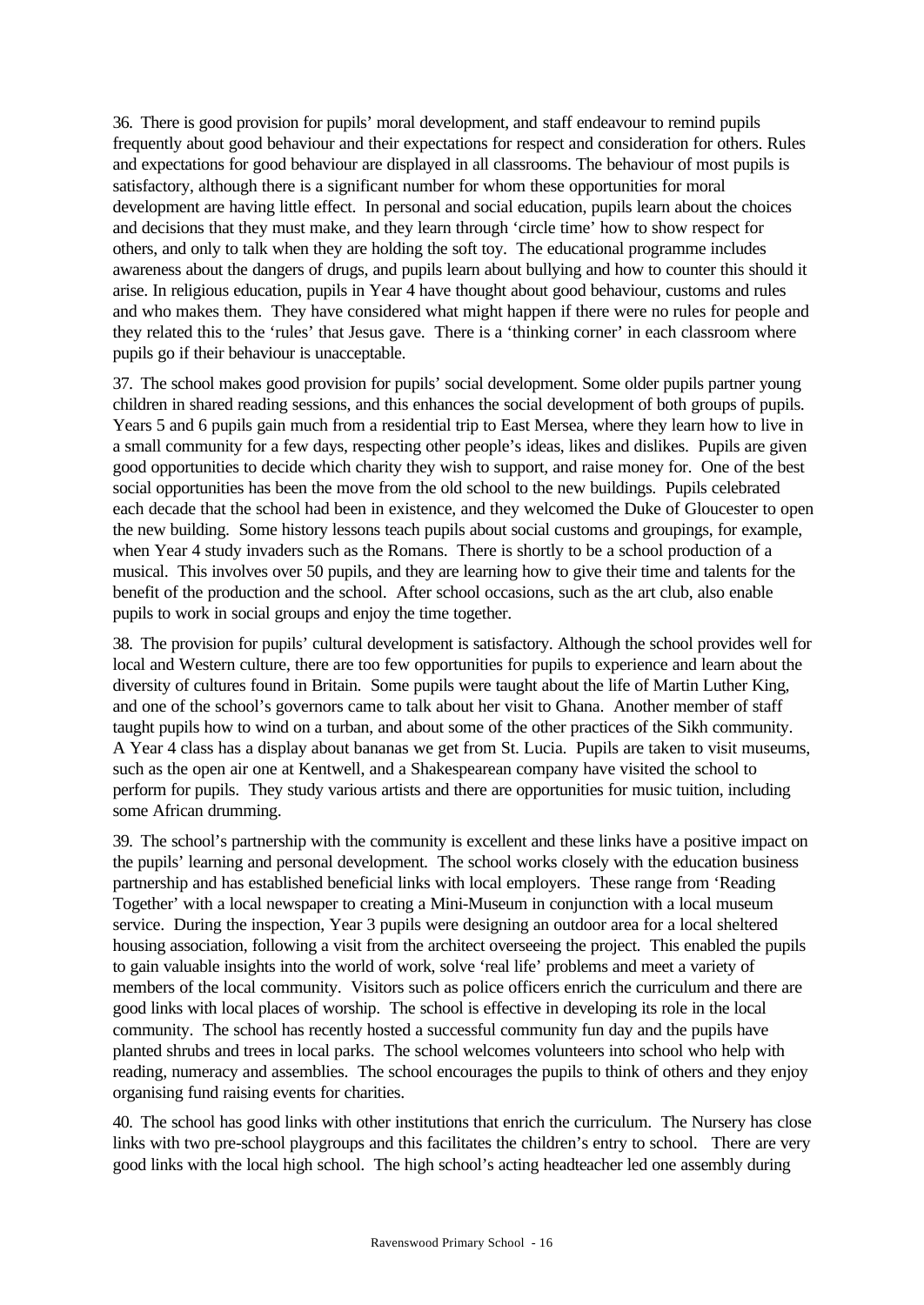the inspection. Teachers from both schools meet regularly to discuss curricular issues and to exchange information. High school teachers visit Ravenswood in the summer term and take some Year 6 lessons. Before transfer, pupils in Year 6 visit the high school twice, and they gain much from their participation in work on a chosen theme.

# **HOW WELL DOES THE SCHOOL CARE FOR ITS PUPILS?**

41. The school has good procedures to ensure the pupils' welfare, health and safety. It provides a safe and secure environment for its pupils. Most class teachers know the pupils well, and give appropriate support to pupils on a day-to-day basis. Other adults working in school, including support staff and midday supervisors, also make valuable contributions in caring for pupils. The procedures for monitoring and supporting pupils' personal development are satisfactory and the teachers make helpful comments in the pupils' annual reports.

42. Children in the Foundation Stage are cared for very well and they are very happy to come to school. They share very good relationships with their teachers and other adults in the school.

43. The school has appropriate arrangements for child protection, and has drawn up a clear policy. The headteacher is the designated member of staff with responsibility for child protection, and carries out her duties effectively. Nearly all staff, especially those new to the school, are aware of the school's procedures, but the midday supervisors have not received any written information about child protection. As part of the good personal and social education programme, the pupils are encouraged to think carefully about their personal safety.

44. The arrangements for first aid are good. Four members of staff have received training in basic first aid. Pupils who are ill or injured receive good care and attention in a well-equipped medical room. The school keeps good records of accidents and when medication is given.

45. The school pays good attention to health and safety, and has drawn up a good policy. A governor works conscientiously to monitor and co-ordinate health and safety issues. He has undertaken a risk assessment of the premises, and is vigilant of potential hazards. The school has appropriate systems in place for fire drills and testing electrical equipment. The school has secured sponsorship to fund valuable training for the considerable number of pupils who cycle to school each day.

46. The school's arrangements for monitoring attendance and improving attendance are good. Registers are marked correctly and attendance data are analysed by staff. The office staff closely monitor pupils whose attendance is a cause for concern, and make early contact with home if these pupils are absent. The school is currently receiving no support from the educational welfare office, where there are severe staffing problems. This means that a number of families are not getting the help they need, including a pupil who has been absent from school since January without good reason. This long-term absence is having a detrimental effect on his learning.

47. The school's procedures for monitoring and promoting good behaviour are satisfactory. The school has invested heavily in a structured system for behaviour management. At its best, the strategy works well, as was seen in a Year 4 dance lesson. The pupils were less than enthusiastic as they entered the hall, and the spacious environment gave the pupils the potential to become disruptive. However, the teacher consistently praised the pupils' efforts and attitudes, and raised their self-esteem by asking them to demonstrate their routines. In line with the guidance, she correctly sanctioned those pupils who did not obey instructions. All then behaved appropriately, except one who received a 'red card'. The teacher's rigorous application of these strategies enabled the lesson to proceed at a brisk pace. By the end of the session, the vast majority of pupils were trying their best, and working with enjoyment and pride.

48. However, the high staff turnover has meant that not all teachers are experienced in using these methods, and some struggle to maintain discipline. This was markedly demonstrated during the inspection when two different members of staff taught the same group of pupils. Although one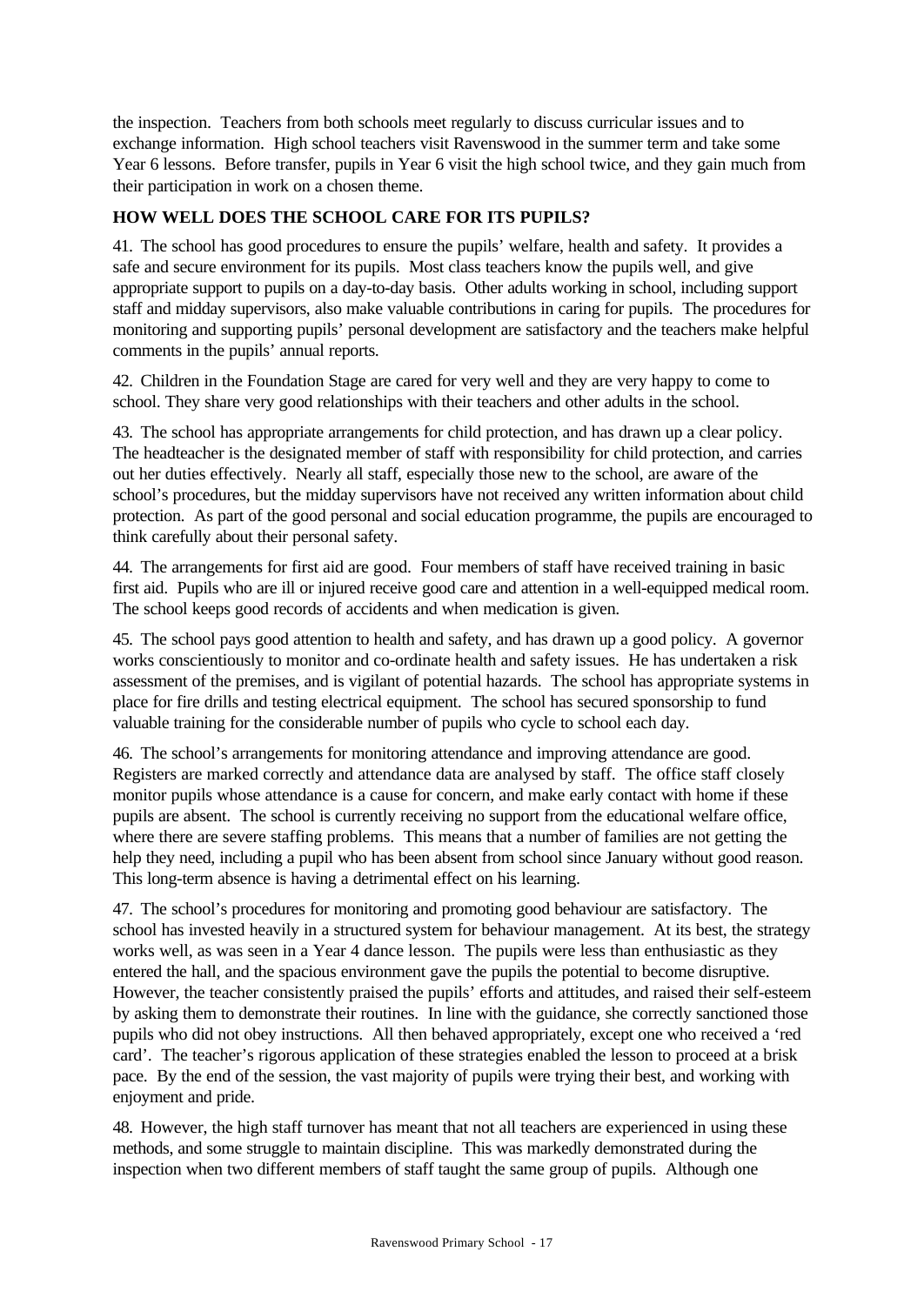teacher sanctioned pupils, the behaviour in the classroom deteriorated. The second teacher constantly used praise as well as sanctions and ensured that the lesson proceeded at a good pace. The behaviour in this lesson was good.

49. The school organises a 'nurture group' that addresses the more acute social, emotional and behavioural difficulties that a few pupils have. They meet either on Monday and Tuesday afternoons, or as the second group, on Wednesday, Thursday and Friday afternoons. The provision by the teacher concerned is good, and these pupils mostly benefit from this extra help. However, their needs are still present in the mornings, and on the days when they are not in these groups. Similarly, these two very small groups do not meet the needs of all pupils in the school who would benefit from such activities.

50. The procedures for monitoring and eliminating oppressive behaviour are satisfactory. The school has drawn up a good policy for dealing with bullying which includes clear guidelines for staff. A few of the parents who attended the pre-inspection meeting felt that the school did not always sort out incidents, but the pupils say that teachers usually deal with bullying effectively.

51. The care and support of pupils with special educational needs are good. Teachers and learning support assistants know the pupils they work with well. Pupils with special educational needs have good opportunities to take part in all school activities. Their contributions are recognised and appreciated in celebratory assemblies. There are good procedures for the identification of pupils with special educational needs. Effective arrangements are made for the regular review of their progress, and the tracking procedures enable progress to be charted. Pupils' records provide a clear picture of their progress, together with the comprehensive input from all concerned. There is productive and regular liaison with outside agencies, which are involved, as appropriate, in the reviews of pupils' progress.

52. There are good procedures for assessing the pupils' attainment in English, mathematics and science. A clear assessment policy includes a timetable of assessment arrangements throughout the school year. The teachers include opportunities for assessment in their medium term planning. The teachers track the pupils' progress carefully so that those who need extra support are identified as early as possible. Each pupil has a record sheet, which records his or her attainment against National Curriculum levels of attainment. The co-ordinator, together with the deputy headteacher, analyses information gained from assessments and from national test results carefully. This analysis is recorded for each year group in a collection of their work. This is passed on at the end of the year to the pupils' next teacher so that he or she is aware of areas of weakness in attainment. The teachers make sure that the pupils are aware of what progress they are making. This use of assessment to inform future planning is an improvement from the previous inspection and is leading to improving standards by the end of Year 2. Considerable changes in teaching staff means that assessment has so far proved ineffective in raising standards by the end of Year 6. However, the procedures which are now in place are resulting in some improvement in the attainment of pupils in the current Year 5.

53. There are no whole school procedures that are used consistently to assess and record pupils' progress in subjects other than English, mathematics and science. The teachers check the pupils' attainment in a variety of informal ways. There is an opportunity on the annual reports for the pupils to make their own assessment of their progress.

54. The school has a clear marking policy, which emphasises the need for marking of the pupils' work to be helpful. The teachers mark work regularly and positively, ensuring that the pupils are praised appropriately. Some teachers' marking is more helpful than others in showing the pupils how they might improve. For example, comments in mathematics exercise books include, *"You need more practice doing number problems* and, *to extend this, you should now aim towards using the M+ and M- keys, to save yourself time*.*"*

55. There is very good day-to-day assessment of children in the Nursery and the Reception classes. Soon after children enter the Reception classes, they are assessed using a procedure designed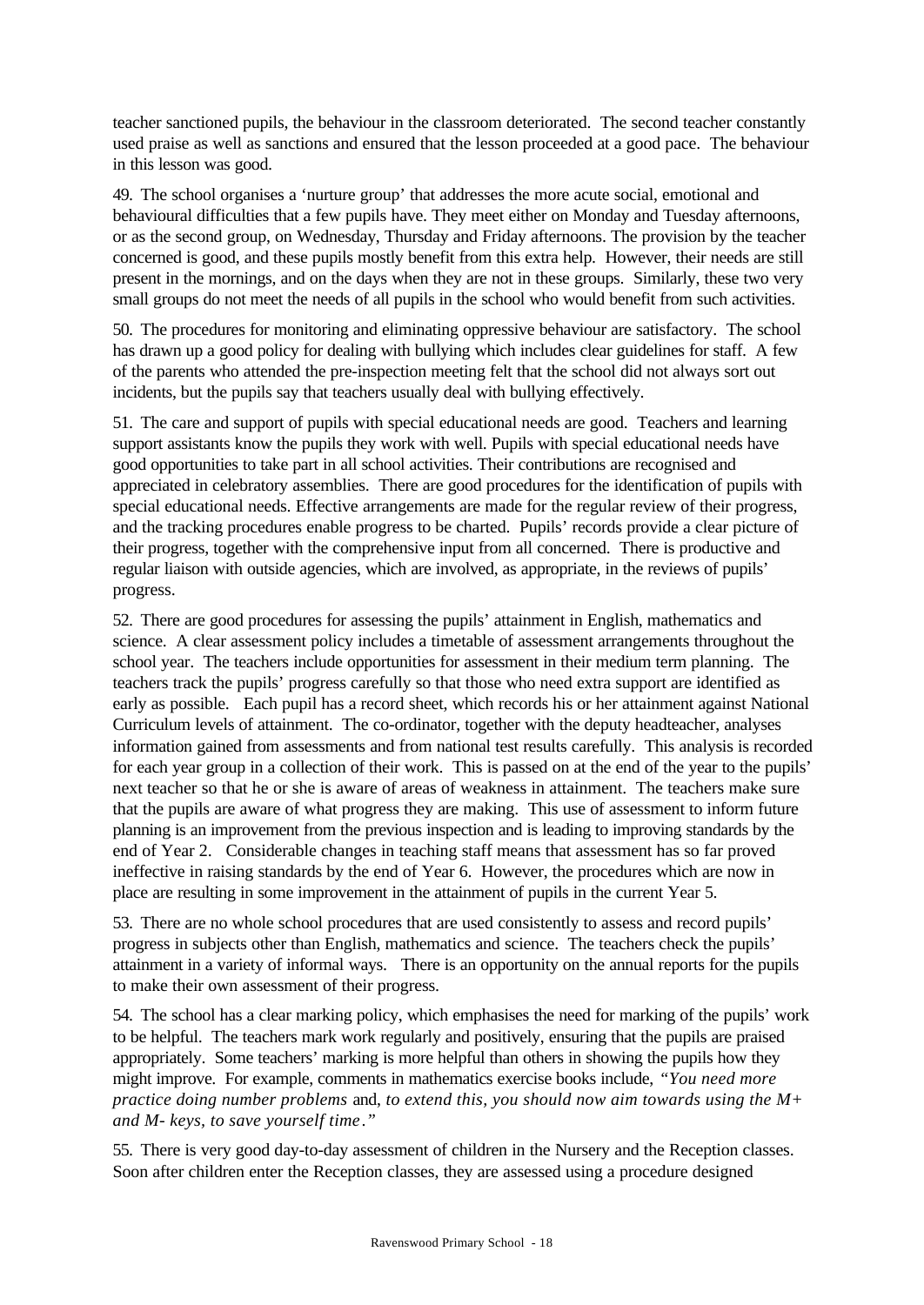specifically for this age range. The evidence from this provides a precise insight into the stage of development of each child, which enables the teachers to plan activities to meet their needs.

# **HOW WELL DOES THE SCHOOL WORK IN PARTNERSHIP WITH PARENTS?**

56. The parents and carers are generally satisfied with the school. They are pleased that their children enjoy school, that the quality of teaching is good and that their children are expected to work hard. Some of the parents are concerned about the high turnover of staff and its negative impact on their children's learning.

57. A third of the parents who returned the questionnaire felt that the school does not work closely with the parents, but the inspection team does not share these parents' views. The school has satisfactory links with its parents and carers. The staff make beneficial home visits before the children start in the Nursery. The majority of parents see teachers as approachable, and always willing to talk with them at the start and end of day. The school invited parents to comment on the home-school agreement, but has not sought parents' views on other aspects of school life.

58. The information the school provides to parents is satisfactory. New parents are well informed through a welcome pack, visits and meetings. The prospectus and governors' Annual Report to parents are informative, and contain all the required information. The school invites parents to useful 'meet the teacher' sessions at the beginning of the school year, and these work well. Newsletters are sent to parents about three times a term, and although they give parents information about future events, they do not do enough to celebrate the school's successes. The school has arranged some helpful 'Family Learning' courses on numeracy and information and communication technology, which were well attended by parents. The parents whose children are in Years 3 and 4 receive good information each term about classroom routines and the topics their children will be studying. This is not the case for other year groups. The school invites parents to useful meetings on statutory testing and the arrangements for 'booster' classes.

59. A quarter of the parents who returned the questionnaire felt that the school does not give them enough information about how their children are getting on. The inspection team found that, during the year, the school provides parents with satisfactory information about their children's progress. There are no interim reports, but the annual pupils' reports give parents good information about what their children can do, and what they need to do to improve their work. Termly consultations with teachers give parents good opportunities to discuss how their children are progressing.

60. The parents' involvement with the school is satisfactory. The parent-governors are very supportive, and work hard to help shape the school's future. There is no parent-teacher association, but some parents are willing to help with fund-raising events and social events. Most parents have signed the home-school agreement, and support for events such as harvest festivals and musical productions is very good.

61. The school involves parents of pupils who have special educational needs well. They receive copies of their child's targets, and are invited to consultations about their children's progress each term. Their views are sought and recorded for annual reviews of statements, and there are good opportunities to become involved with pupils' education at home. This may include hearing reading, or help with giving change when shopping. The school has good contacts with parents, and keeps good records of the dates of all letters and telephone calls.

62. The parents' contribution to their children's learning is satisfactory. The school values the help offered by the small number of parents who help in the classrooms. Others help on visits. Parents are keen to support their children's learning and attendance at the consultation evenings is high. Some parents help their children with work at home and listen to their children read.

63. Induction procedures for children starting school are very good. Before starting in the Nursery, the teacher and nursery nurse visit the children in their homes in the term prior to their fourth birthday.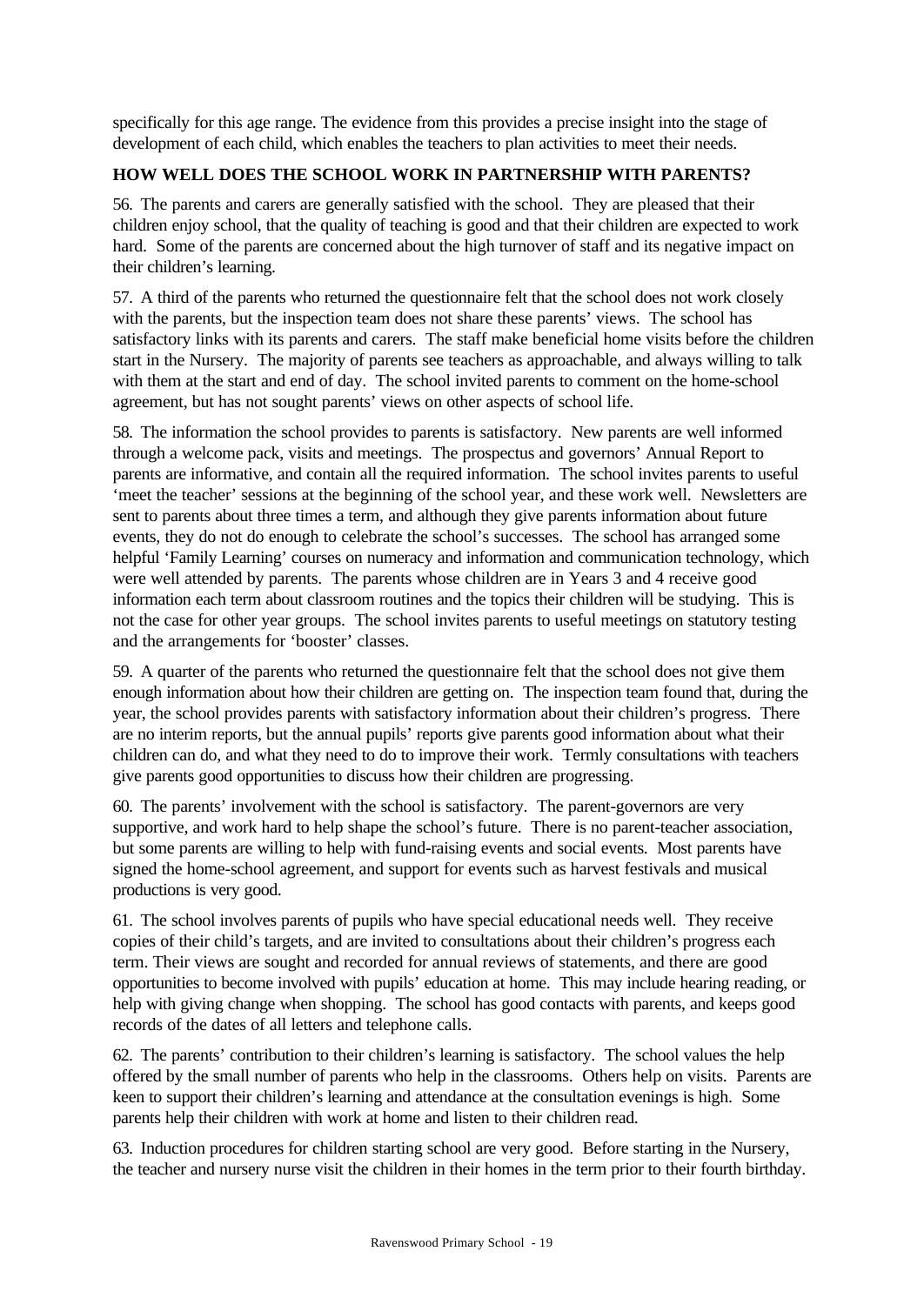Prior to starting in the Reception classes, the children have two one-hour visits and a whole day in their new class, and these help them settle easily into full-time school. Parents are invited to come into the school for a meeting at the start of the children's day visit to hear about what their child will experience and to receive the school's documentation.

# **HOW WELL IS THE SCHOOL LED AND MANAGED?**

64. The quality of the leadership and management is satisfactory. The headteacher has led the school well through the long process of moving schools, and the school has benefited from the headteacher's good strategic planning to achieve a smooth transfer.

65. The headteacher leads well from the front; she sets high standards for herself and others, and parents speak highly of her commitment to the school. Some parents, however, are critical of the quality of communication in the school. Changes in arrangements or staffing are not always communicated clearly to staff or parents, and this frustrates those involved. Most parents feel happy approaching the headteacher with their concerns, but access to the headteacher's office through two locked doors is not easy, and this hinders informal day-to-day communication.

66. The management of the school is satisfactory. The headteacher is clear about the school's priorities, and the school's improvement plan has a much better set of targets than the one criticised in the previous report. These are the result of good debate involving all staff and governors, and have a clear focus on raising standards in key areas of the school. The school has worked to a good action plan to address the issues from the previous report. This has led to improvements in teachers' planning, use of assessment to inform these plans and the effectiveness of subject co-ordinators. These co-ordinators now support teachers well, particularly in the provision of useful schemes of work, and the quality of curricular planning has improved as a result.

67. The improved management of pupils' behaviour has been a priority of the school for the last four years, and rigorous systems to monitor pupils' behaviour, and reward those who adhere to the rules, have effected significant improvements. This approach is not totally consistent, however, and explains variations in the quality of pupils' behaviour from class to class.

68. The school monitors pupils' standards well by careful analysis of their strengths and weaknesses. The school addressed weaknesses in the standards attained by Year1 and Year 2 pupils by putting together a good team of teachers led by an experienced Key Stage 1 manager. They put in place very good systems to achieve consistency in their teaching, including the way they would respond to the way pupils behaved. Each class was supported by a well-trained teaching assistant, and all classes were laid out the same way so that pupils felt familiar with the layout of each room. This proved to be a very successful initiative: pupils' results in the national tests rose dramatically, and the school was used as a model for others in the local education authority in the way it raised standards. The school built well on this by moving the teachers and the pupils into Year 3, and this has continued the good work.

69. The school has good systems to monitor the quality of teaching, but there are still inconsistencies in teachers' expectations of pupils' work and behaviour. This monitoring has mostly been done by subject co-ordinators in the last year, supported by advisors from the local education authority. During this period, the headteacher did little monitoring as she focused on the move into new school buildings. Teachers are told of the specific focus of the monitoring of their lessons, and are given useful verbal feedback. The written feedback, however, says too much about what happened in the lesson, and too little about its strengths and weaknesses. This makes the setting of targets difficult.

70. The headteacher delegates responsibility appropriately. The deputy headteacher, who sets a good example by his own teaching, supports the headteacher well, and has recently taken the lead in the school's behaviour management policy. Other senior staff are given reasonable responsibilities, and take a full part in the process of making decisions about the school's management. There are no coordinators at present for literacy and geography because of staff leaving. This is unsatisfactory, and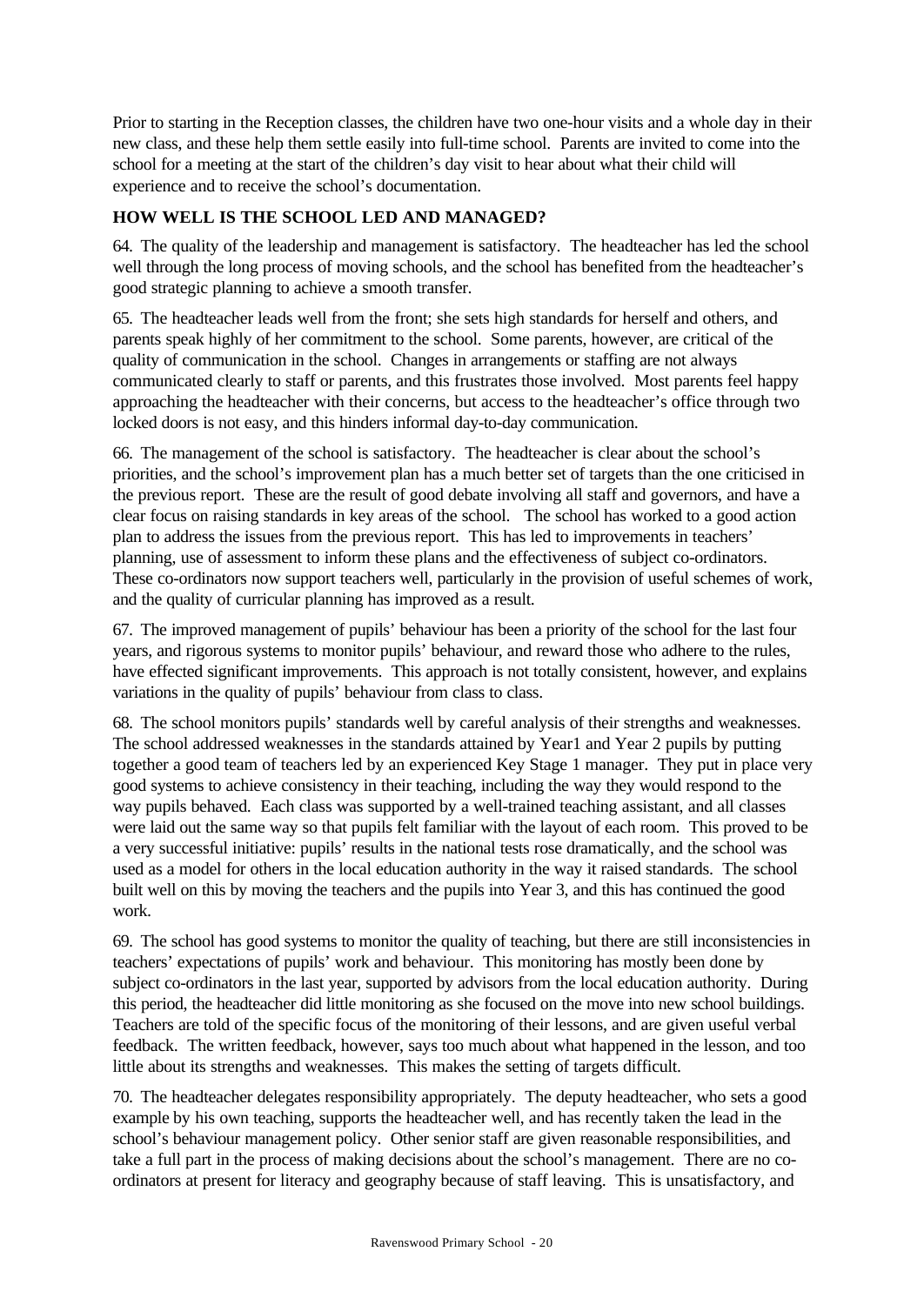gives teachers insufficient support in these subjects. A literacy co-ordinator has been appointed, and is due to start next term.

71. The Nursery teacher manages the provision for children in the Foundation Stage very well. The quality of relationships within the Foundation Stage department is very good and, together, all the adults form a very effective team. The classes are bright, stimulating and well organised.

72. The co-ordination of the provision for pupils with special educational needs is good. The coordinator uses the school's tracking system effectively to monitor pupils' progress, and the school meets the requirements of the new Code of Practice for special educational needs. There is a designated governor, who has a good involvement in the life of the school and visits frequently, recording the details of each visit in writing. Funds allocated for pupils with special educational needs are used to good effect, and the school makes a significant contribution from its own resources, providing extra time for support assistants.

73. The school's performance management procedures are well in place, and the headteacher and staff are finding them a useful way of improving their work. The school is extending this process of self evaluation by using a commercial system to give all staff the opportunity to have their say about how well the school operates. This is a good step forward, and shows the school's commitment to improve.

74. The governors, well led by a very knowledgeable Chair, support the school well, and have a good understanding of its strengths and weaknesses. They have produced a very good policy to structure their involvement with the school, and have made a good start at monitoring the provision by their informal visits to lessons. Governors are closely involved in the performance management process, and are clear about how this feeds into the school's future planning. They have made vigorous attempts to enlist the help of the local education authority to improve the school's staffing problems. The school has no policy for the recruitment and retention of staff, and this means that individual cases are dealt with in isolation rather than as part of a clear strategic plan.

75. The school has sound systems to ensure the best value is gained from its spending. The headteacher and governing body, for example, work closely with the local education authority to monitor the school's performance against similar schools. The school's administrative assistant keeps a good record of the spending, and makes effective use of the local education authority's expertise to sort out problems as they occur with the new computerised finance systems. The administrative assistant gets good value from the funds by making full use of the competitive prices offered by the county's suppliers, but also compares this carefully with alternative sources.

76. The present staff's range of qualifications and experience are not sufficient to ensure consistently good standards of teaching and learning. The turnover of staff has been very high. Fourteen teachers have left during the past two years, mainly due to promotions and personal reasons. Despite the school's efforts, three classes are taught by temporary staff. In Years 1 and 2, two secondary trained teachers and a newly qualified teacher teach the three classes. This has resulted in the conscientious newly qualified teacher having to bear too much responsibility for leading the team. There are not enough permanent staff to lead and manage all the subjects, and this hinders the development and monitoring of standards in literacy and geography. A good number of support staff work effectively alongside the teachers. The midday supervisors maintain a happy and orderly atmosphere at lunchtime.

77. The school's induction programme for newly qualified teachers is satisfactory although, in practice, this year the new teacher has not had support from experienced teachers on a day-to-day basis.

78. The accommodation is good, and allows the curriculum to be taught effectively. The new building has had a positive effect on the morale of staff and pupils, and the caretaker and cleaners maintain good standards of cleanliness. The classrooms are spacious and the shared areas are in frequent use for group work and practical activities. The useful specialist rooms for learning support, music and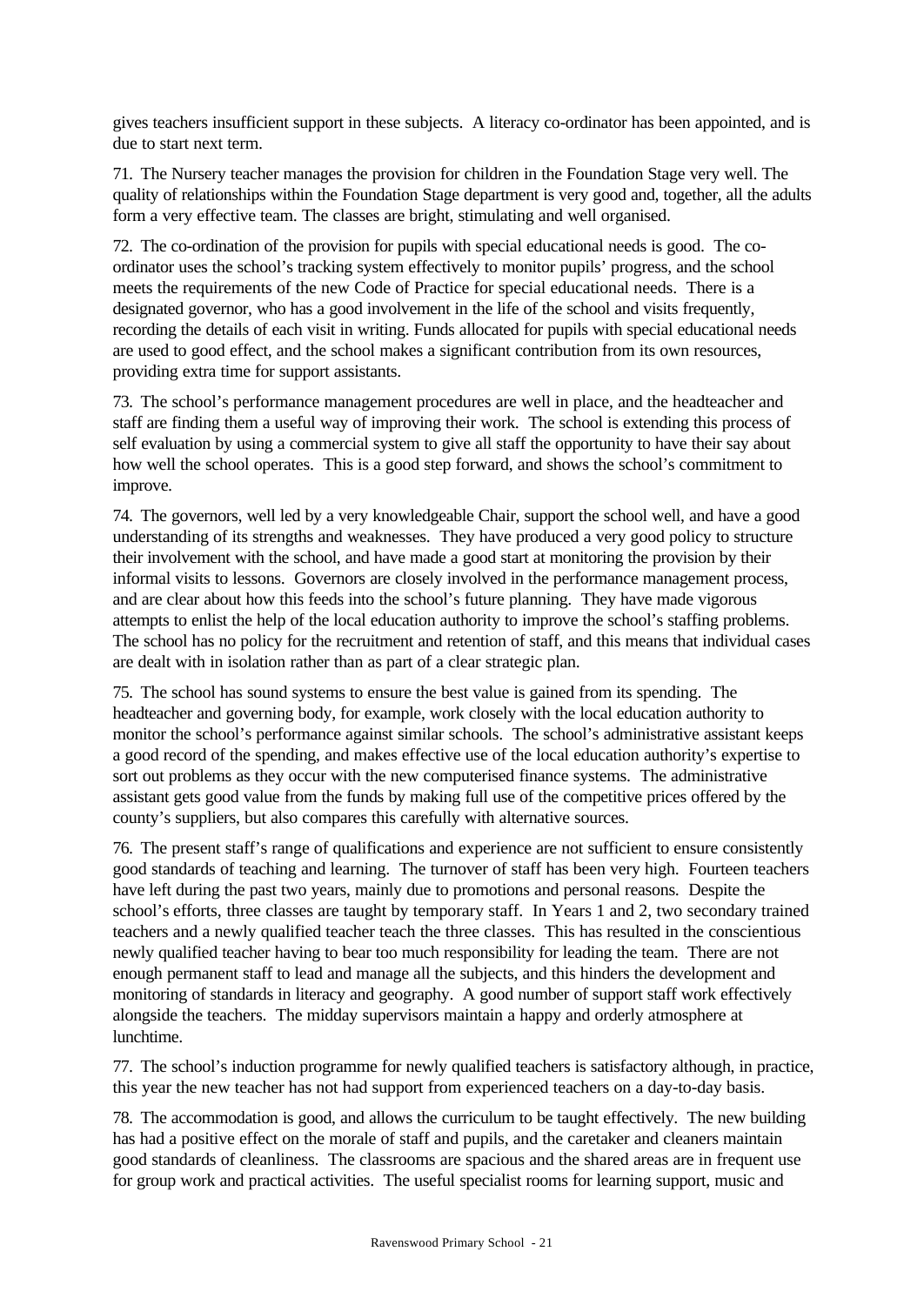drama allow the curriculum to be taught effectively. Access for people with disabilities is good, and there is a lift and specialist toilets on each floor. During warm weather, the high temperature in the hall and in the classrooms, particularly on the upper floor, has a detrimental effect on learning. The design of the information and communication technology room hinders teaching and learning, as the teacher cannot easily see the pupils' screens. The lack of a covered play area for the Foundation Stage children limits the opportunities for physical and social development. The extensive playgrounds, playing fields, and adventure play equipment enable pupils to experience a good variety of physical activities. The wildlife area provides adequate opportunities for artwork and scientific investigations.

79. The range of equipment and materials to support teaching is good. Resources are very good for children in the Foundation Stage, and support the children's learning well for both indoors and outdoors. Learning resources are good in all subjects except mathematics, geography, and history, where they are satisfactory. The library is cramped, but has an adequate stock of both fiction and non-fiction books. The part time librarian, who is also a parent governor, has worked hard to set up a very good computerised stock control system. Under supervision, the pupils have good access to the library during the school day, and are now confident in using the computer to take out and return books, as well as making enquiries and checking how many books they have on loan. The librarian has a very good understanding of the system and provides useful data, for example, on which pupils are not regular users, popular authors and loans by gender.

# **WHAT SHOULD THE SCHOOL DO TO IMPROVE FURTHER?**

80. To improve the school's provision further, and enable all pupils to achieve according to their abilities the governing body, headteacher and staff should:

## **(1) raise standards in English by Year 6 by:**

- a. providing more opportunities for pupils to write at length;
- b. having higher expectations of their writing in subjects other than English; and
- c. giving higher attaining pupils more experience of attempting the more advanced reading skills of scanning, inference and deduction;

(Paragraphs 9, 100-102, 105, 145, 163, 168)

## **in mathematics by:**

a. giving more practice in interpreting and solving real life problems; and

b. requiring them to make more use of the numeracy skills in other subjects; (Paragraphs 112, 113)

## **in science by:**

- a. achieving consistency between the classes in a year group so that all pupils cover the same ground; and
- b. improving pupils' skills in interpreting the meaning of written scientific investigations;

(Paragraphs 5, 120, 121)

## **in geography by ensuring that pupils cover a sufficient amount of work;** (Paragraphs 6, 20, 28, 137-140)

## **and in all subjects by:**

a. marking pupils' work so that they are clear how they can improve, and b. insisting on better standards of presentation.

(Paragraphs 23, 54, 108, 116, 111, 141, 167)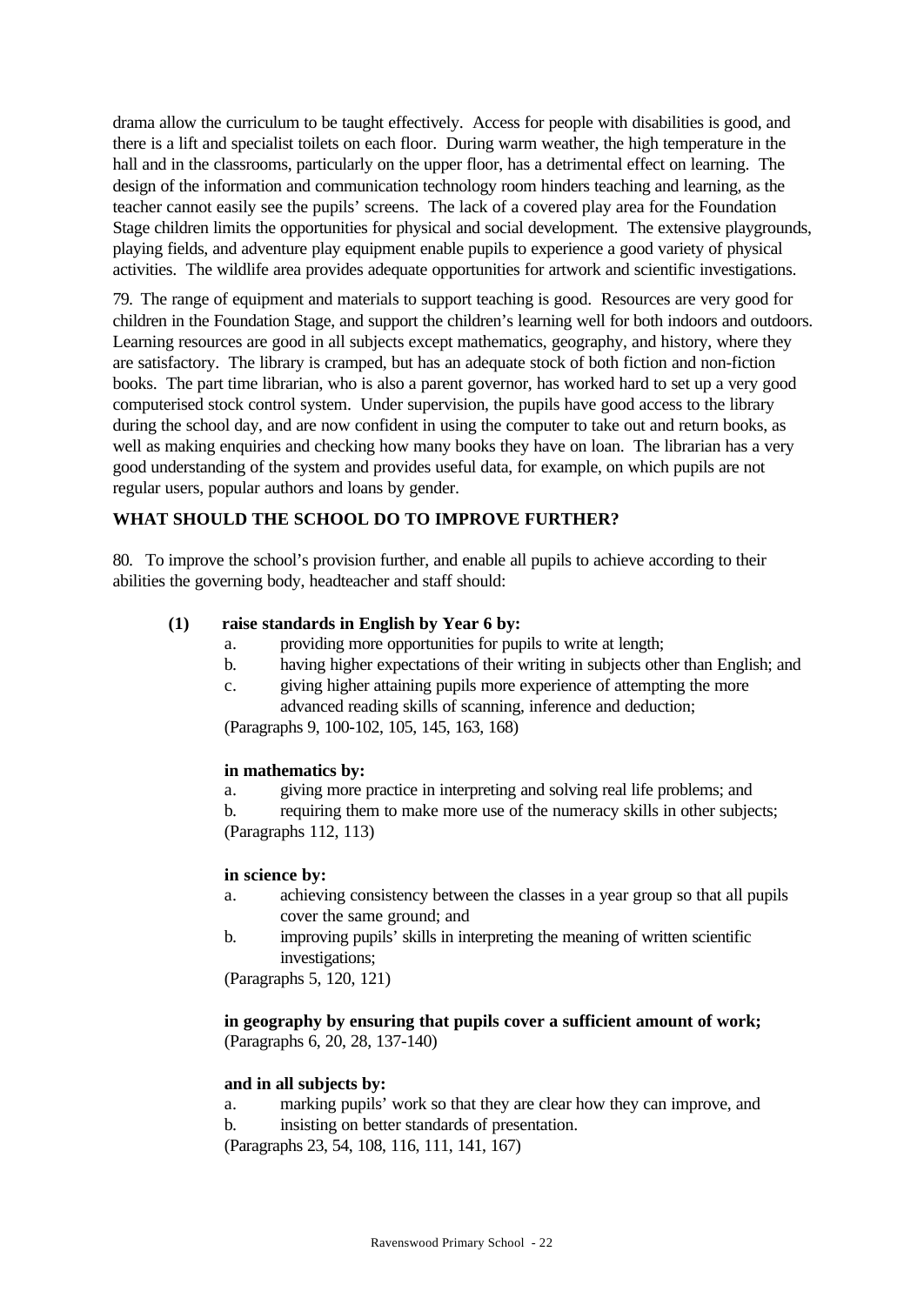- **(2) develop a clear policy to help the school and local education authority to recruit and retain staff.** (Paragraphs 1, 2, 48, 74)
- **(3) improve the quality of teaching, and establish a greater level of consistency by sharpening the monitoring of lessons, so that teachers have a clear idea of their strengths and what they need to do to improve.** (Paragraphs 20-22, 69, 104, 126)
- **(4) provide more challenging work for higher attaining pupils, especially in Years 3 to 6, so that they achieve the standards of which they are capable.** (Paragraphs 9, 21, 123, 120)

## **OTHER ISSUES WHICH SHOULD BE CONSIDERED BY THE SCHOOL**

- Ensure that all subjects have a co-ordinator. (Paragraphs 76, 108, 140)
- Provide a covered area for children in the Foundation Stage. (Paragraph 78)
- Develop whole school assessment procedures for all subjects. (Paragraphs 53, 137, 140, 146)
- Work with parents to improve pupils' attendance and punctuality. (Paragraphs 16, 46)

## **PART C: SCHOOL DATA AND INDICATORS**

## *Summary of the sources of evidence for the inspection*

Number of lessons observed

Number of discussions with staff, governors, other adults and pupils

| 68 |
|----|
| 72 |

## *Summary of teaching observed during the inspection*

|            | Excellent | Very good | Good    | Satisfactory | Unsatisfactory | Poor | Very Poor |
|------------|-----------|-----------|---------|--------------|----------------|------|-----------|
| Number     |           |           | 37<br>້ | $\sim$ 1     |                |      |           |
| Percentage |           |           | 54      | 31           |                |      |           |

*The table gives the number and percentage of lessons observed in each of the seven categories used to make judgements about teaching. Care should be taken when interpreting these percentages as each lesson represents almost two percentage points.*

#### *Information about the school's pupils*

| Pupils on the school's roll                                           | Nursery | $YR - Y6$ |
|-----------------------------------------------------------------------|---------|-----------|
| Number of pupils on the school's roll (FTE for part-time pupils)      | 23      | 300       |
| Number of full-time pupils known to be eligible for free school meals |         | 110       |
| FTE means full-time equivalent.                                       |         |           |

*FTE means full-time equivalent.*

| Special educational needs | Nurserv | $\mathbf{v}$<br><b>TTD</b><br>YΚ<br>1 U |  |
|---------------------------|---------|-----------------------------------------|--|
|---------------------------|---------|-----------------------------------------|--|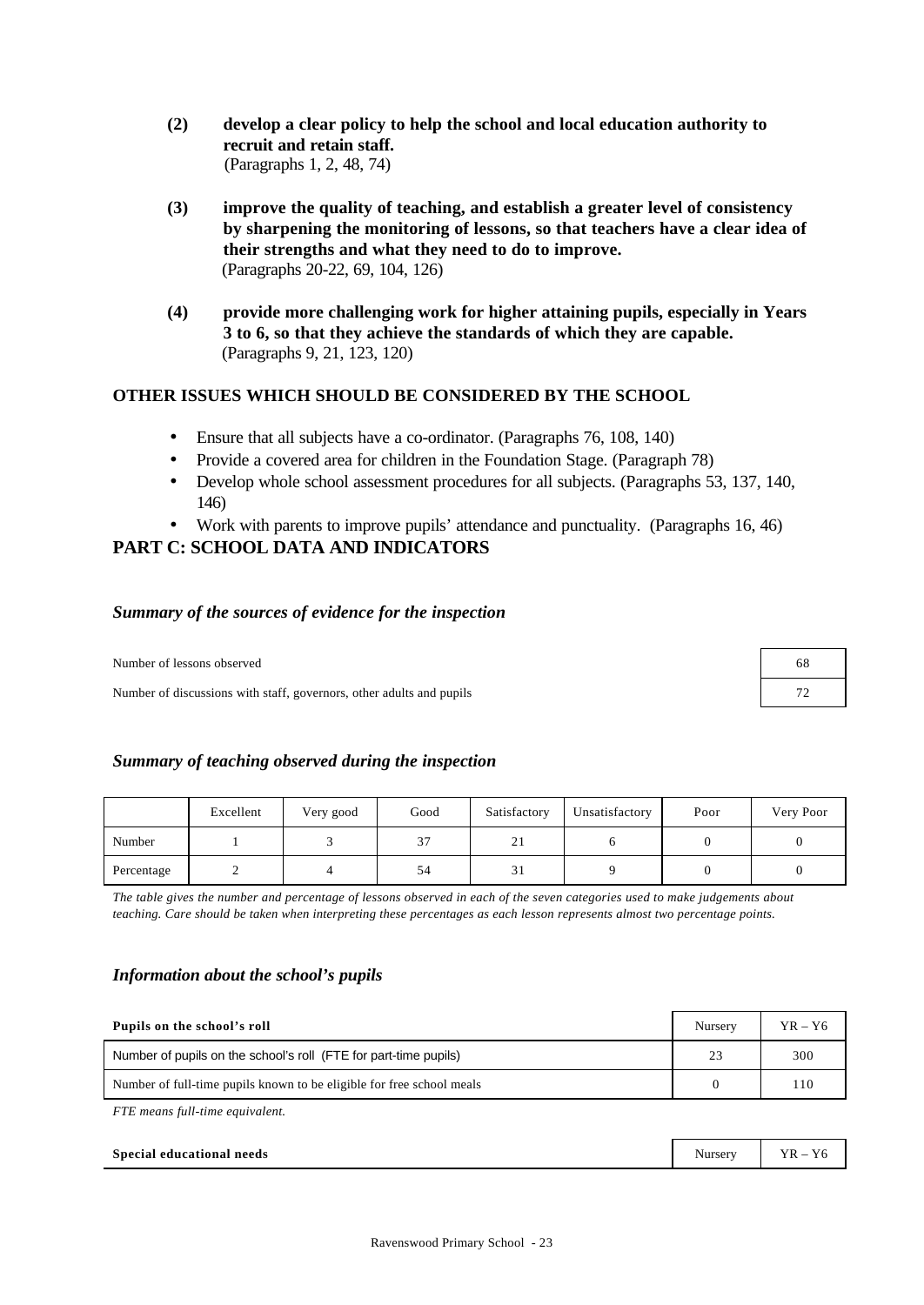| Number of pupils with statements of special educational needs       |  |
|---------------------------------------------------------------------|--|
| Number of pupils on the school's special educational needs register |  |

| English as an additional language                       | No of pupils |
|---------------------------------------------------------|--------------|
| Number of pupils with English as an additional language |              |

| No of pupils<br>Pupil mobility in the last school year                       |    |  |  |  |  |
|------------------------------------------------------------------------------|----|--|--|--|--|
| Pupils who joined the school other than at the usual time of first admission |    |  |  |  |  |
| Pupils who left the school other than at the usual time of leaving           | 14 |  |  |  |  |

## *Attendance*

#### **Authorised absence Unauthorised absence**

| $\cdots$                  |     | chauthorned about c       |     |
|---------------------------|-----|---------------------------|-----|
|                           | %   |                           | %   |
| School data               | 6.5 | School data               | 0.1 |
| National comparative data | 5.6 | National comparative data | 0.5 |

*Both tables give the percentage of half days (sessions) missed through absence for the latest complete reporting year.*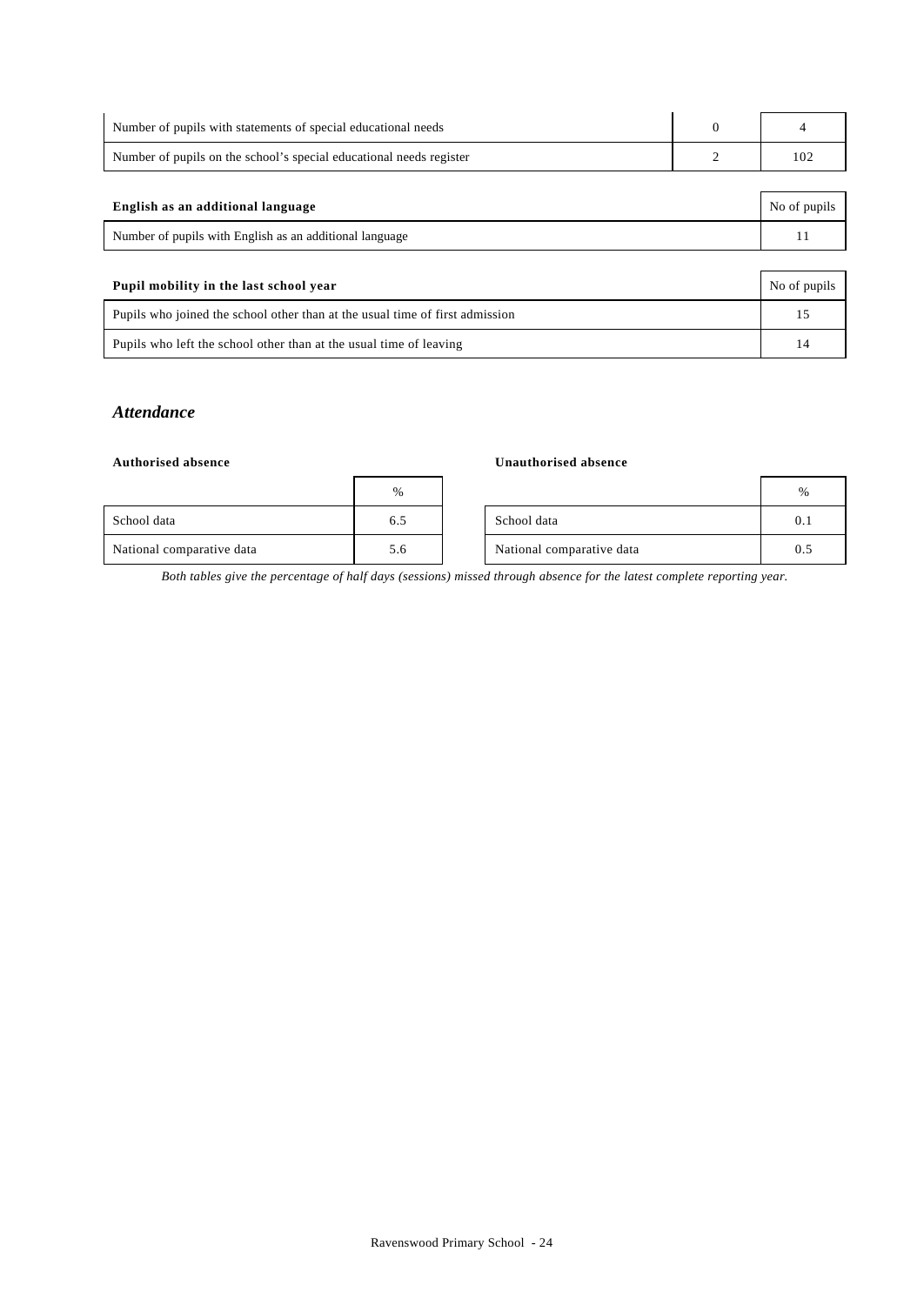|                                                                                        |             |         | Year    | <b>Boys</b>        | Girls   | Total |  |  |  |
|----------------------------------------------------------------------------------------|-------------|---------|---------|--------------------|---------|-------|--|--|--|
| Number of registered pupils in final year of Key Stage 1 for the latest reporting year | 2001        | 21      | 19      | 40                 |         |       |  |  |  |
|                                                                                        |             |         |         |                    |         |       |  |  |  |
| <b>National Curriculum Test/Task Results</b>                                           | Reading     |         | Writing | <b>Mathematics</b> |         |       |  |  |  |
|                                                                                        | <b>Boys</b> | 14      | 18      |                    | 21      |       |  |  |  |
| Numbers of pupils at NC level 2<br>and above                                           | Girls       | 13      | 16      |                    | 15      |       |  |  |  |
|                                                                                        | Total       | 27      | 34      |                    |         | 36    |  |  |  |
| Percentage of pupils                                                                   | School      | 68 (57) |         | 85 (59)            | 90 (76) |       |  |  |  |
| at NC level 2 or above                                                                 | National    | 84 (83) |         | 86 (84)            | 91 (90) |       |  |  |  |

# *Attainment at the end of Key Stage 1 (Year 2)*

| <b>Teachers' Assessments</b>                 |             | English | <b>Mathematics</b> | Science |
|----------------------------------------------|-------------|---------|--------------------|---------|
|                                              | <b>Boys</b> | 14      | 20                 | 20      |
| Numbers of pupils at NC level 2<br>and above | Girls       | 13      | 14                 | 13      |
|                                              | Total       | 27      | 34                 | 33      |
| Percentage of pupils                         | School      | 68 (52) | 85 (70)            | 83 (59) |
| at NC level 2 or above                       | National    | 85 (84) | 89 (88)            | 89 (88) |

*Percentages in brackets refer to the year before the latest reporting year.*

# *Attainment at the end of Key Stage 2 (Year 6)*

|                                                                                        |                             |                    |    | <b>Boys</b>        | Girls  | Total          |  |  |
|----------------------------------------------------------------------------------------|-----------------------------|--------------------|----|--------------------|--------|----------------|--|--|
| Number of registered pupils in final year of Key Stage 2 for the latest reporting year |                             |                    |    | 22                 | 21     | 43             |  |  |
| <b>National Curriculum Test/Task Results</b>                                           |                             | <b>Mathematics</b> |    | Science            |        |                |  |  |
|                                                                                        | English<br>8<br><b>Boys</b> |                    | 11 |                    | 14     |                |  |  |
| Numbers of pupils at NC level 4<br>and above                                           | Girls                       | 14                 |    | 4                  |        | 12             |  |  |
|                                                                                        | Total                       | 22                 |    | 15                 |        | 26             |  |  |
| Percentage of pupils                                                                   | School                      | 51 (53)            |    | 35 (49)<br>71 (72) |        | 60(56)         |  |  |
| at NC level 4 or above                                                                 | National                    | 75 (75)            |    |                    |        | 87 (85)        |  |  |
| <b>Teachers' Assessments</b>                                                           |                             | English            |    | <b>Mathematics</b> |        | <b>Science</b> |  |  |
|                                                                                        | <b>Boys</b>                 | $\overline{7}$     |    | 13                 |        | 12             |  |  |
| Numbers of pupils at NC level 4<br>and above                                           | Girls                       | $\overline{7}$     |    | 5                  | $\tau$ |                |  |  |
|                                                                                        | Total                       | 14                 |    | 18                 | 19     |                |  |  |

*Percentages in brackets refer to the year before the latest reporting year.*

Percentage of pupils School 34 (41) 42 (43) 44 (30) at NC level 4 or above National 72 (70) 74 (72) 82 (79)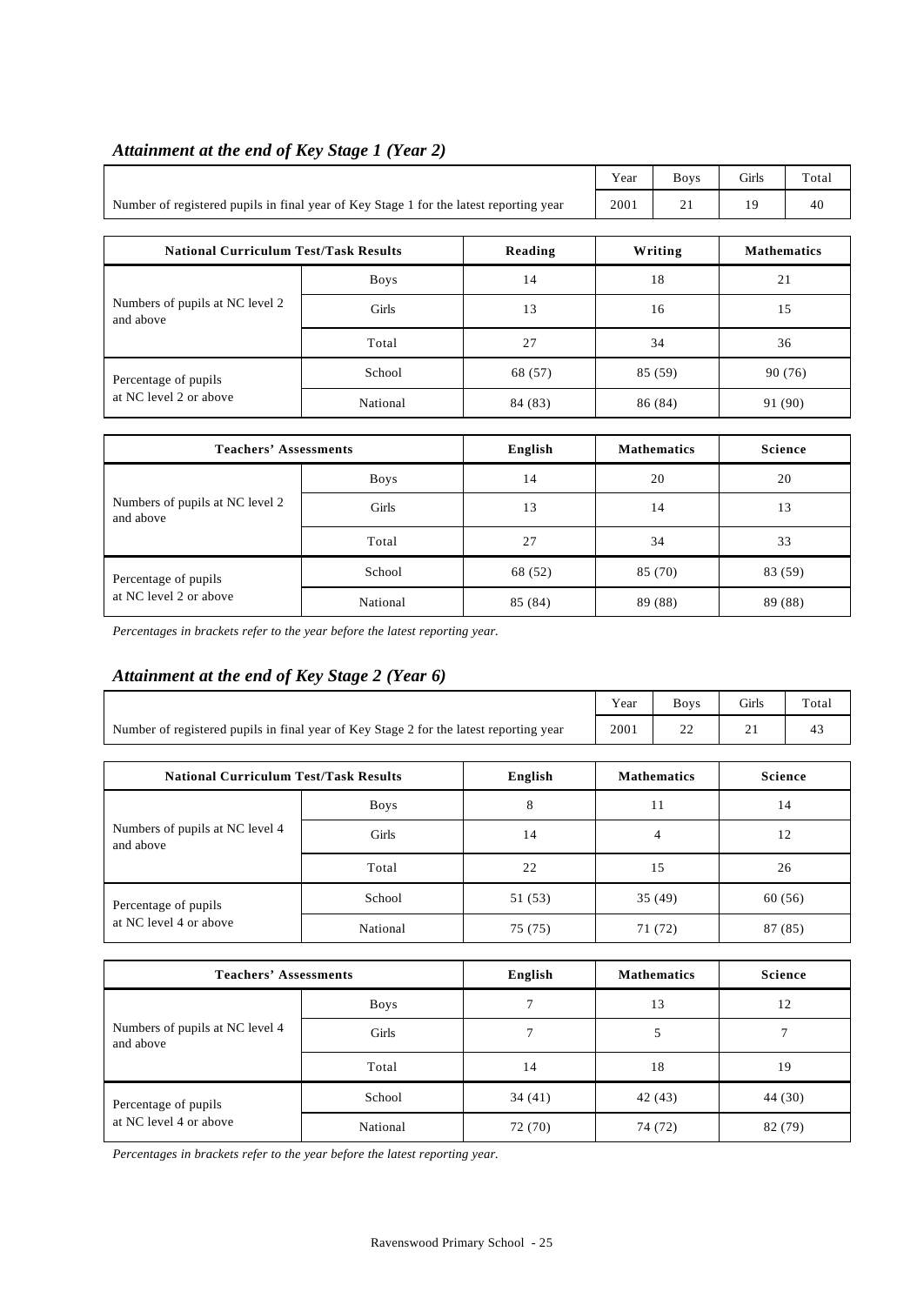|                                 | No of pupils |                              | Fixed period | Perma        |
|---------------------------------|--------------|------------------------------|--------------|--------------|
| Black – Caribbean heritage      | 9            | Black – Caribbean heritage   |              | $\theta$     |
| Black – African heritage        | $\Omega$     | Black – African heritage     | 0            | $\theta$     |
| $Black - other$                 | $\Omega$     | $Black - other$              |              | $\theta$     |
| Indian                          | $\Omega$     | Indian                       | 0            | $\theta$     |
| Pakistani                       | $\Omega$     | Pakistani                    |              | $\Omega$     |
| Bangladeshi                     | 5            | Bangladeshi                  | $\Omega$     | $\Omega$     |
| Chinese                         | 0            | Chinese                      | 0            | $\Omega$     |
| White                           | 257          | White                        | 4            | $\theta$     |
| Any other minority ethnic group | 24           | Other minority ethnic groups | $\theta$     | $\mathbf{0}$ |

## *Teachers and classes Financial information*

#### **Qualified teachers and classes: YR – Y6**

| Total number of qualified teachers (FTE)      | 15.85          | Financial year                             | 2001/ |
|-----------------------------------------------|----------------|--------------------------------------------|-------|
| Number of pupils per qualified teacher        | 18.9           |                                            |       |
| Average class size                            | 25             |                                            | £     |
| Education support staff: $YR - Y6$            |                | Total income                               | 7072  |
| Total number of education support staff       | 14             | Total expenditure                          | 731'  |
| Total aggregate hours worked per week         | 237            | Expenditure per pupil                      | 21'   |
| Qualified teachers and support staff: nursery |                | Balance brought forward from previous year | 626   |
| Total number of qualified teachers (FTE)      |                | Balance carried forward to next year       | 381   |
| Number of pupils per qualified teacher        | 46             |                                            |       |
| Total number of education support staff       | $\overline{2}$ |                                            |       |
| Total aggregate hours worked per week         | 60             |                                            |       |
| Number of pupils per FTE adult                | 15             |                                            |       |
|                                               |                |                                            |       |

*FTE means full-time equivalent.*

# *Recruitment of teachers*

| Number of teachers who left the school during the last two years     |  |  |  |  |
|----------------------------------------------------------------------|--|--|--|--|
| Number of teachers appointed to the school during the last two years |  |  |  |  |
|                                                                      |  |  |  |  |
| Total number of vacant teaching posts (FTE)                          |  |  |  |  |
|                                                                      |  |  |  |  |

| Total number of vacant teaching posts (TTE)                                                                    |  |
|----------------------------------------------------------------------------------------------------------------|--|
| Number of vacancies filled by teachers on temporary contract of a term or more (FTE)                           |  |
| Number of unfilled vacancies or vacancies filled by teachers on temporary contract of less than one term (FTE) |  |

# *Ethnic background of pupils Exclusions in the last school year*

| No of pupils |                              | Fixed period   | Permanent    |
|--------------|------------------------------|----------------|--------------|
| 9            | Black – Caribbean heritage   |                | 0            |
| 0            | Black – African heritage     | $\Omega$       | 0            |
| 0            | $Black - other$              | $\overline{4}$ | $\mathbf{0}$ |
| 0            | Indian                       | $\Omega$       | 0            |
| 0            | Pakistani                    | $\Omega$       | 0            |
| 5            | Bangladeshi                  | $\Omega$       | 0            |
| $\Omega$     | Chinese                      | $\Omega$       | 0            |
| 257          | White                        | 4              | 0            |
| 24           | Other minority ethnic groups |                | 0            |

*This table refers to pupils of compulsory school age only. This table gives the number of exclusions of pupils of compulsory school age, which may be different from the number of pupils excluded.*

| <br>FTE<br>Total<br>teachers (F <sub>i</sub><br>number of qualified | 150 <sup>o</sup><br>1 J .OJ |  | Financial vear | /2002<br>2001/ |
|---------------------------------------------------------------------|-----------------------------|--|----------------|----------------|
|---------------------------------------------------------------------|-----------------------------|--|----------------|----------------|

| Average class size                            | 25 |  |                                            | £      |
|-----------------------------------------------|----|--|--------------------------------------------|--------|
| Education support staff: $YR - Y6$            |    |  | Total income                               | 707235 |
| Total number of education support staff       | 14 |  | Total expenditure                          | 731788 |
| Total aggregate hours worked per week<br>237  |    |  | Expenditure per pupil                      | 2177   |
| Qualified teachers and support staff: nursery |    |  | Balance brought forward from previous year | 62655  |
| Total number of qualified teachers (FTE)      |    |  | Balance carried forward to next year       | 38102  |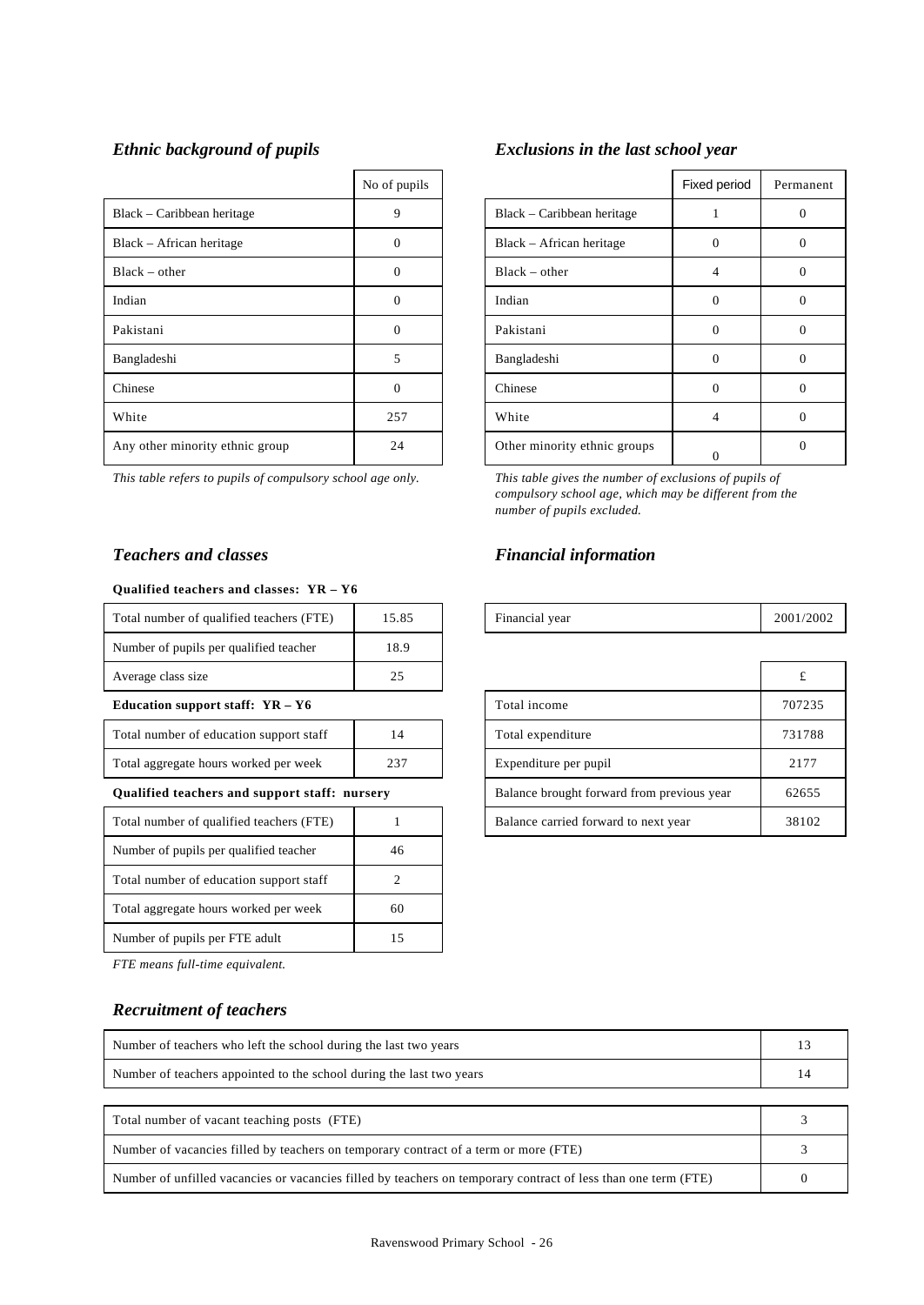*FTE means full-time equivalent.*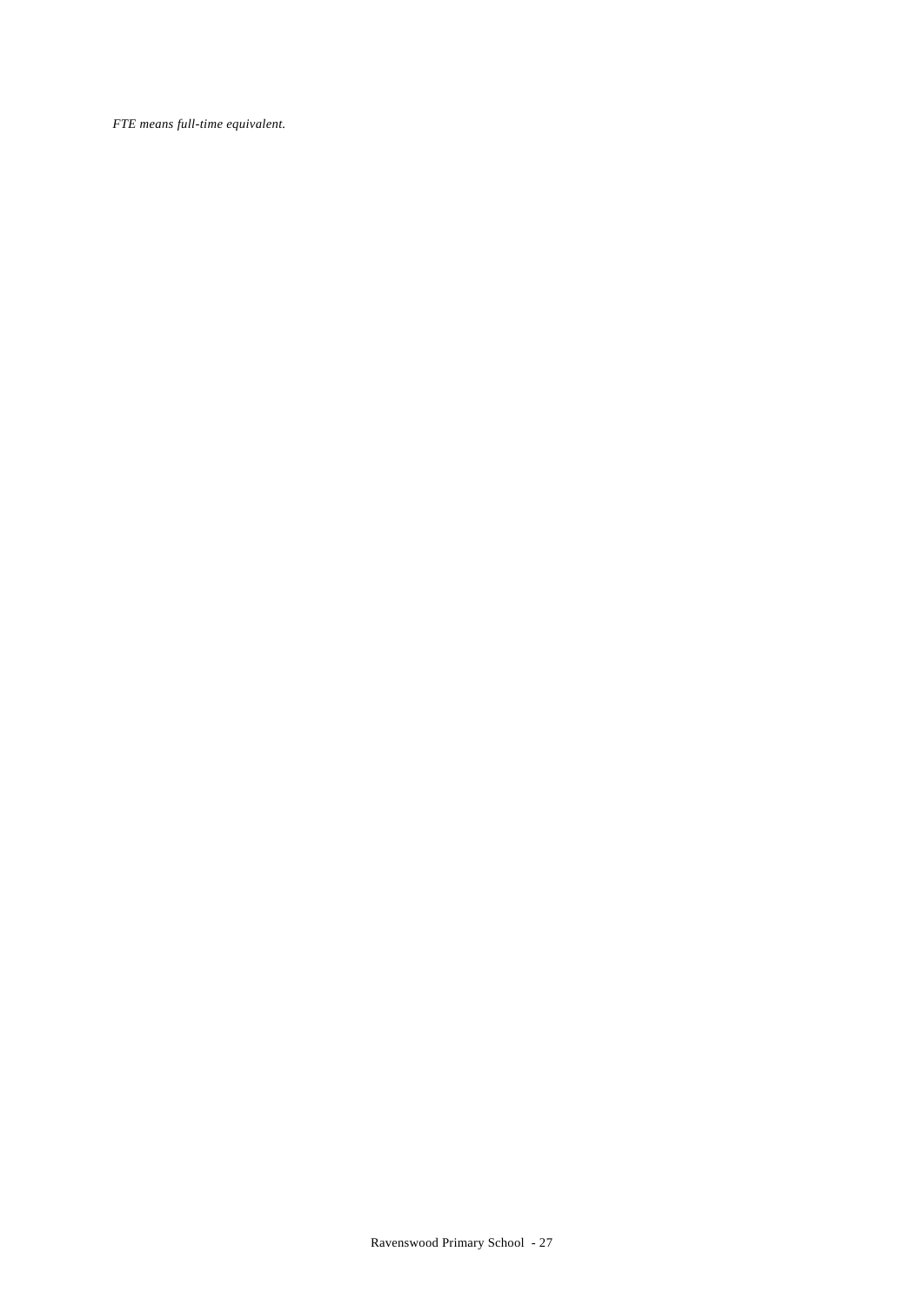**Questionnaire return rate**

| Number of questionnaires sent out | 346 |
|-----------------------------------|-----|
| Number of questionnaires returned |     |

#### **Percentage of responses in each category**

My child likes school.

My child is making good progress in school.

Behaviour in the school is good.

My child gets the right amount of work to do at home.

The teaching is good.

I am kept well informed about how my child is getting on.

I would feel comfortable about approaching the schoo with questions or a problem.

The school expects my child to work hard and achieve his or her best.

The school works closely with parents.

The school is well led and managed.

The school is helping my child become mature and responsible.

The school provides an interesting range of activities outside lessons.

|    | Strongly<br>agree | Tend to<br>agree | Tend to<br>disagree      | Strongly<br>disagree    | Don't<br>know    |
|----|-------------------|------------------|--------------------------|-------------------------|------------------|
|    | 43                | 53               | $\,1$                    | $\mathbf{1}$            | $\mathbf{1}$     |
|    | 44                | 50               | $\,1$                    | $\,1$                   | $\mathfrak{Z}$   |
|    | 25                | 43               | 18                       | $\boldsymbol{0}$        | $\overline{4}$   |
|    | 33                | 49               | 8                        | 6                       | $\overline{4}$   |
|    | 33                | 61               | $\overline{\mathcal{L}}$ | $\boldsymbol{0}$        | $\mathbf{1}$     |
|    | 32                | 43               | 22                       | 3                       | $\boldsymbol{0}$ |
| ρl | 36                | 49               | 11                       | $\,1$                   | $\mathfrak{Z}$   |
|    | 35                | 64               | $\boldsymbol{0}$         | $\boldsymbol{0}$        | $\,1$            |
|    | 26                | 39               | 28                       | 6                       | $\mathbf{1}$     |
|    | 29                | 50               | 14                       | $\overline{\mathbf{4}}$ | $\mathfrak{Z}$   |
|    | 29                | 60               | $\overline{7}$           | $\overline{0}$          | $\overline{4}$   |
|    | 26                | 44               | 22                       | $\mathbf{1}$            | 6                |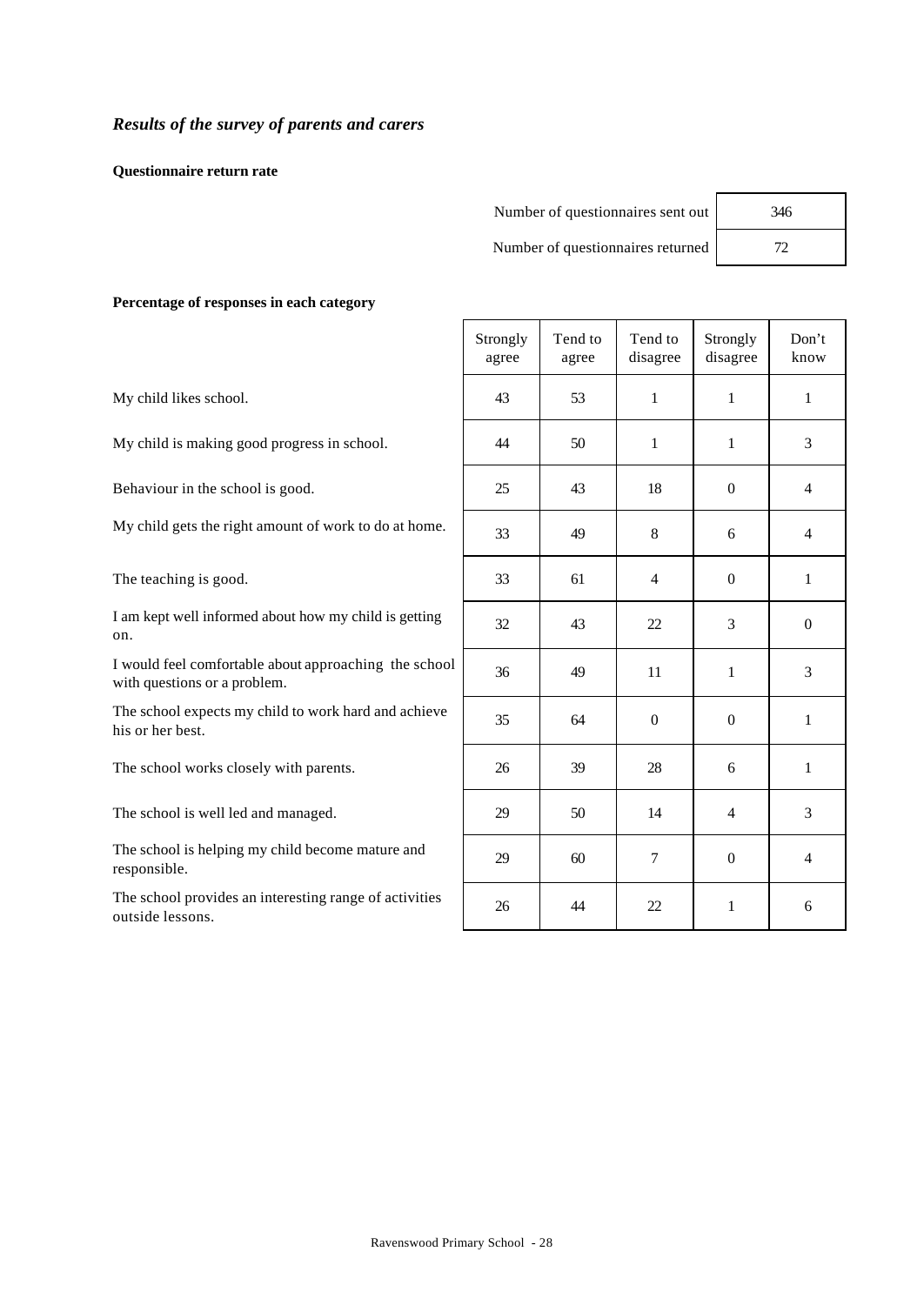# **PART D: THE STANDARDS AND QUALITY OF TEACHING IN AREAS OF THE CURRICULUM, SUBJECTS AND COURSES**

# **AREAS OF LEARNING FOR CHILDREN IN THE FOUNDATION STAGE**

81. The school has maintained the secure, caring, stable environment for children in the Foundation Stage since the previous inspection. The well-organised day-to-day routines established by the teachers enable all children to feel secure and safe and to grow in confidence. Good teaching is having a positive impact on the children's learning.

82. Children are admitted to the Nursery at the start of the term before to their fourth birthday and attend part-time. They start in the Reception classes in the term before to their fifth birthday and attend full-time. They are taught within a warm, caring, supportive environment where they feel safe and secure. Most children enter the school with well below average attainment. Although they make good progress, few achieve the recommended targets in any area of their learning apart from their personal, social and emotional development by the end of the Reception year, due to their well below average starting point.

# **Personal, social and emotional development**

83. Standards are average in this area of learning. The children are likely to achieve the Early Learning Goals in this area by the time they leave the Reception class. They are constantly encouraged to feel confident about what they can achieve through praise, smiles and gestures. Their behaviour in and around the school is very good with only a few disagreements. They work and play beside each other well. They show a good understanding of classroom procedures. Children are aware of the teachers' high expectations of them and respond well. They are given many opportunities to choose activities for themselves, which enhances their independent learning. Most sustain concentration well for their age. Children settle well to the more structured activities, such as literacy and numeracy, and show ability to concentrate for an appropriate length of time. They attend to their personal hygiene appropriately and most are able to undress and dress themselves independently before and after movement lessons.

84. Personal, social and emotional development is promoted well in all areas of learning and the planning is thorough. The good quality of teaching, and the warm, caring relationships that adults develop with the children, help them to feel secure and to grow in confidence. The adults provide very good role models for the children, always treating each of them with courtesy and respect to which they respond positively. They are encouraged to understand the feelings of others by effective questioning. During a snack time, when a child felt it was unfair that another child had taken a second piece of cheese and cucumber, the teacher quietly asked *"What do you think we can do about this?"* The child replied *"He should only have had one piece,"* to which the teacher replied *"Yes, next time we will remind him to do that".* The children enjoy the many moments of fun and time for reflection, which help to strengthen the bond between them.

# **Communication, language and literacy**

85. Most children make good progress in this area of learning, including those who have special educational needs and those who have English as a second language. However, few achieve the targets in this area, due to their well below average stage of development when they start school. Most children have a very limited vocabulary. Every adult within each class works very hard trying to develop the children's expressive language through clear, open-ended questioning and modelling correct language. They talk to the children individually, in groups and as a class to help all children extend their vocabulary and start to use their language and communication skills for a range of purposes. For example, when two children were painting, the nursery nurse encouraged conversations between them by saying to one child *"Ask him what he is doing"* and later, *"What can you say when you both want the brush? Talk to…about it".* The child looked at his friend, saying *look at*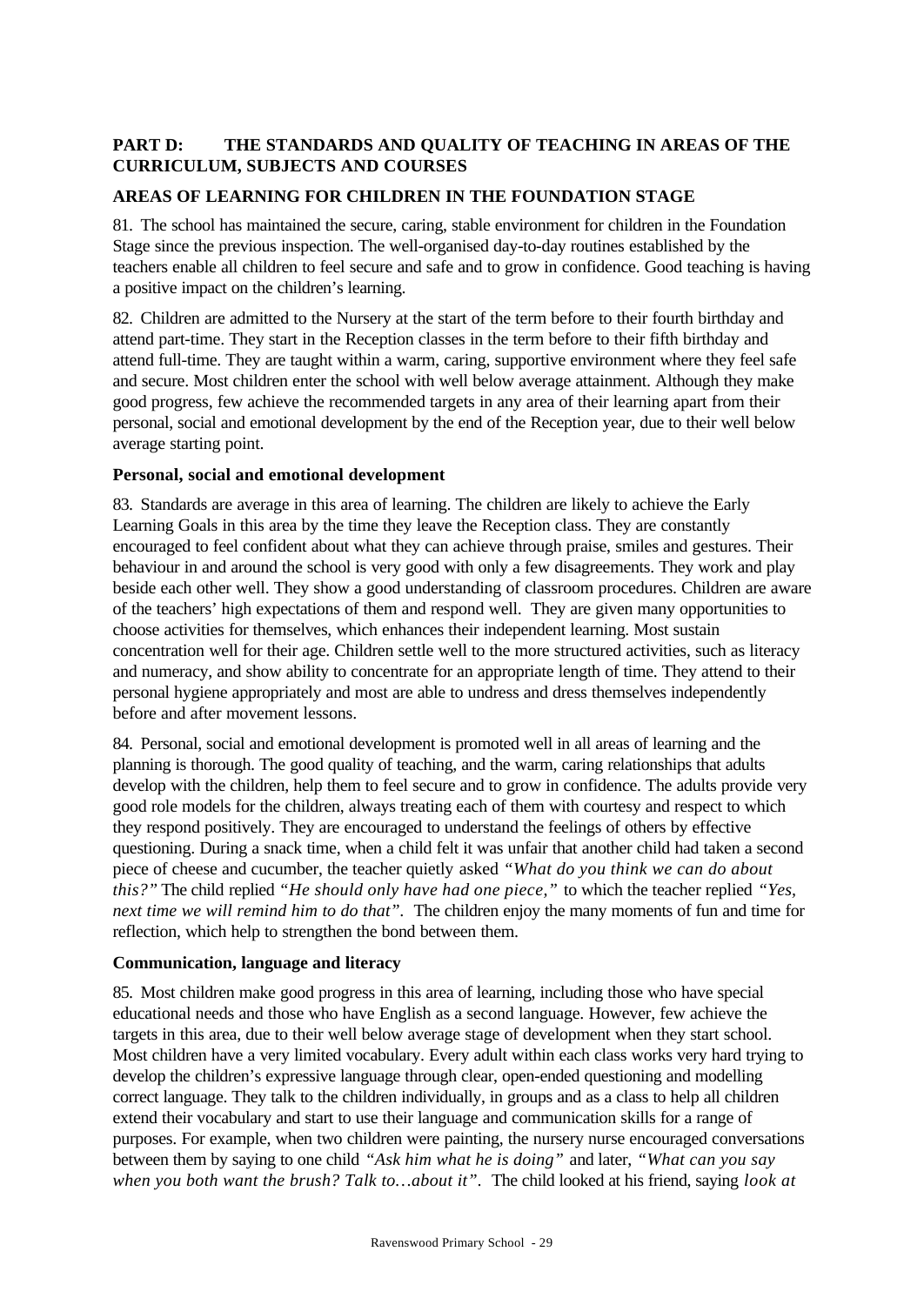*my painting.* Children are eager to talk about the things that interest them, such as going on holiday or about something they bring to school. Although they are encouraged to listen carefully, many have weak listening skills. The children particularly enjoy listening to stories, such as *The Gingerbread Man* and *Rosie's Zoo*. However, many still want to call out and the teachers often have to remind them to listen. Most children understand the concept that pictures carry meaning. Consistent strategies used by the teachers and teaching assistants enable the children to recognise and say the initial sounds of words.

86. Some children know that spoken words and print can have the same meaning and that, in the English culture, text is read from left to right. Many of the children have weak pencil control, and, although they are encouraged to form letters correctly, they continue to write the letters incorrectly. Most children make a good attempt at writing their own name. They are given many opportunities to write, such as in the writing corner or the *holiday shop*. In the Reception classes, children are encouraged to take books home to practise their early reading skills.

87. The quality of teaching is good. Children are provided with a good range of purposeful activities to develop their use of language for reading, writing, speaking and listening, whatever their stage of development. The children benefit from good role-play areas, such as the *'holiday shop'* and the *'home corner'*. These are used very well, often with an adult involved to extend the children's vocabulary. Children are provided with paper and pencils for writing *'postcards'* or *'letters to a friend'* and enjoy using felt pens on their white boards. The acceptance of children's early attempts at writing is very good, as this enables them to become confident writers. Many of the children have difficulty with their pencil control, and their fine control is weak. The nursery nurse and the teaching assistants are used effectively with small groups when the teachers are teaching the whole group. They are well briefed, and assist the teachers in focused teaching activities. Classroom displays are rich in language clues intended to reinforce learning and a good emphasis on language development is evident throughout the whole programme of work.

## **Mathematical development**

88. This area is taught well but, by the end of the Reception year, few children meet the recommended targets for mathematics, due to their well below average stage of development when they first start in school. Teachers are helping the children to develop their mathematical understanding well by providing a structured programme of practical experiences, which enables them to make good progress. The children recognise and name common shapes such as circle, square, and triangle. Most count numbers to ten by rote and some write numbers to ten, although often reversed or poorly formed. Counting skills are practised regularly when singing nursery rhymes, number jingles and playing sorting and ordering games. Teachers and teaching assistants provide good support by playing mathematical games with the children, which enable them to experience counting, and early addition and subtraction in a practical way. They experience working with sand and water, filling and emptying different size containers. Children in the Reception classes are learning about time and are starting to remember hours, names of the days and the months.

89. Teachers use every opportunity to extend the children's understanding of basic skills through many varied practical experiences, which are reinforced with a great deal of oral work. They ensure that all adults in the Foundation Stage classes use correct mathematical vocabulary, and provide many activities to reinforce the development of language. Adults use questions skilfully to encourage children to organise their thoughts and build on their understanding. The work is planned well, tasks are appropriate and meet the recommendations in the National Numeracy Strategy for young children.

# **Knowledge and understanding of the world**

90. On entry to the school, the children's knowledge and understanding of the world are well below average for their age. During the Foundation Stage, the teachers effectively extend the children's knowledge, helping them to learn more about the world around them. The quality of teaching and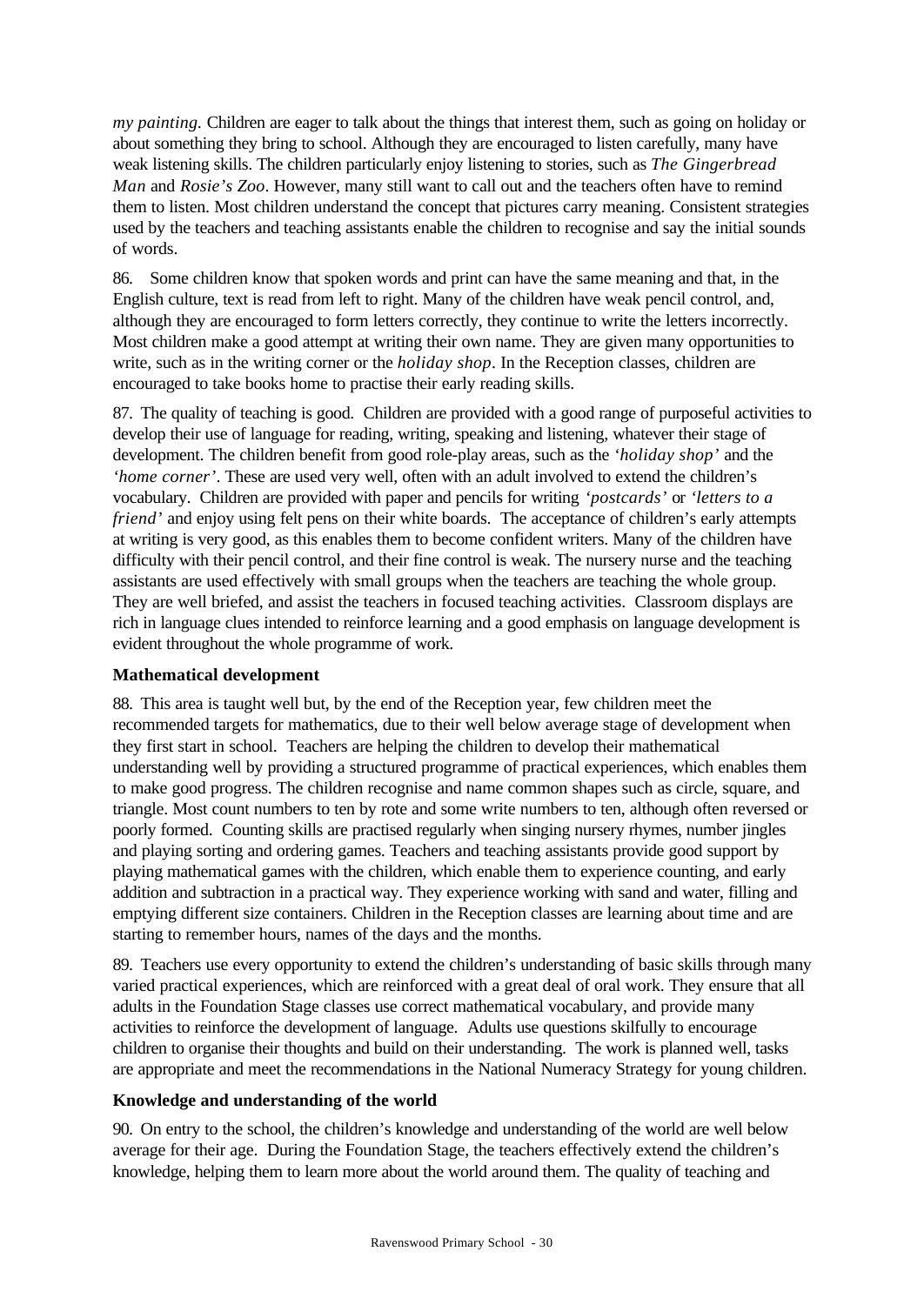learning is good, but few children meet the expected standard by the end of the Reception year. Activities are planned and organised well in order that the children can gain in their understanding through practical experiences and interaction with an adult to extend their vocabulary. In the Nursery, good practical activities, such as playing with seaweed, plastic water creatures and shells during their water play enable the children to learn more about the seaside, as an adult effectively talks with them. Whilst making patterns in the salt with plastic, wooden or metal tools, the children learn about the use of, and textures of these through appropriate questioning from an adult. When asked *"Do we put salt in our tea?"* and *"What does it feel like?"* a child replied *"No and when I touch it, it feels soft".* The children have planted seeds and tended them. They have learned about what the seeds need in order to grow. Watching the plants develop has also enhanced the children's understanding of time passing. A wide range of construction toys and materials are provided for the children to explore and use their skills to make models. They confidently use the computer mouse when moving items on the screen to explore the seaside and to create patterns. The children are starting to be aware of some features of Christianity and Sikhism. They listen to Bible stories and enjoyed seeing and touching the clothes, which are worn by Sikh men and women for special occasions.

91. Teachers provide a wide range of good, planned activities, most of which start with what the children already know, and this enables them to extend their understanding and knowledge of the world. The teaching and learning of skills to use a computer competently are good. Children acquire new learning when the teacher involves them very well by effective questioning, and clear explanations of how to create their own patterns on the computer using an art program. There is a good range of role-play resources in the classes, which help to extend the children's language and personal and social skills.

## **Physical development**

92. The children make good progress from their below average starting point, and are achieving average attainment in some aspects of their physical control. Their handling of small tools and equipment is, however, weak. The quality of teaching in this area is good, and children in all classes make good progress in their physical control, mobility and awareness of space outdoors. The accommodation in the hall for all children in the Foundation Stage is good, as they can freely move around. They are satisfactorily developing their understanding of the use of space and their awareness of others. During their physical education lessons, the children jump, hop and run around the hall well. Younger children are learning to throw and attempt to catch large balls. Older children are learning to put out the apparatus safely before balancing on or jumping over the benches. Most dress and undress themselves, although some need help with buttons and zips. Teachers give clear instructions during physical education lessons and allow children to demonstrate good examples of their work.

## **Creative development**

93. The children make good progress in developing their creative skills, but most are unlikely to meet the nationally recommended levels of attainment by the end of the Reception year. The quality of teaching and learning is good, and activities are well organised, with a good supply of resources. Children enjoy a good range of practical activities, which enable them to experiment and explore creatively and imaginatively. Most of the children's own drawings and paintings are immature for their age. They enjoy making seaside collages using sand, shells, salt and seaweed. Role-play activities are carefully planned, and enable the children to play out imaginary situations well. They enjoy dressing up in the good range of clothes, which extends their imaginative play. They like to be 'mummy' or 'daddy' washing the baby and hanging out the baby's washing on the line*.* These objects are often counted, which reinforces the children's understanding of numbers well. They enjoy being the 'shop assistant' or 'customer' in the holiday shop. The children get great pleasure from their music lessons, and are eager to play the musical instruments. Most of the children call out the names of musical instruments as the teacher shows them to the children. They can clap a simple rhythm set by the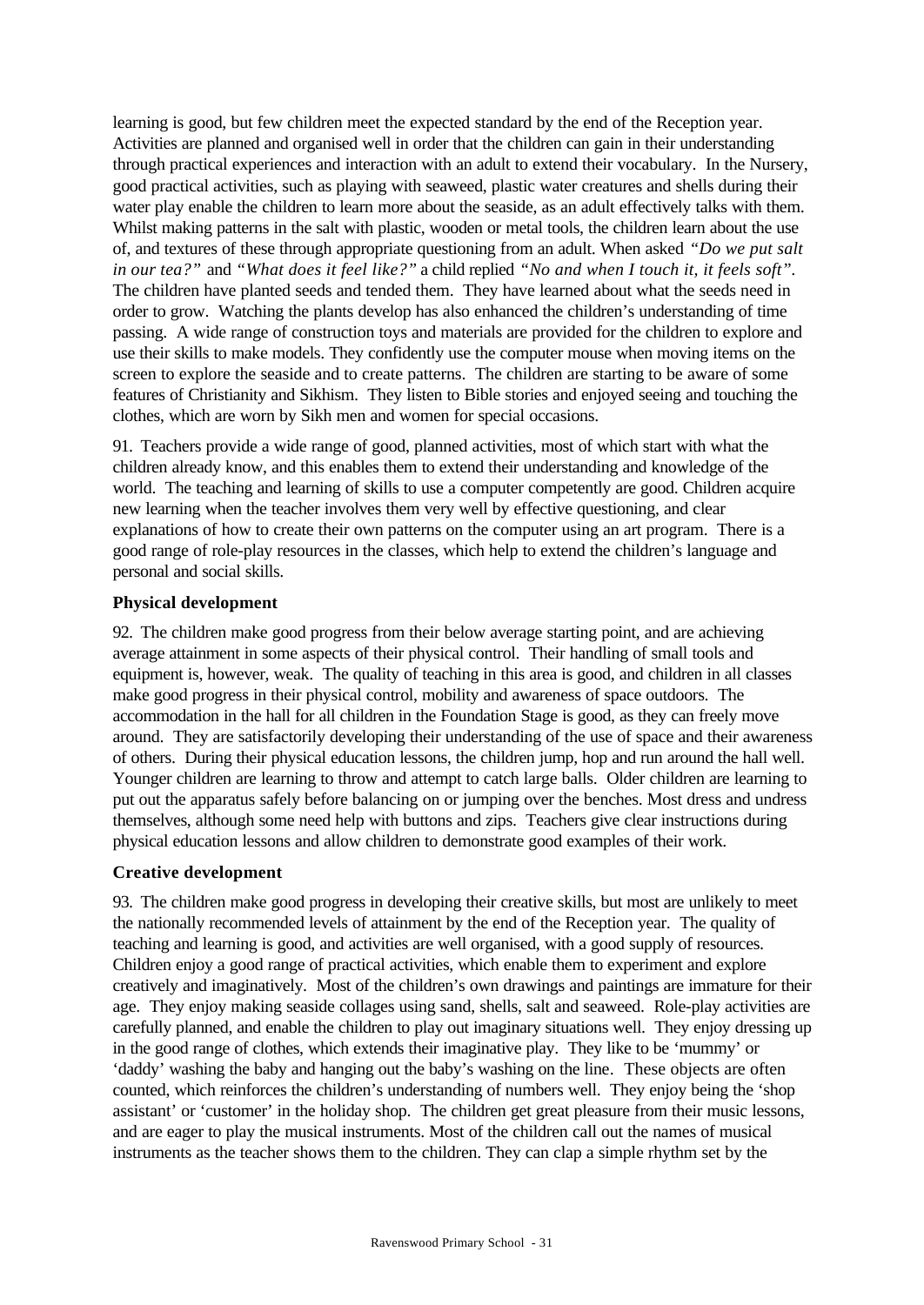teacher. Children enjoy singing and playing percussion instruments and taking part in action songs, such as *'Clap three times'* and *'There was a princess long ago'.*

# **ENGLISH**

94. Overall, in Year 2, standards in English are below average. They are below average in speaking and listening, reading and writing, although the latter is close to average. In Year 6, standards are well below average overall in speaking and listening, reading and writing. For Year 2, this judgement is the same as that in the previous inspection when standards were described as, 'below national average at both key stages'. In Year 6, the judgement shows a decline in standards since the previous inspection.

95. The findings of this inspection are similar to the results of the Year 2 national tests in 2001. There has been an improvement in test scores over the last four years and this has been most marked in writing, where the school has done much to improve the quality of the teaching and learning of writing skills. Year 6 pupils' standards in English have varied from year to year, but are still well below average, and have fallen since 2000. The judgement of this inspection, that standards are well below average, reflects the view of the school that pupils in Year 6 are not on track to do significantly better in the national tests than pupils did in the year 2001. The high numbers of pupils with special educational needs and the significant changes of staff that pupils have experienced can partly explain this. There are no significant differences in the attainment of boys and girls.

96. The school met its target for the percentage of pupils expected to reach the national average in English in 2001. However, very few pupils reached the higher levels. The target for the 2002 tests was for 50 per cent of pupils to reach the national average, and pupils are expected to achieve these, albeit modest, standards.

97. Pupils enter the school with well below average attainment. Therefore, their achievement in English is satisfactory by Year 2, but unsatisfactory by Year 6. Pupils with special educational needs and those with English as an additional language achieve satisfactory standards compared with their previous attainment. This is because support is well planned, and effectively provided by teachers and support assistants. No differences in the attainment of pupils from minority ethnic groups were observed in lessons.

98. Many pupils enter the school with very limited skills and confidence in spoken language. In Years 2 and 6, standards attained in speaking and listening are well below average. In a Year 2 lesson, pupils listened carefully to their teacher when they were asked to describe the characteristics of 'The Little Blue Fish' and the 'Rainbow Fish.' However, there was a noticeable lack of enthusiasm to extend ideas with detail and only about a third of the pupils made significant contributions to the class discussion. Others lacked confidence or a suitable range of vocabulary for the task.

99. In a Year 6 lesson, pupils listened well because the teacher used a very good range of strategies to hold their attention as he read a 'quest' story compiled from their ideas. However, when asked to explain the effect upon them of what they had heard, only a small number responded confidently with good explanations. This lack of confidence was reflected in the writing that followed because many pupils did not have a sufficient range and choice of appropriate words to enliven their work with vigour and freshness. However, in a small group discussion intended to develop their vocabulary and use of language, pupils were particularly attentive to their teacher and some began to adapt what they said to meet the needs of the listeners in the group.

100. Standards in reading are below average in Year 2 and well below average in Year 6. Pupils in Year 2 do not have a sufficiently wide range of reading skills to read with accuracy or strategies to establish understanding of texts. Basic reading skills, such as the use of phonics and knowledge of a key vocabulary are not securely established. Therefore pupils are not particularly confident when reading and are not keen to discuss what they have read or express opinions about their likes and dislikes. Higher attaining pupils show more confidence, but overall do not read as well as they should.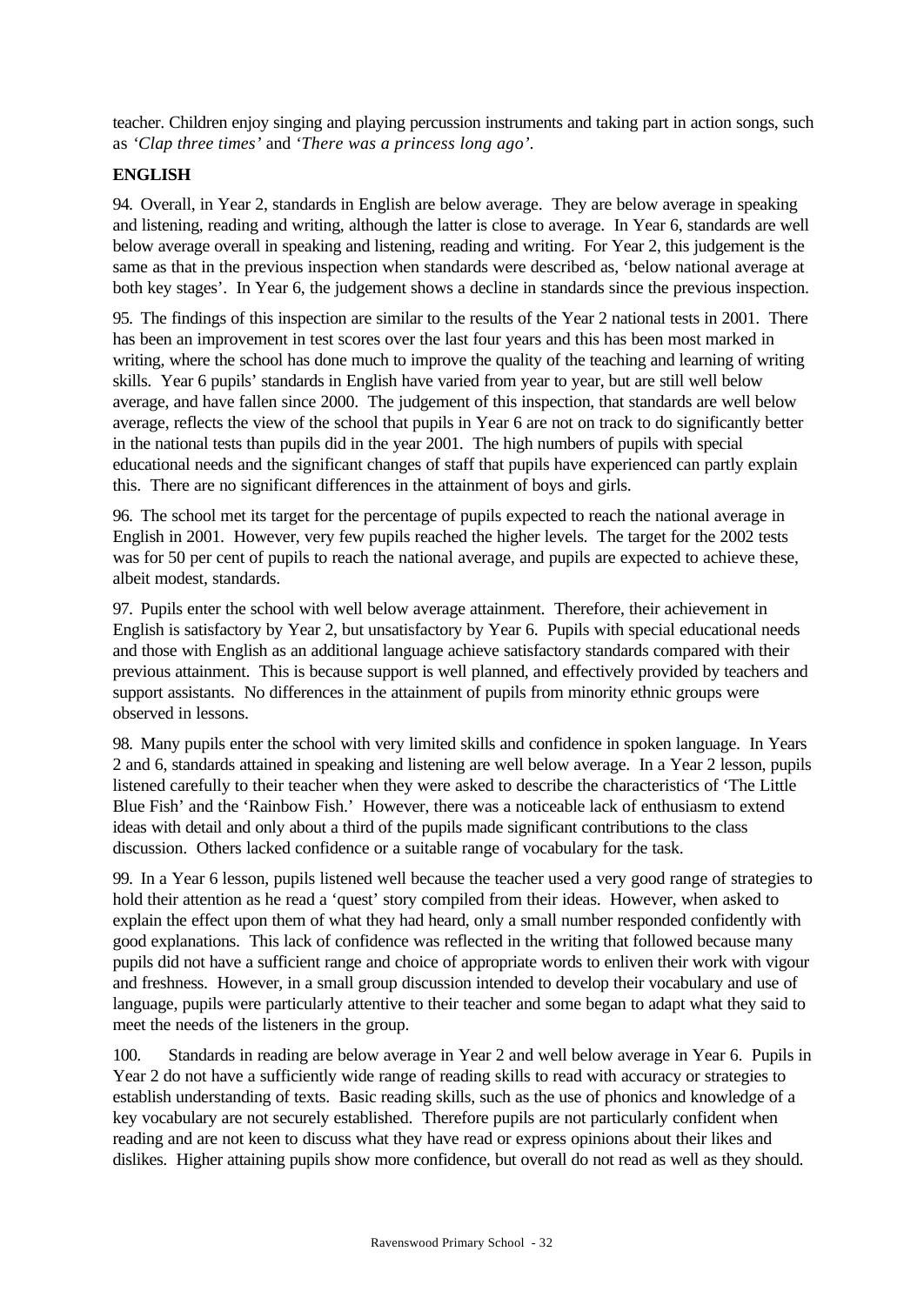101. In Year 6, much of pupils' reading is inaccurate. For example, they do not always realise when they have made mistakes in reading aloud, even when what they put into words does not make sense. Reading is not always as fluent as it should be for pupils of this age, although a few higher attaining pupils read well and with expression. A significant weakness is that pupils do not have a secure understanding of important ideas or themes in a text, although they do attempt this. Few pupils make use of the more advanced skills of inference or deduction in order to understand subtleties in texts. Most pupils talk about what they read and express their views about books that they have enjoyed, but these are limited in range of genre and author. Pupils' understanding of research and reference skills is weak. However, a few higher attaining pupils have a reasonable understanding of how to access information from non-fiction texts. Overall, more advanced reading skills are underdeveloped, and this hinders pupils' attainment and progress.

102. In writing, Year 2 pupils acquire appropriate knowledge for writing, but progress is inconsistent over time. Much of the writing is repetitive in content because pupils' vocabulary lacks range and variety. Ideas are usually developed in sequences of sentences, but spelling is not consistently accurate, and handwriting is not always legible or well formed. Pupils write for a satisfactory range of different purposes in literacy lessons, but few write at any length in other subjects.

103. By Year 6, teachers provide a wide range of tasks to promote pupils' writing in literacy lessons, but they often expect too little in other subjects, and opportunities are therefore, missed to improve pupils' skills. In one lesson, the pupils had to write the next section of a 'quest' story. Writing was fairly imaginative, and ideas were extended logically. However, because pupils' choice of words lacked range, richness and subtlety, the development of the ideas that they had was not lively or interesting. This deficiency also caused a number of pupils to work too slowly, because they could not readily find words appropriate to the ideas that they had. Little use was made of punctuation in sentences, and some pupils produced script rather than joined handwriting.

104. The quality of teaching and learning in English is satisfactory throughout the school. The previous inspection reported that 'most teaching is at least sound, with well over half of lessons good and sometimes very good'. Key characteristics of good teaching in English include teachers' effective strategies to motivate pupils and maintain their interest, and a good pace that ensures that pupils are working to meet the lesson's objectives. Where individual targets are closely linked to what pupils need to learn, they have a better understanding of how to improve their work. Teachers provide more opportunities for pupils to develop their spoken language than was found in the last inspection, and this is starting to have a positive impact on pupils' speech. Teaching assistants are well organized and provide effective support to pupils, often using considerable initiative to help them to learn. When teaching is less effective, it is because teachers do not have high enough expectations of what pupils should be able to do. These lessons lack pace; pupils are not sufficiently challenged to produce high quality work and they do not listen well to instructions or take an effective part in discussion.

105. In a satisfactory Year 1/2 lesson on rhyming words for lower attaining pupils, they sang the rhymes with adults, and some used their fingers to help them with the 'count down' sequence. The teaching assistant ably supported them. Pupils took part with reasonable concentration, but a number became restless after some time had elapsed. A weakness in the lesson was that the pupils were not challenged sufficiently to think of their own rhymes, or to place the words used in sequence effectively. Group work for pupils made sound use of the good resources, but there was too little opportunity for their writing skills to be developed. Indeed, some writing had capital letters in the middle of words. In a good Year 1/2 lesson, the teacher worked very hard to motivate the pupils by good use of questioning and a brisk pace throughout. This enabled them to develop an appropriate vocabulary for the guided writing on the Blue Fish and the Rainbow Fish. Pupils made good efforts in their writing, but the quality was very variable because the teacher did not stress her expectations about presentation, layout and handwriting. Therefore, some was illegible, and common words were sometimes spelled inaccurately.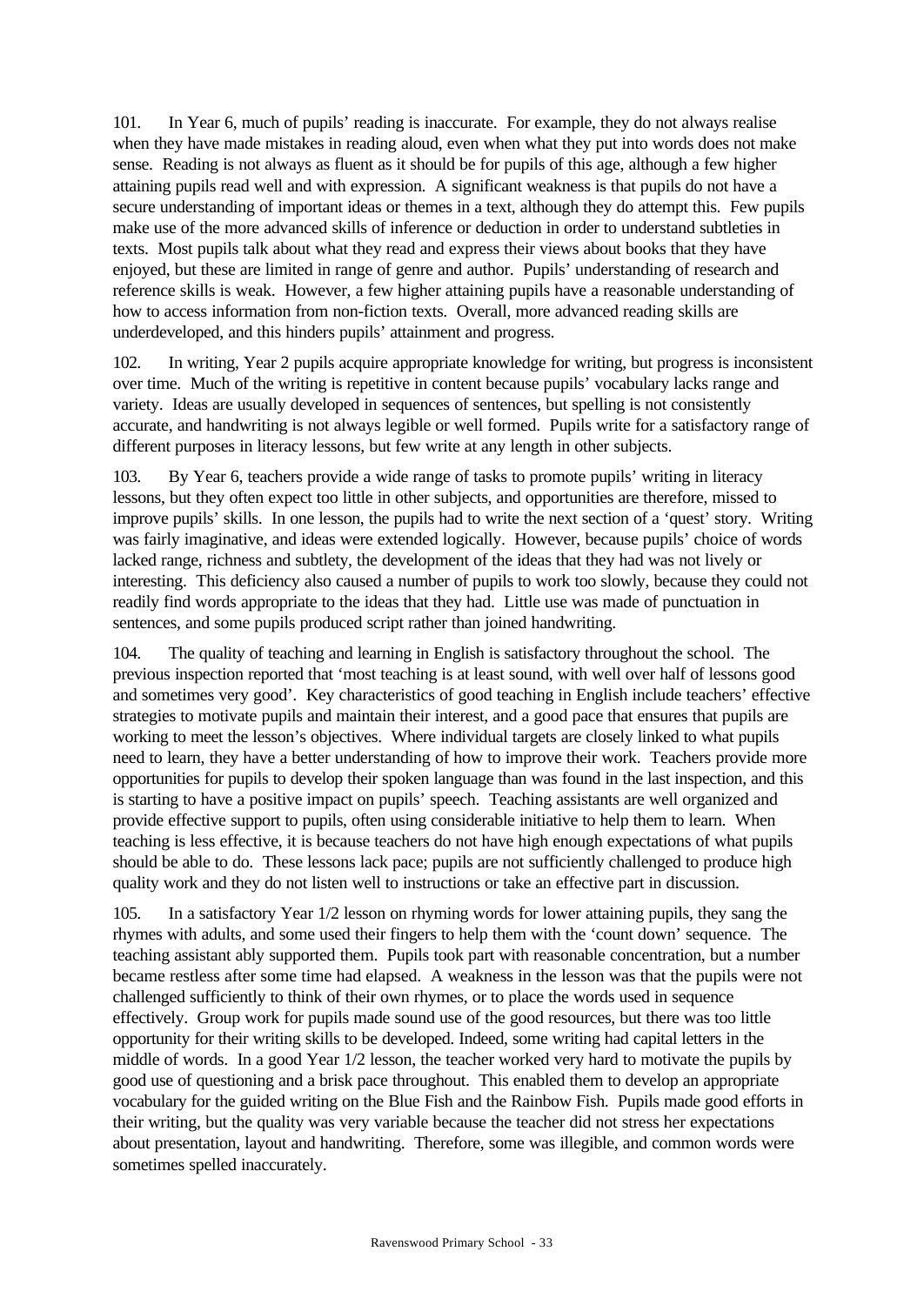106. In a good Year 6 lesson, the teacher worked very hard to enthuse pupils and to help them develop ideas and vocabulary for story writing. The teacher's expectations were high, and the pace of the lesson challenging. Particularly good use was made of questioning to help pupils think more precisely about what they wanted to write and how to frame their ideas appropriately. There was a calm atmosphere in the class, and pupils were able to work at a satisfactory level of independence because they knew exactly what to do.

107. The quality of the English curriculum is satisfactory overall, but there is some lack of breadth and depth to ensure that pupils have access to a rich and varied literacy experience. The curriculum is broad and balanced, and is enhanced by activities such a visit to the local newspaper office to learn about the production of a newspaper. Pupils' cultural education is enhanced when they learn about Black history, or have a visit from a professional storyteller. Pupils in Year 6 have 'reading partners' in the Nursery. This is a good social and learning experience for both age groups, because they meet each week and share a time of reading together. The National Literacy Strategy is established, and pupils have useful targets to help them to improve their work. Information and communication technology is used to some extent to support teaching and learning, and this is an area that the school is developing further. The school uses data from tests and from the assessment of pupils' work to set targets and predict individual levels of performance. However, these data are not used sufficiently to influence curricular planning to meet the needs of all pupils, particularly those who are higher attaining.

108. Although the marking of pupils' work is regular, in too many cases poor quality work is accepted, common mistakes are overlooked and little guidance is given so that pupils learn how to improve their work. At present, there is no co-ordinator for the subject, and the headteacher has taken on the role temporarily. A new appointment has been made for the next term. The school has also been adversely affected by considerable changes of staff in recent times. Currently, analysis of pupils' work and of teaching lacks sufficient rigour and identification of weaknesses to ensure, more precisely, why standards are low and what can be done to improve them. The school is aware of these issues. Library provision is satisfactory, and good use is made of the computer system for its management. Resources for learning are good.

# **MATHEMATICS**

109. By the end of Year 2, standards in basic numeracy and in other areas of mathematics are average. This is an improvement from the previous inspection, when standards were below average. This results from the effectiveness of the National Numeracy Strategy in Years 1 and 2, from good use of assessment to match work to the pupils' needs and from good quality teaching. There is an increased emphasis on developing the pupils' skills in mental calculations and problem solving and on the pupils' understanding of relevant mathematical vocabulary. In the 2001 national tests for seven year olds, standards were average compared with schools nationally and were well above average compared with similar schools. There has been a significant improvement in standards over the past four years.

110. By the end of Year 6, standards in basic numeracy and in other areas of mathematics are well below average. In the previous inspection, standards were below average. Attainment in the 2001 national tests for Year 6 pupils was very low compared with schools nationally, and well below similar schools. Standards have fallen significantly over the past four years, mainly as a result of considerable changes in teaching staff. In 2001, the school failed to meet its target of 50 per cent of pupils to reach the expected National Curriculum level of attainment. A similar target has been set for this year, which pupils are on course to achieve.

111. The school has the improvement of the quality of teaching and learning as a main priority, and this year's national test results are on course to be better than last year's. There is no significant difference in attainment between boys and girls in the school. Pupils achieve satisfactory standards by Year 2, given their weak standards on entry to the school, but, by Year 6, few pupils have made the rate of progress expected of them. Pupils with special educational needs and those for whom English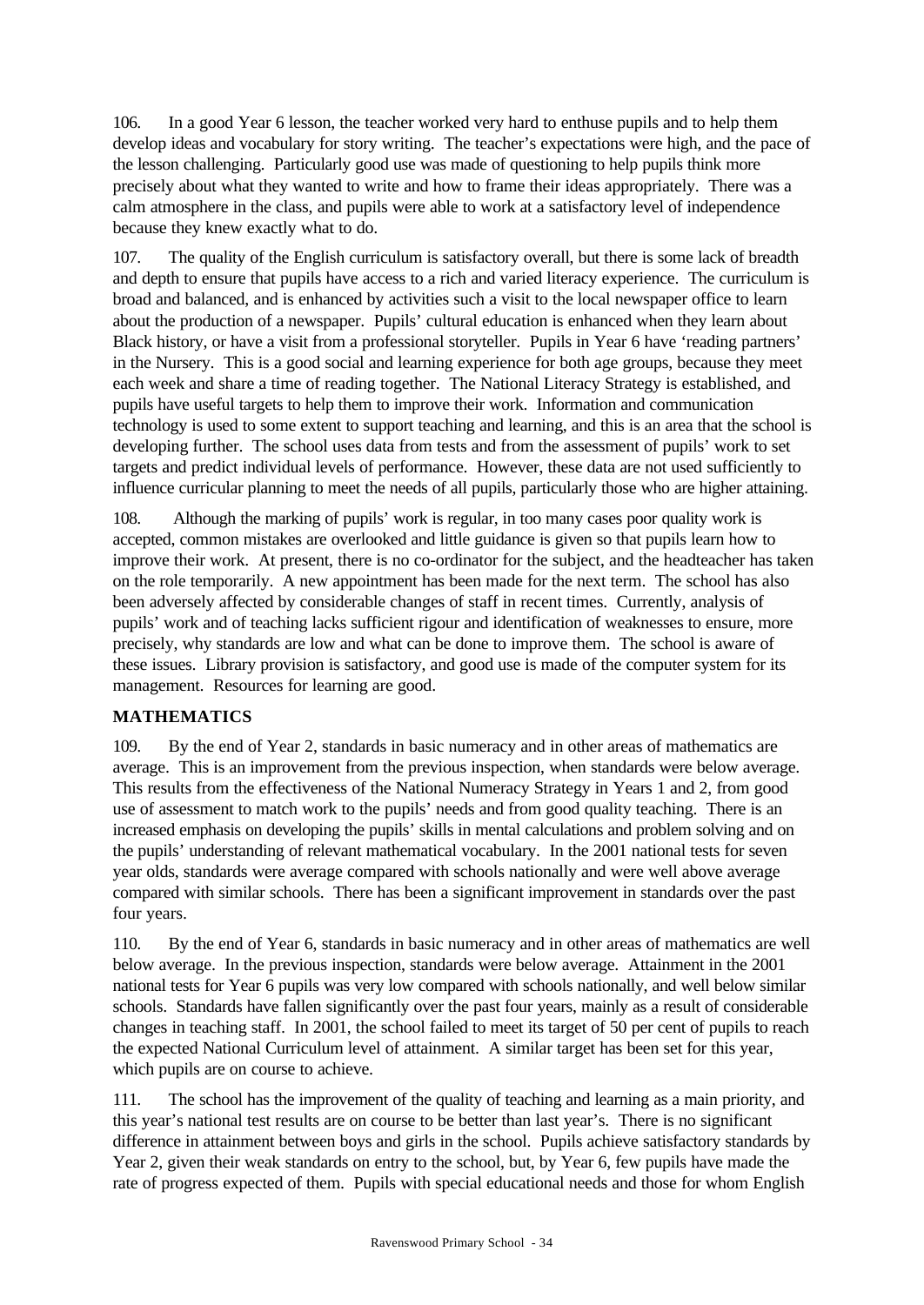is an additional language are fully included in learning and they are making satisfactory progress. Most of the pupils are keen to learn and to do their best. A few have less positive attitudes. Presentation of work is variable, and too many pupils take insufficient care in setting out their work.

112. By the end of Year 2, most of the pupils use quick mental recall of addition and subtraction facts to ten. They sort and order numbers to 100 easily, and have a sound understanding of place value in two digit numbers. They round numbers to the nearest ten with reasonable accuracy. A few higher attaining pupils use their knowledge of doubling and halving well to add and subtract numbers to 20, and have a good understanding of multiplication as repeated addition. Most pupils recognise multiples of five, and use different methods to add nine to a number. They use various coins confidently to make totals, and a few higher attaining pupils calculate change. Most recognise and continue simple number and shape patterns, and solve simple number problems. Nearly all name and recognise common two and three-dimensional shapes, and measure classroom objects accurately in centimetres. Most tell the time accurately to half and quarter past the hour. They record data well by means of simple tally charts and bar charts. There is some evidence of the pupils using their numeracy skills in other subjects, such as in science to make tally charts of their favourite foods, but there is little evidence of the pupils using mathematics widely in other subjects.

113. By Year 6, few pupils have a quick mental recall of number facts. They find work in shape, space and measures difficult. A few higher attaining pupils, however, use protractors accurately to draw angles to the nearest degree, and they have a sound understanding of reflective symmetry in two-dimensional shapes. Many pupils find it difficult to reduce a fraction to its simplest form, and to relate fractions to decimals and percentages. They often struggle to order decimal fractions, and lack confidence when using calculators. A major weakness in attainment is the pupils' inability to apply their numeracy skills in solving real life problems, especially when more than one step is required in the solution. They also find it difficult to solve problems when the information is presented in a slightly different way from usual. They record data by means of different kinds of graphs reasonably well, but they are less confident at interpreting information provided in graphs. Only a few higher attaining pupils identify the mode and range of a set of data. In science work on forces, the pupils construct accurate line graphs, plotting Newtons on one axis and grams on the other, but, again, teachers do not expect pupils to use their mathematical skills enough in other subjects.

114. The quality of teaching and learning is good throughout the school. Lessons are based on clear weekly plans, and most teachers make sure that the pupils are aware of what it is they are expected to have learned by the end of each lesson. The teachers move oral and mental mathematics sessions along at a brisk pace, and often make learning fun. In a lesson for pupils in Years 1 and 2, for example, the teacher made effective use of a bingo game to enhance the learning of the order of numbers to 100. She extended the tasks by asking the pupils to say one less or more than the numbers on their cards, and this provided a good challenge for the higher attaining pupils. Another teacher in the same year group used a number card game to achieve a similar result. In a lesson for pupils in Year 3, the teacher used a timer to very good effect as it introduced an element of competition into learning as the pupils selected pairs of numbers that made 20 in the shortest possible time. In a Year 4 lesson, the teacher introduced the use of 'follow me' cards to give the pupils as much practice as possible in doubling and halving numbers. In a lesson for pupils in Year 6, the teacher made good use of very rapid questions, which really helped the pupils to recall facts about doubling and halving of two and three digit numbers.

115. Overall, the teachers match work well to the wide ability span in each class. In a lesson for pupils in Years 1 and 2, the teacher challenged the higher attaining pupils well, as they had to use a scale and record the weights of packages accurately in grams, rather than just recording which were lighter or heavier. The teachers encourage the pupils to work as independently as possible. In a Year 1/2 lesson, the teacher said, *"You can work well on your own, can't you?"* and this encouraged the higher attaining pupils to assume more responsibility for their own learning. Most teachers have high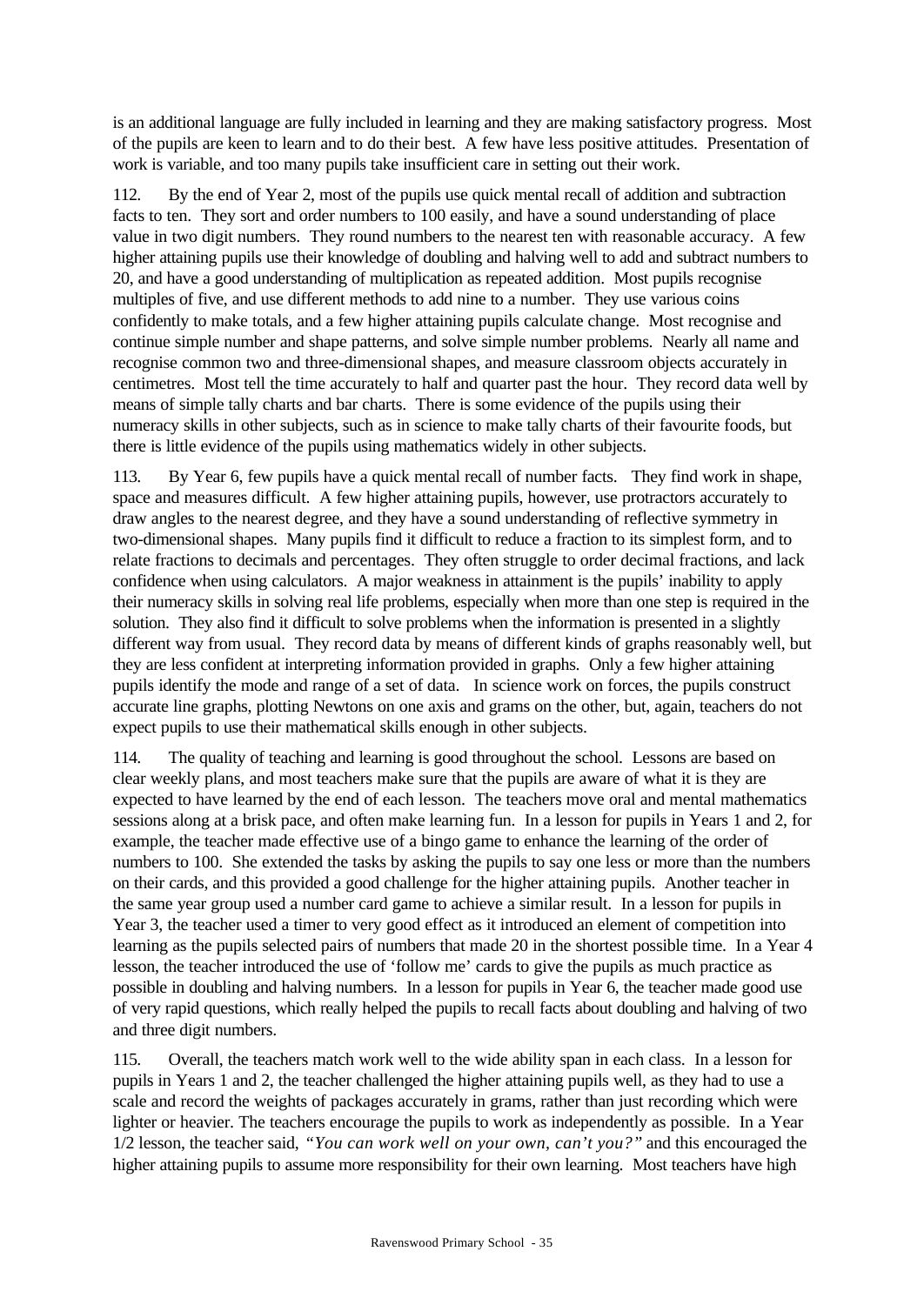expectations for behaviour, and this creates a good working atmosphere in most lessons. In a lesson for pupils in Year 3, the teacher said, *"That's not the way we operate here"* when a pupil shouted the answer out, and this set the tone for the remainder of the lesson. The teachers use resources well to enhance learning. In a Year 3 lesson, the teacher used a number line well to help the pupils understand where fractions should be placed, and this helped them later to count up in fractions correctly. In a Year 4 lesson, the teacher worked really hard to motivate a group of pupils by constant use of praise, by making the pace of the lesson so fast that there was no time for inappropriate behaviour and by making instructions for tasks very clear and simple. The teachers encourage the pupils to explain their strategies. This works well because it consolidates their understanding and helps them to see where they have made mistakes.

116. The teachers mark pupils' work regularly and positively. Some teachers give more guidance than others in how the pupils might improve their work. Useful comments include: *"Please check the angles again",* and *"Label your bar chart; we don't know what it is showing".* This helps pupils to improve, but when teachers praise work that is wrong, it slows down their progress.

117. A very good policy outlines how skills in numeracy can be developed from one year to the next. The co-ordinator has made a good start in managing the subject. He recognises the urgent need to raise standards by the end of Year 6, and has developed a good action plan to address this. The use of an additional teacher allows Year 6 pupils to be taught mathematics in two ability sets, separately from Year 5. This means that there are smaller numbers in the lessons and the teachers can give the pupils more individual attention. The co-ordinator has led useful training for colleagues on the use of information and communication technology in mathematics, and on the use of assessment to inform planning for different groups of pupils. There are good procedures for assessing the pupils' attainment and for tracking their progress. The co-ordinator analyses information from assessment and from national test results well to highlight areas of weakness and to focus teaching on them. This is beginning to lift standards. The co-ordinator has not had time to systematically monitor teaching with a view to sharing good practice. There are adequate resources to support teaching and learning.

# **SCIENCE**

118. Overall, standards in science are well below average by Year 2 and Year 6. This is lower attainment than was found in the last inspection, and matches the results of the 2001 national tests. Considerable staffing problems, movement of pupils joining and leaving the school, and a high percentage of pupils who have special educational needs, all contribute to the low standards. All groups of pupils, including those who have special educational needs and those with English as an additional language, make satisfactory progress in their understanding of scientific concepts. However, pupils' weak skills in reading and writing mean that their progress by Year 6 has been too slow.

119. The quality of teaching and learning in Years 1 and 2 is satisfactory, with some that is good. Some teachers provide opportunities for pupils to investigate and try out things for themselves, but this is not consistently planned across all the lessons in this age band. An example of this good investigative work was seen when some Year 2 pupils were working on simple circuits. In their groups, they learned how to use crocodile clips and make a good connection to light up the bulb. One or two pupils took this further and found out what happened when they put two batteries into the circuit. One pupil discovered that he could make the bulb light up even if he discarded the wire, and made a direct battery connection. Sometimes, the information given to pupils is far beyond their understanding, such as in one Year 1/2 class where they were given information about nickel cadmium batteries that few understood.

120. Teachers' planning is based securely on the school's science programme but there is sometimes insufficient direct planning of more challenging work to stretch higher attaining pupils. Too few opportunities are provided for pupils to write about fair tests, record their observations using a variety of ways or write up their experiments in any length. Some work does enable pupils to go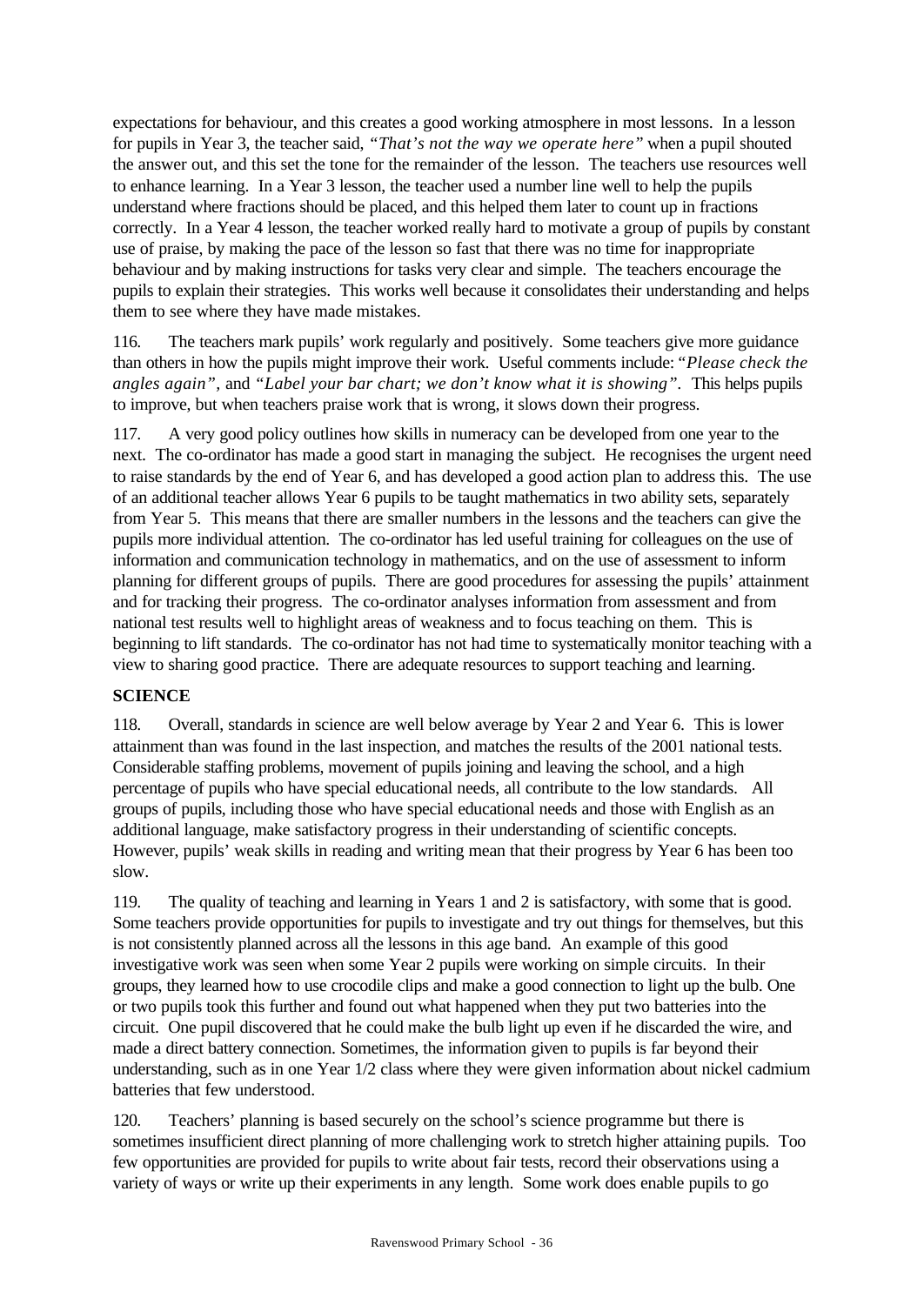further, for example, finding out why a circuit is not complete, or giving explanations for changes in living things which are connected to diet or nutrients. These opportunities are not consistently applied across the age range. Teachers make sound use of information and communication technology to support pupils' learning in science, and the presentation to Year 4 pupils on the solar system did much to consolidate their knowledge of planets.

121. Analysis of pupils' work provides many instances of their weak literacy skills. For example, Year 2 have sorted living things and those that have never lived, but their written work is poor, and is not helped by using too many worksheets and drawings. For example, they discovered a spider on the playground, some flowers in the field, and a worm in the wild area, and drew them all. Pupils make simple predictions and understand what plants need to grow. They have a basic understanding of how to group minibeasts into those that fly and those that jump. They understand that forces are either pushes or pulls, and list some of each. Pupils have a sound grasp of how to sort materials such as wool, card, metal and rubber, and they understand that some are opaque and some are transparent. Years 1 and 2 pupils have a sound knowledge of appliances that are run by electricity, and list everyday things that they know, such as televisions and radios. They name some sources of light such as the sun, and understand that darkness is the absence of light. Pupils in Years 1 and 2 are learning to observe, follow instructions and communicate what they see, but there are insufficient opportunities for them to write their findings and teachers do not address pupils' writing and neatness enough.

122. The quality of teaching and learning in Years 3–6 is good, with a range from satisfactory to excellent. Where teaching is most effective, there is a very good pace to the lessons and everything that is planned is packed into the time. For example, in an excellent Year 5/6 lesson, pupils put posters of the planets into their right order, listened to a short piece of music 'describing' each one and thought of two adjectives that would fit. Pupils were fully engaged in working out scales and distances, and then making appropriately sized models of the planets. The teacher explained the relative distances involved very well by saying that if the model of the sun was near his desk, using the same scale, Pluto would be beyond the Orwell Bridge. They all enjoyed this lesson and were very fully occupied and made excellent gains in their understanding of the solar system. Good links were made to English, music, religious education and history, but the strongest link was with mathematics when working out relative scales. In less successful lessons on the same theme illustrating the inconsistency of the quality of teaching, the whole time was spent listening to music and trying to discover what the composer, Holst, had named it. This added very little to pupils' scientific understanding of the distances involved in space, and the physical nature of the planets.

123. Teachers do not always plan enough to extend higher attaining pupils, and this is why few attain higher levels in the national tests. For example, in looking at some Year 5/6 pupils' work, it was clear that when they were studying how to separate a solid once it had been dissolved into a liquid, the experiment did not take the more able pupils onwards. They understood that some mixtures are irreversible, such as that of plaster of Paris with water, and they learned how to filter sand from water, but they were not clear about how to use the evaporation process to recover salt from a mixture. Later, when working on circuits, they were not pushed further to discover the conductivity of various materials. Pupils understand the principles of fair testing but they do not always refer to this in writing up their work. Assessment is generally good, but marking in the work seen was unsatisfactory. Most often the teacher's comments are such as *'fantastic'* or *'brilliant'*, but do not give any indication of how the pupil might improve. In a few instances, incorrect things are marked as right and enthused over. For example, one pupil classified a cow as an amphibian, and an eel as a mammal, both of which were marked right.

124. Year 4 have studied some aspects of space, and in one lesson, they were making a simple model to demonstrate the orbit of the moon. They learned well from this, but the teacher had to spend too large a proportion of the time in establishing control because the behaviour of a few pupils did not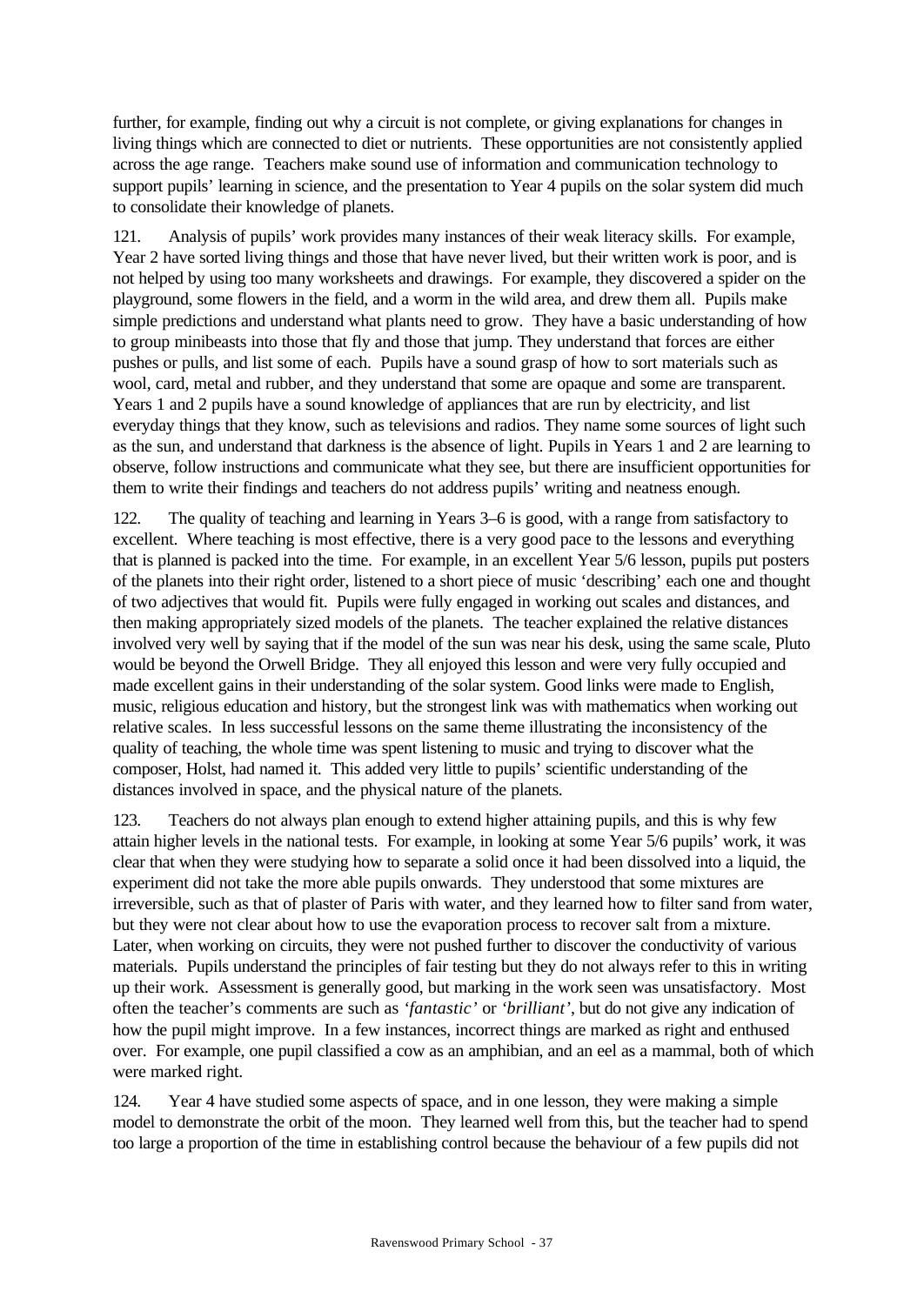allow the lesson to continue. His experience and management skills enabled him to get them all to concentrate but, in less successful lessons, teachers could not do this.

125. Pupils benefit from the practical activities that teachers provide, and they are able to grasp most of the ideas behind the work. Presentation in their books varies from very good to very untidy, but teachers usually do not comment on this or insist upon high standards of writing and neatness.

126. Science relies on previously worked out schemes, but there are moves to improve this by using more of the national guidelines. Leadership is provided by a new co-ordinator who has made a good start by analysing what is needed to raise standards, and he understands clearly what is required to move the subject on. He is beginning to build on the strengths of the subject, such as the instances of good teaching, and already some pupils are being given a measure of independence in their investigations. The areas for development identified in the action planning include better schemes of work, ensuring that the good practices seen in some lessons are disseminated to all teachers and the monitoring of teaching and learning in science, which is inadequate.

127. Improvements since the last inspection are satisfactory, except in the progress that pupils make by the time they leave the school. The quality of teaching is better, and the leadership clearly demonstrates an ability to improve.

# **ART AND DESIGN**

128. Pupils attain average standards in art and design by the end of Year 2 and Year 6, and these are similar to those reported in the school's previous inspection. Due to timetabling arrangements, only two lessons could be observed, both in Years 3 to 6. Judgements are based on the observed lessons, analysis of pupils' work and teachers' planning throughout the school. Pupils achieve satisfactory standards, and those with special educational needs and those who have English as a second language achieve similar standards to other pupils in their year group. There are no differences in the attainment of boys and girls.

129. The quality of teaching and learning is satisfactory throughout the school. Pupils in the Year 1/2 classes create colourful jungle masks using a range of collage materials. They use coloured pencils with reasonable skill to produce attractive self-portraits. Pupils mix paints well to create tones and shades of colours for their symmetrical paintings. They use clay and paints to make colourful pinch pots and self-portrait clay faces. Their work creating abstract pictures using Hessian, felt, sequins and wool is of a good standard.

130. In Years 3 to 6, the quality of teaching and learning is satisfactory. However, there are inconsistencies, and the quality of teaching and learning ranges from unsatisfactory to satisfactory. Teachers strive hard to ensure that pupils are well behaved, so that all can learn. However, some teachers struggle to manage pupils' immature behaviour and this slows down the pace of learning. Some pupils are easily distracted and cannot sustain concentration. They take a long time to settle to work, fiddle with pencils, call out and have poor listening skills. Most teachers are confident in their knowledge of art and design. They provide pupils with appropriate opportunities to explore and choose their own materials and pupils are taught the basic skills of drawing, designing and painting. A strength of the teaching is that pupils are given many opportunities to study a wide range of artwork of famous and local artists, which enhances their own artwork. Art is used well to enrich pupils' understanding of history, particularly about the Ancient Greeks and the Tudors.

131. In Years 3 to 6, pupils satisfactorily develop their skills in observational drawing, and many produce sketches with appropriate attention to line, detail, proportion and expression. Although pupils use sketchbooks, these are not used consistently well to record observations and to develop ideas. Pupils satisfactorily refine their skills as they progress through the school, and show increasing confidence in using various media and techniques. Year 3 pupils blend pastels well for their observational drawings of flowers. They use a digital camera well, and use different applications to enhance digitally the images based on the work of Andy Warhol. They create a wide range of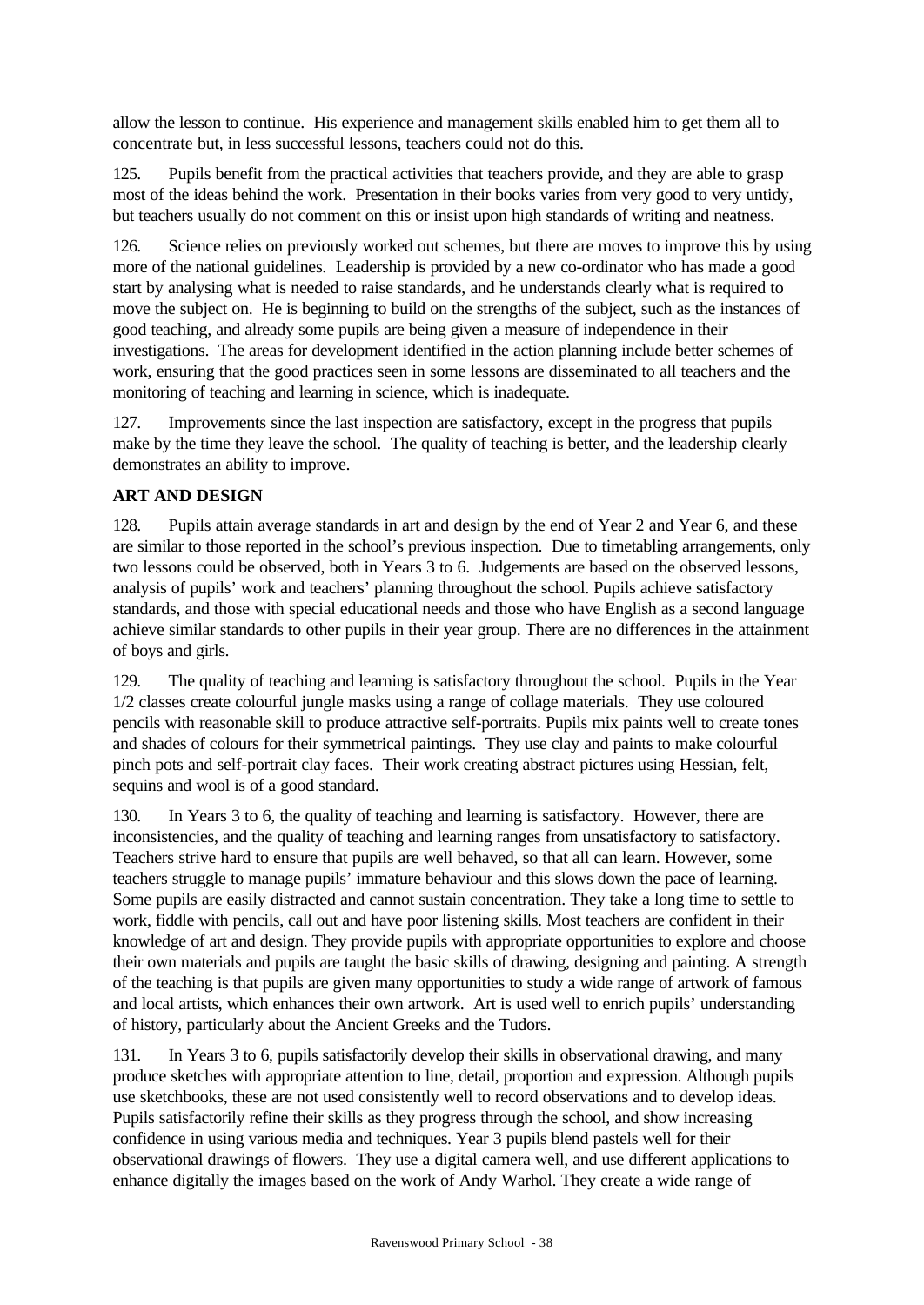different effects, such as distorting the images and changing the colours. They use an overhead projector well to enlarge the images, which they draw onto paper before painting them. Pupils use simple block prints to create attractive Greek patterns. Their Mondrian style paintings are very effective. Year 4 pupils satisfactorily recreate details of William Morris designs. They have looked at pictures of Roman pottery before making their own clay pots to hold tea lights. Pupils in the Year 5/6 classes study a wide range of headwear from different periods, cultures and theatrical costumes before creating their own designs. They have a good understanding of the styles of famous artists, for example, Picasso, Jackson Pollock, Van Gogh and Mondrian, as well as the local artist, Dale Devereux Barker, which helps them to improve their own work.

132. The co-ordinator for art supports teachers well, and has good subject knowledge. She has reviewed and rewritten the policy for art and design. The co-ordinator is aware of the inconsistent use of sketchbooks, and draft plans are in place to ensure that they are used well throughout the school in the near future. She has reviewed the good scheme of work, which ensures progression of skills across the school. The co-ordinator gives informal advice to colleagues. She monitors planning, displays and pupils' sketchbooks. The co-ordinator helped to organise *Working Together Days,* using art to extend and enhance pupils' understanding of various styles of artwork from different cultures and periods of time. The co-ordinator has set up an after school art club for pupils from Reception to Year 6 classes, which they enjoy. Assessment is mainly by informal evaluation. Resources are good. Some pupils' artwork has been exhibited at a neighbouring school.

# **DESIGN AND TECHNOLOGY**

133. Pupils' work in design and technology is average by Year 2 and by Year 6. This represents satisfactory progress, and an improvement by Year 6 pupils since the last inspection. They have benefited most from better curricular planning, and more challenging projects. Pupils with special educational needs make good progress, and their work is sometimes among the best in the class. Year 1 and 2 pupils make a good start in their model-making, getting an early feel for movement in their models, and improving their accuracy in their building. They make sturdy wheeled vehicles after a good deal of research into what materials they will need. Their designs are sound, with a reasonable attention to detail. Their clay pots and 'faces' are made with a great deal of care, and are finished off attractively with paint.

134. By Year 6, pupils work systematically to gather information about a project, and generate a reasonable number of ideas. Their slippers, made from brightly decorated fabric, show good creative skills, and were designed with a clear understanding of the purpose for which they are used. They evaluate their work honestly, writing comments such as: *"My slippers are not the same as I wanted them to be, but they are a good first try."* Pupils' designs are sound, and are enhanced by useful step-by-step sketches. In their best work, pupils designed and made question and answer games, using electrical circuits to light bulbs for the correct response.

135. The quality of teaching and learning is satisfactory. Teachers' planning is comprehensive, and gives appropriate attention to the development of pupils' skills. Teachers make good links with other subjects, such as art, history, mathematics and science. This works well and gives a purpose to pupils' Roman money-holders and three-dimensional shapes made of straws. A strength of the teaching lies in the good opportunities that teachers give for pupils to research a project thoroughly. This gave Year 5/6 pupils, for example, many good ideas for their sandwich fillings, and a clear understanding of the nutritional value of their food. Similarly, Year 4 pupils gained much from researching different designs to decorate their Roman money holders. Teachers manage classes well, and this helps pupils enjoy design and technology. They make useful assessments of pupils' progress, and use the digital camera very well to record pupils' creations.

136. A good scheme of work, based on national guidelines, provides useful guidance to teachers, and states clearly how pupils' skills should progress through the school. The co-ordinator for design and technology is knowledgeable, and has responded well to criticisms of the subject in the last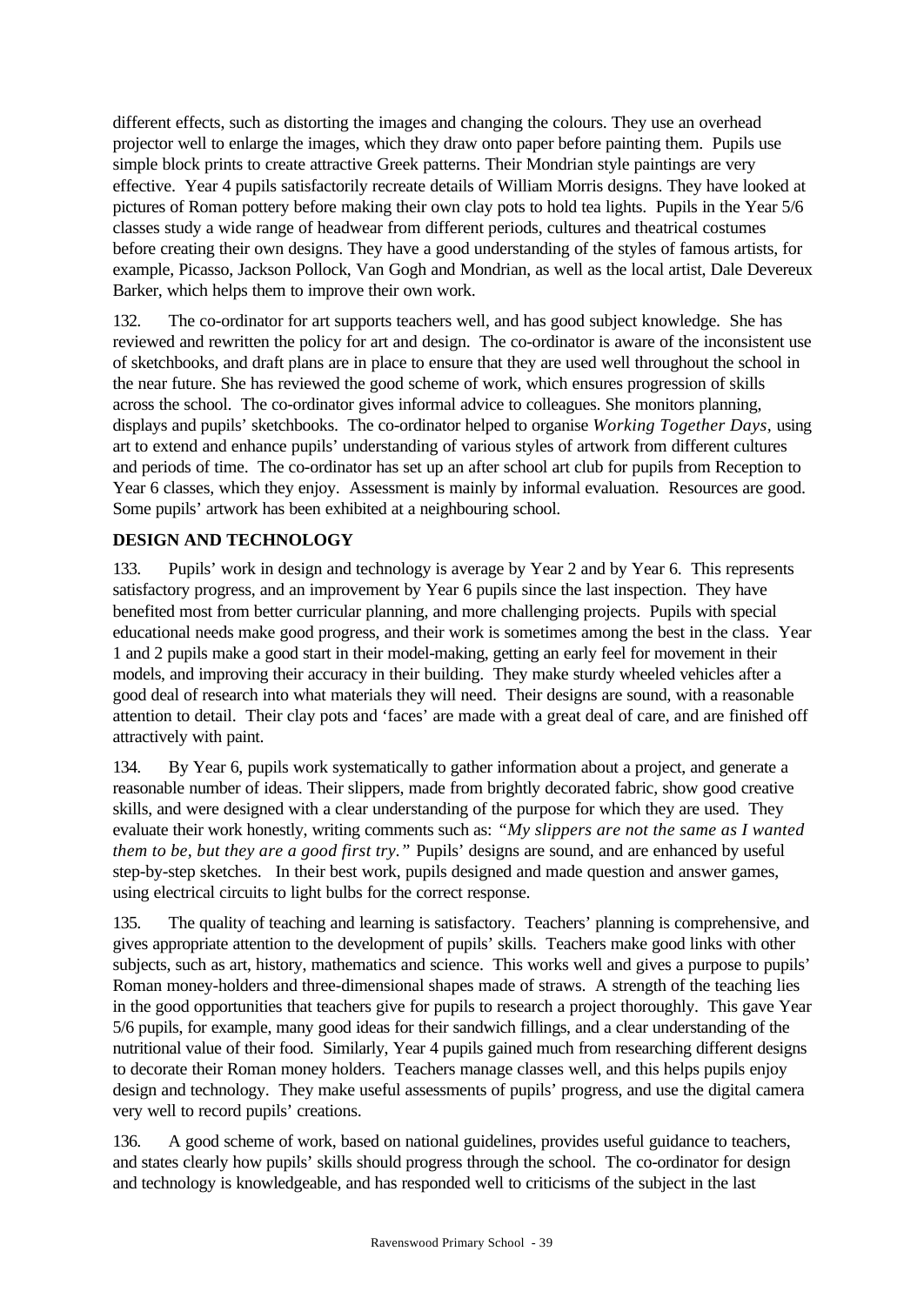inspection by monitoring the quality of teaching and planning and boosting resources and cooking equipment. The curriculum is enhanced by 'Working Together' days, when the whole school is involved in tackling different challenges, and by pupils entering a competition organised by a construction-kit company when schools match their skills against others.

# **GEOGRAPHY**

137. It was not possible to see the subject taught, and judgements are, therefore, based upon analysis of pupils' work, scrutiny of the school's documentation and discussion with the headteacher. Analysis of work indicates that the attainment of pupils in Year 2 and Year 6 is below average. This is a similar judgement to that made in the previous inspection. The progress made by pupils is unsatisfactory, because of the limited range and amount of work that they have done and their overall levels of attainment. Pupils with special educational needs and those with English as an additional language make similarly limited progress.

138.

139. Overall, the quality of teaching and learning and the rate of pupils' progress judged by analysis the of their work are unsatisfactory throughout the school. The previous inspection made no overall judgement about teaching, but concluded that it, 'varied from good to poor.' In Year 2, pupils have covered a limited range of work. Its quality is variable because there has not been an emphasis upon teaching pupils key geographical skills in a systematic and structured manner. Furthermore, pupils do not have the skills to record their work with accuracy and care; therefore, much of it is poorly presented. Marking gives insufficient guidance to show pupils how to improve what they do, and too little attention is given to ensure that the work is well matched to the needs and capabilities of pupils. In Year 1, pupils have also covered a limited range of work with too little stress upon its quality and content. They have spent too much time colouring worksheets and there has not been enough emphasis upon teaching them simple geographical skills that can be used in investigations.

140. Analysis of work produced by pupils in Years 3 to 6 indicates that teachers' expectations are very variable with respect to the quality and the quantity of work produced in different classes. Teachers provide too many tasks that require little of pupils, such as adding captions to diagrams of river systems. There is evidence that too much work is simply copied. This means that pupils' understanding of key ideas is insufficiently derived from either first hand experience or the use of investigative geographical skills. Therefore, pupils only make limited progress over time. This is made worse when, in some instances, work is not completed. Pupils in Year 5 have done the same work as those in Year 6. Judgements about the quality of teaching and learning are, therefore, the same, except that in one class there is a wider range of work and better standards are achieved. Teachers' expectations are not high enough because the quality of recorded work, particularly presentation, lacks care and accuracy. In Years 3 to 6, most work is marked, and pupils have helpful and supportive comments given to them. Although pupils clearly acquire some knowledge, there is much less use and development of skills because of the limited range of work undertaken. Local studies work in Year 3 is, overall, of reasonable quality, and pupils here have made sound progress in their basic geographical knowledge.

141. The school is aware of the need to revise the geography curriculum in order to relate some of its aspects more closely to the local area, and to match more accurately the needs of its pupils. Some visits to places such as Felixstowe, Thornham study centre and the immediate vicinity have enhanced pupils' learning. Some evaluation of their work has been made in the past, but assessment is not used to help plan the geography curriculum. Too little use is made of information and communication technology in the subject. The school has not had a geography co-ordinator for some time, and this has adversely affected the development of the subject. The supply of learning resources is unsatisfactory. There is no current action plan to develop the teaching and learning of geography, and this is a significant weakness when the standards achieved by pupils throughout the school are considered.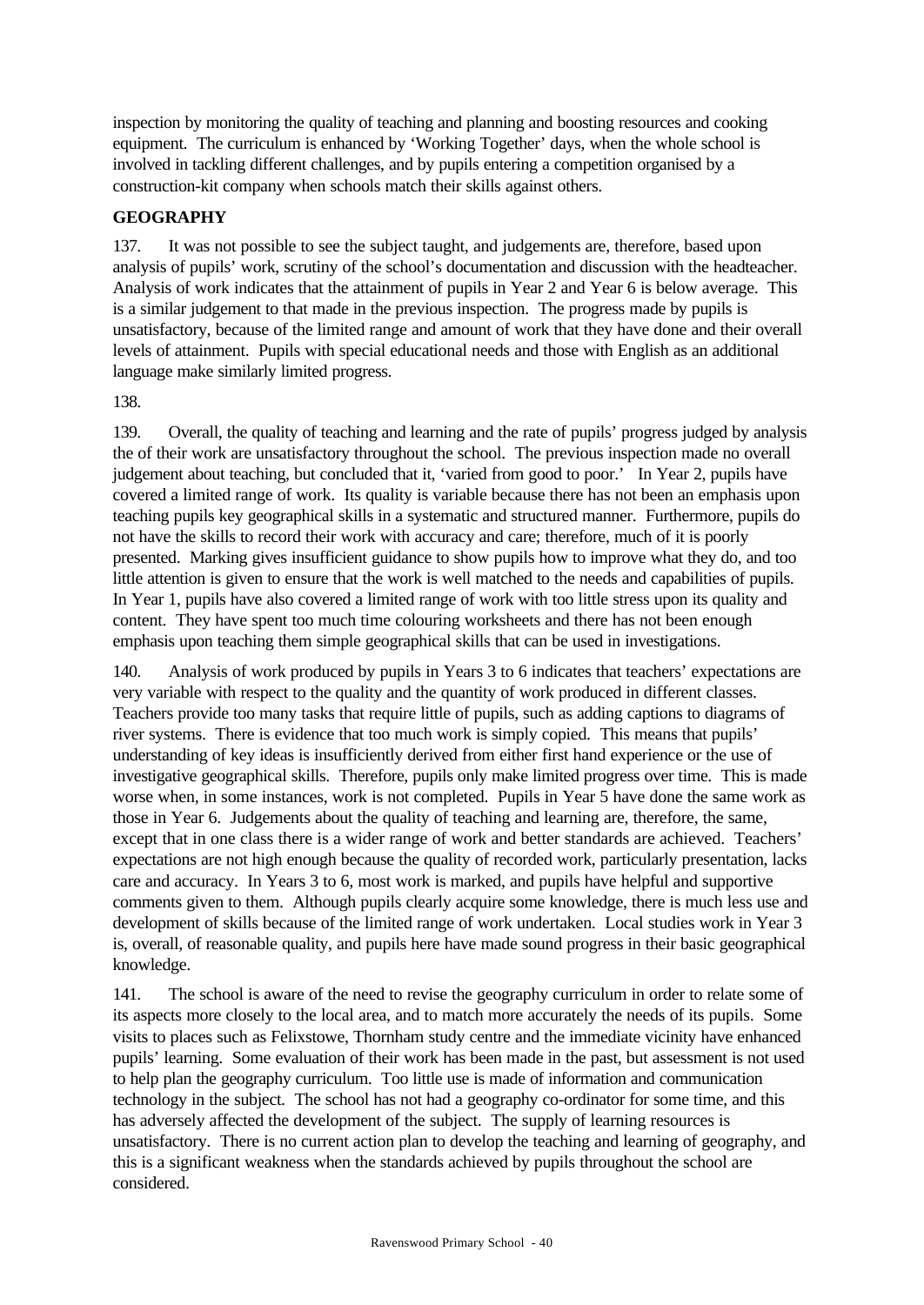# **HISTORY**

142. By the end of both Year 2 and Year 6, standards are average, which reflects the findings of the previous inspection. Pupils achieve satisfactory standards, and pupils with special educational needs and those for whom English is an additional language are making satisfactory progress. Whilst most of the pupils have sound attitudes to work, there are a few who are much less positive. Throughout the school, too much work is presented untidily.

143. By the end of Year 2, the pupils are beginning to develop a sound sense of chronology. They have a satisfactory understanding of how features of everyday life have changed over time, and they know that these can be shown on a time line. Pupils construct a simple time line to show the main events in their own lives so far. They look at pictures of carriages, cars and bicycles through the ages and make sound observations of how means of transport have changed. They place a variety of bicycles reasonably accurately on a time line. When they look at photographs of buildings, most pupils have the skills to place them in sequence by their age. Pupils have a clear understanding of how some inventions have changed people's lifestyles, such as colour televisions and mobile telephones. They know something about the work of inventors such as William Caxton, Alexander Graham Bell and George Stephenson. They are familiar with other famous people in history, such as Captain Cook and Amy Johnson.

144. By the end of Year 6, the pupils have an average understanding of the major events and personalities of Tudor times. They know that Cardinal Wolsey was born locally, in Ipswich. The pupils write about Henry VIII and his wives, why Henry broke with Rome and why he dissolved the monasteries, but their weak standards in literacy make this difficult for many pupils. Pupils have enhanced their knowledge by researching information from books, CD ROM programs and the Internet. The pupils have a satisfactory understanding of the chronology of the many peoples who have invaded and settled in Britain over the ages. They know some of the reasons for the Roman invasion of Britain, and describe some aspects of life in Roman times. They find it difficult to make careful observations of artefacts, and to ask themselves questions about the use that might have been made of them. The pupils are familiar with some aspects of life in Victorian Britain, although they struggle to place some of the many inventions of that era on to a time line. They know about aspects of life in ancient Greece and they are familiar with some of the stories of those times, such as the Trojan Horse.

145. The quality of teaching and learning is satisfactory. Since the previous inspection, the teachers are placing more emphasis on developing the pupils' sense of chronology and clear understanding of time lines. A strength of some teaching is the use of drama to make learning more real. In a lesson for pupils in Year 4, the teacher dressed up as a Roman, and used two other members of staff to act out the roles of Celts. This helped the pupils to gain a better understanding of how the Celts felt about the Roman invasion, of why the Romans eventually left Britain and of the legacy they left behind. The teachers plan their lessons well, and they ensure that all the pupils are fully included in question and answer sessions. In a lesson for pupils in Years 1 and 2, when the teacher asked, *"Why do you think Brunel's bridges were important?"* it made the pupils think carefully, and helped them to understand the difficulties posed by rivers to transport before the great bridge building era of the nineteenth century. The teacher had made a simple, but effective display of photographs and posters, which provided a good visual stimulus for the pupils and helped them to understand the role played by Brunel. The teacher made effective links with design and technology, as the pupils proceeded to make bridges out of a variety of materials. This made learning both meaningful and fun for the pupils. In a lesson for pupils in Year 6, the teacher ensured that the pupils had to use their research skills to find out about Elizabeth I, including information about her visit to Melford Hall in Suffolk. She encouraged the pupils to try and place themselves in those times by asking, *"How do you think these people would feel?"* Higher attaining pupils had to write in the role of different characters in the household, before a visit from the Queen. This was obviously the first time the pupils had been asked to undertake this kind of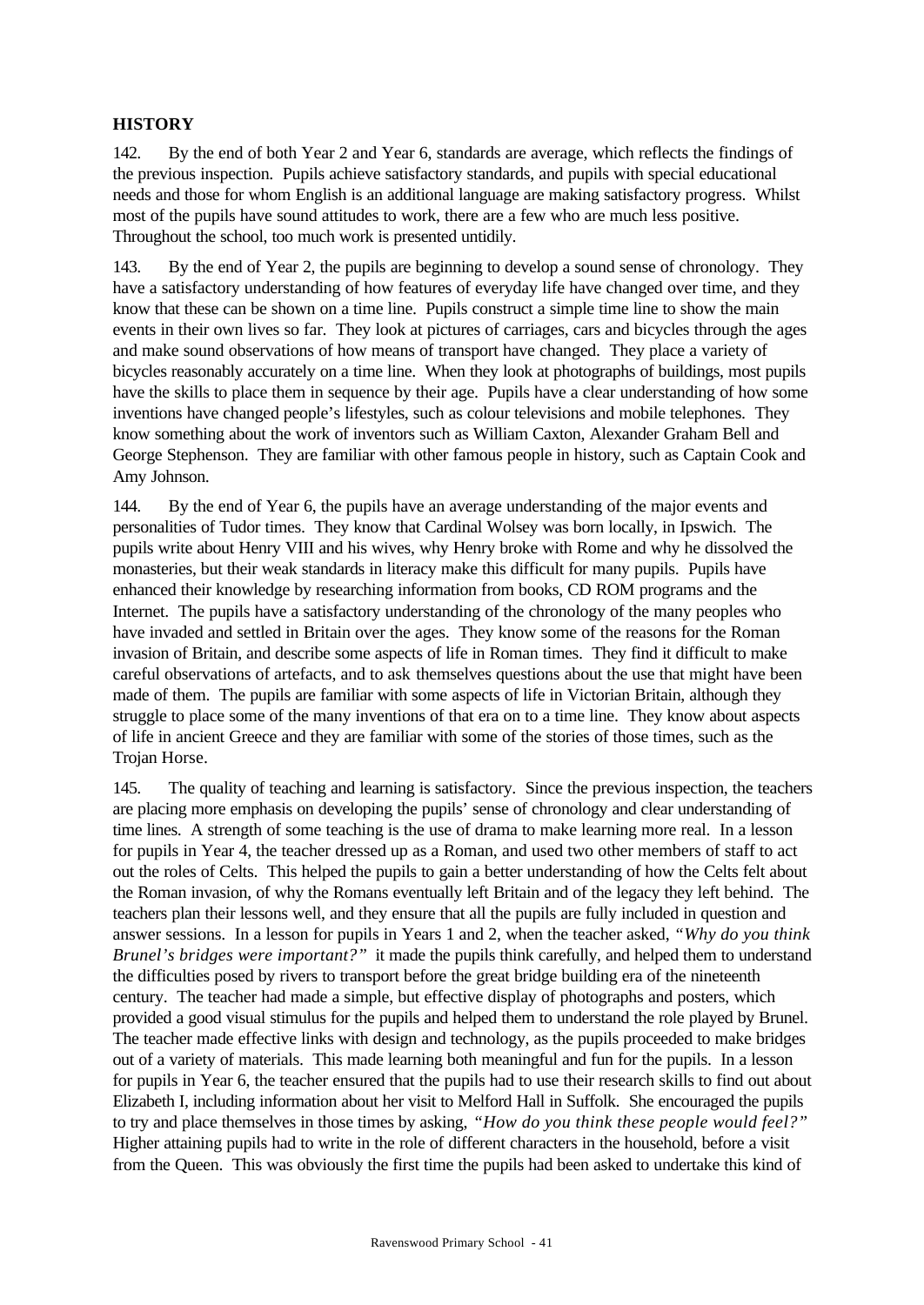writing, with the result that, whilst higher attaining pupils were able to write well, few others knew how to set about the task.

146. The weakness in the teaching is the lack of opportunities given to pupils, other than those in Year 6, to use their literacy skills in order to write at length about historical topics. Too much work is done on worksheets, where the pupils write very little. Some of their history folders are more a collection of information sheets or pages printed off the Internet. The pupils are given insufficient opportunities to see history from differing viewpoints. Teachers' expectations of pupils' presentation of work are sometimes insufficiently high. Some teachers can manage pupils' behaviour more effectively than others. In a lesson for pupils in Year 4, the teacher and her assistant tried hard to motivate the pupils to observe some replica artefacts from Roman times, but the poor behaviour of most of the pupils meant that teaching was constantly disrupted, and little learning took place. Marking of the pupils' work is satisfactory, although, at times, insufficient guidance is given about how the pupils might improve their work.

147. Planning for the teaching of history is good. This is an improvement from the previous inspection, when there was no policy and planning was under-developed. The co-ordinator has made a sound start in managing the subject. She has audited the resources available for teaching and learning and has increased the range of historical artefacts. Resources are now adequate. The co-ordinator monitors planning and samples of pupils' work, in order to gain a sound overview of standards. She has not had the opportunity to monitor teaching, with a view to sharing good practice. She is building up a useful collection of samples of pupils' work. There are no whole school procedures for assessing the pupils' attainment. The pupils' learning and cultural development are enriched by worthwhile visits to places such as Sutton Hoo, Kentwell Hall and the Imperial War Museum. Earlier this school year, Year 5/6 pupils visited Manor House Museum at Bury St Edmunds for a series of history workshops, which the school used well to create a 'museum'. Last year, all the pupils participated in a 'Black History Month', when they focused on the role of black people in world history.

# **INFORMATION AND COMMUNICATION TECHNOLOGY**

148. Pupils' attainment in information and communication technology is average by Year 2, and by Year 6. In the previous inspection, pupils' attainment was reported to be, 'broadly in line with national expectations' for all pupils.

149. In Year 2, pupils enter information on to a database with average skill, retrieve appropriate files and search for information systematically. Analysis of work indicates that they create block graphs, control devices such as a 'floor turtle', import graphics into a text and copy, resize and colour graphics. By Year 6, pupils enter programs confidently, and construct a simple database into which they input data and save the information. They have used the Internet to search for information, and have word-processed a range of texts in different subjects. Evidence suggests that pupils, including those with special educational needs and those with English as an additional language make satisfactory progress against their prior attainment. A significant weakness is that many pupils throughout the school have weak keyboard skills.

150. On the evidence of an analysis of pupils' work and lessons seen, the quality of teaching and learning is satisfactory in Years 1 to 2. In Year 2, a good lesson was the result of clear direction and instruction by the teacher so that pupils learned the specific skills of searching for and sorting data. They worked at a good pace, and with close interest. Analysis of work in Year 2 shows that teachers' expectations of the quality of pupils' work are satisfactory, and that there is appropriate acquisition of both skills and knowledge for a satisfactory range of operations.

151. The quality of teaching and learning is satisfactory in Years 3 to 6. In a good Year 6 lesson, the teacher gave clear instruction to the whole class and to individual pupils. This enabled them to develop their understanding of how to open and interrogate a database. The teacher made good use of the 'interactive whiteboard' to demonstrate the various operations needed. However, the position of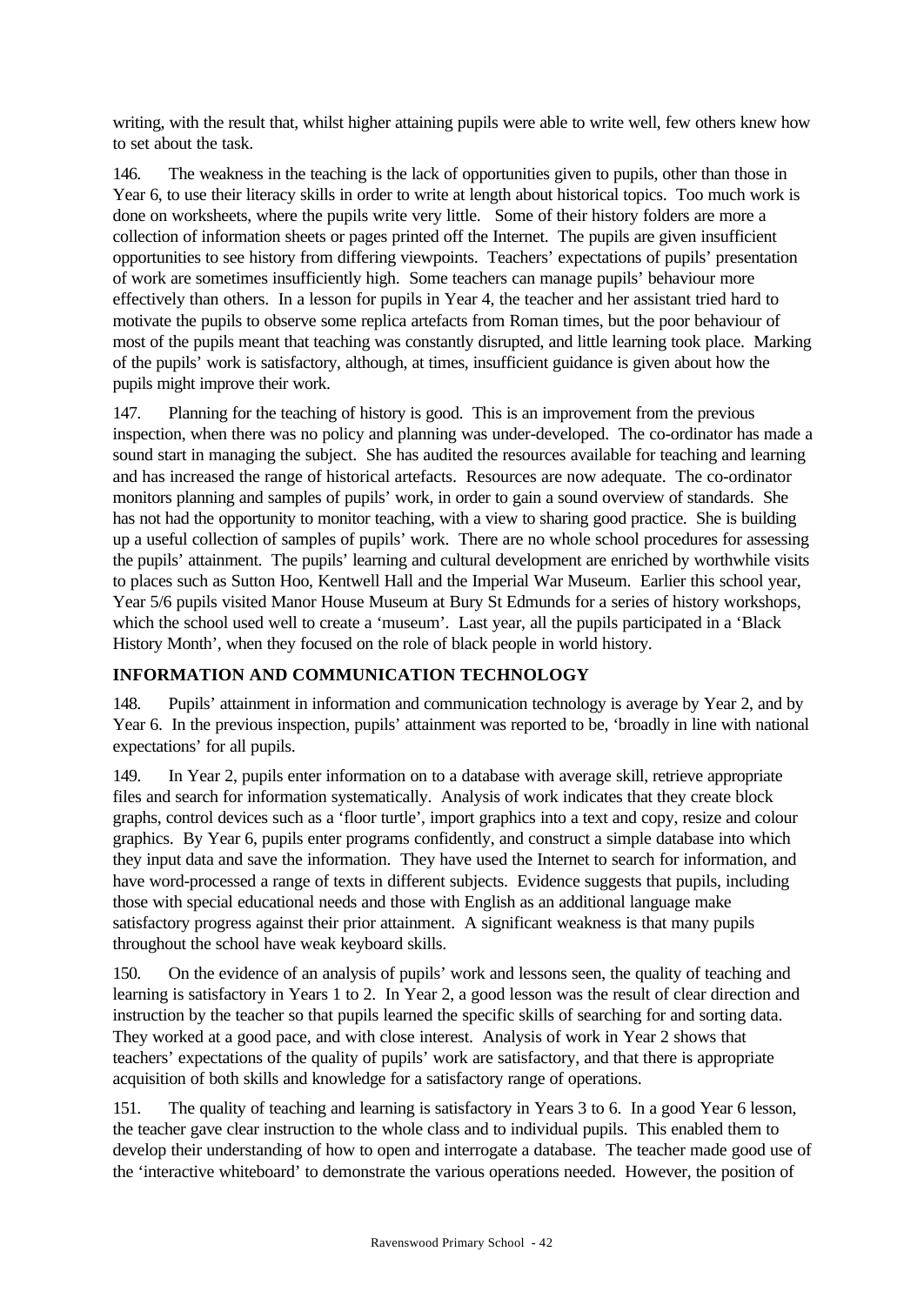the monitors made it difficult for some pupils to see the whiteboard. Some struggled when entering data because their work on the keyboard was slow; they were uncertain about the function of different keys, and the typing was laboriously carried out, often with one finger. At times in all the lessons seen, pupils became noisy, but this was mainly because they were excited about the tasks. Occasionally, however, noise levels increased to such a pitch that pupils found it hard to concentrate. When they were asked, pupils were willing to discuss what they did, and most gave clear explanations that indicated that they understood the tasks. A lesson in Year 4 on the entering of data about the planets in the solar system was well presented, and the teacher had good subject knowledge so that pupils' queries were quickly answered. When teachers are not so secure in their knowledge, pupils make mistakes and do not then know how to correct them.

152. A sound scheme of work informs teachers' planning, and the school has a policy to protect pupils from undesirable Internet material. Good use of specific funding has been made to establish a well-equipped computer suite. However, the arrangement of the room causes difficulties to pupils, particularly the youngest as already noted. The co-ordinator is aware of this problem. The use of information and communication technology in other subjects is developing well. The school has established good links with the community: pupils have visited the computer offices of a local newspaper, and the co-ordinator has provided computer lessons for parents and their children in Year 4. Some links have been established with a national on-line training service with links to business and industry. A good computer-based system to assess pupils' work has been established, and is being currently developed in use. The co-ordinator has a good action plan, with appropriate priorities to review resources, develop the scheme of work and complete all staff training in the use of information and communication technology. A strength of the current situation is that assistants have been trained well, and provide very good support for pupils and teachers in lessons. Overall, good improvements have been made in curricular provision and the management of the subject.

## **MUSIC**

153. By Year 2 and Year 6, pupils attain average standards for their ages. This is similar to the judgements of the previous inspection report. All groups of pupils achieve well in music, and enjoy their work. Pupils with special educational needs and those who have English as an additional language make good progress, as they receive good support.

154. There is a wide range of attainment, but by the time that they are seven, most pupils sing songs well from memory, and invent and change patterns with percussion instruments. Working in small groups, they make good progress as they experiment with percussion instruments to try to change the length of notes. They easily make loud and quiet sounds, but find it more difficult to change the length of the notes. In one lesson, after much discussion and experimenting, some pupils successfully performed before the class, making differing length sounds on percussion instruments. Pupils listen attentively to two contrasting pieces of music, and realised that one piece was played with mostly long notes, whilst the other piece was comprised of mostly very short notes.

155. By Year 6, pupils sing songs tunefully from memory, and compose and perform their own short compositions. They sing songs such as *A life on the ocean waves* and *Join in with the band* with appropriate rhythm*.* They can chant *Concentration Rondo* whilst keeping a steady pulse using body percussion. They learn much about music making when they listen attentively to music on synthesisers by composers such as Vangelis, and when they are played *Barisgede*, a ritual spear dance piece of gamelan music from Indonesia. They work co-operatively in small groups to compose their own music using tuned and percussion instruments, and show great pride when they perform before the class. Year 3 pupils are learning how pentatonic scales are used in music. Year 4 pupils clap and chant a rhythm which includes a rest, and compose and perform short rhythmic patterns using percussion instruments.

156. The quality of teaching and learning is good. However, a small amount of unsatisfactory teaching and learning was observed. Teachers strive hard to ensure that pupils are well behaved so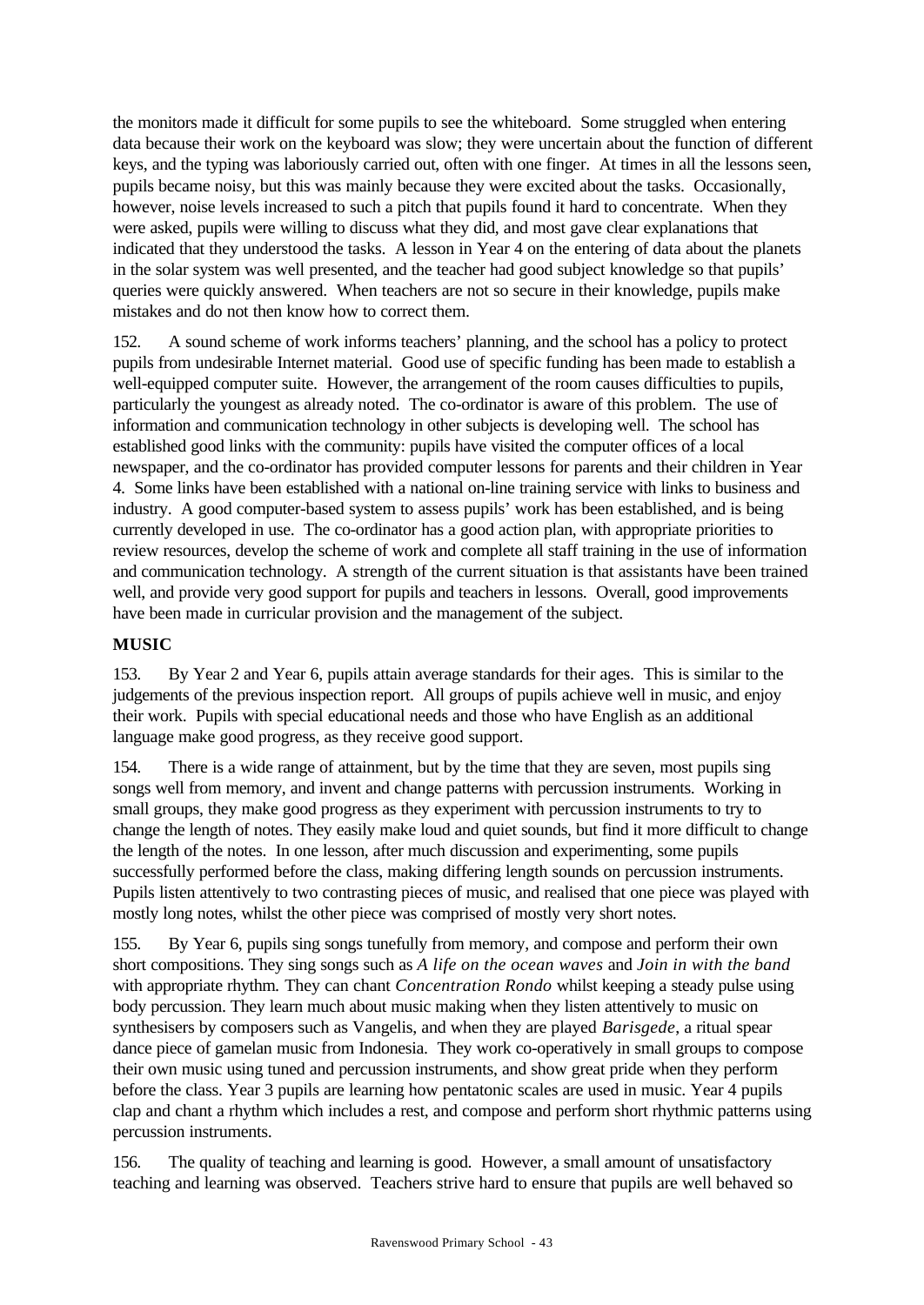that all can learn. However, when teaching and learning are unsatisfactory, teachers struggle to manage pupils' immature behaviour, and this slows down learning. Particularly good progress was seen in the lessons taught by the peripatetic music specialist. She used her good subject knowledge very well to inspire pupils. She shared her aims for the pupils' learning with them, and used excellent resources to inspire them. With this very good lead, pupils' own performance improved noticeably during the lessons. In one lesson, it culminated in their working well in groups of three to compose their own rhythmic pattern. Each group had a drum and two other percussion instruments. Two pupils played two different eight beat Kaherva cyclic pattern rhythms, which consisted of four open sounds and four closed sounds. The third pupil improvised a rhythmic pattern over the top of two other patterns. By the end of the lesson, each group was successful in varying degrees, but each group enjoyed performing to the class. They thoroughly enjoyed playing the African djembe drums, which the teacher had borrowed from the County Music Centre.

157. Most pupils are enthusiastic, and eager to be chosen to take on responsibility. Younger ones particularly enjoy singing, whilst older ones show that they can use their initiative when working in groups. They take turns, help each other and most listen attentively to the teachers. They applaud the skills of others and recognise the efforts made by those who are rather shy when performing. The teachers encourage pupils to evaluate what they see and hear, which helps them to develop their speaking skills and enrich their musical vocabularies. This is particularly helpful to those who are learning to speak English as an additional language and to pupils who have special educational needs. As a result, these two groups of pupils make good progress in lessons.

158. The co-ordinator provides sound support to teachers, but has not been able to monitor the teaching of music this year, due to other commitments. She has introduced a published scheme of work, which has given the staff confidence to teach music. The school makes effective use of a peripatetic music teacher, who teaches pupils in Years 3 to 6 for one term. The co-ordinator plans to review the scheme of work next year, with the introduction of the national guidelines for music in mind. Teachers use information and communication technology effectively to record pupils' musical compositions. This works well because it helps pupils to understand how well they are achieving, and where they can improve their work. Assessment opportunities are sound, and the peripatetic teachers provide the class teachers with a useful evaluation sheet of pupils' progress. During the autumn term, pupils are able to join the choir. They sing at the carol service, to the local elderly people and in the local shopping area at Christmas. Resources are good, and have a positive impact on the quality of pupils' work. The music room provides the school with good accommodation for teaching music. Pupils in Years 5 and 6 enjoy performing in the summer production. Pupils visited the local theatre last Christmas to see *Rock and Roll Cinderella.* Music plays an important part in the celebration of various cultures and festivals during the school year.

# **PHYSICAL EDUCATION**

159. By the end of Years 2 and 6, pupils' work in physical education is average. These are lower standards compared with those reported in the last inspection, mainly because pupils' behaviour and concentration are not as good as before. Nevertheless, pupils make satisfactory progress given their below average physical skills on entry to Year 1. Pupils with special educational needs make good progress, and some of their games skills are the best in the class.

160. Year 2 pupils combine running, jumping and walking movements into sequences with average levels of co-ordination. They compete enthusiastically in relay races, but a few become easily distracted and disappoint other team members as they keep making mistakes. They create a good range of wide and tall shapes in gymnastics, and have a basic knowledge of why they have to warmup before vigorous exercise.

161. Year 6 pupils' skills in gymnastics are average. They use apparatus with reasonable skill, and jump, roll and land confidently. Pupils' dance skills are average: most show reasonable control, and develop an interesting sequence of moves. In games, pupils compete enthusiastically, and a few show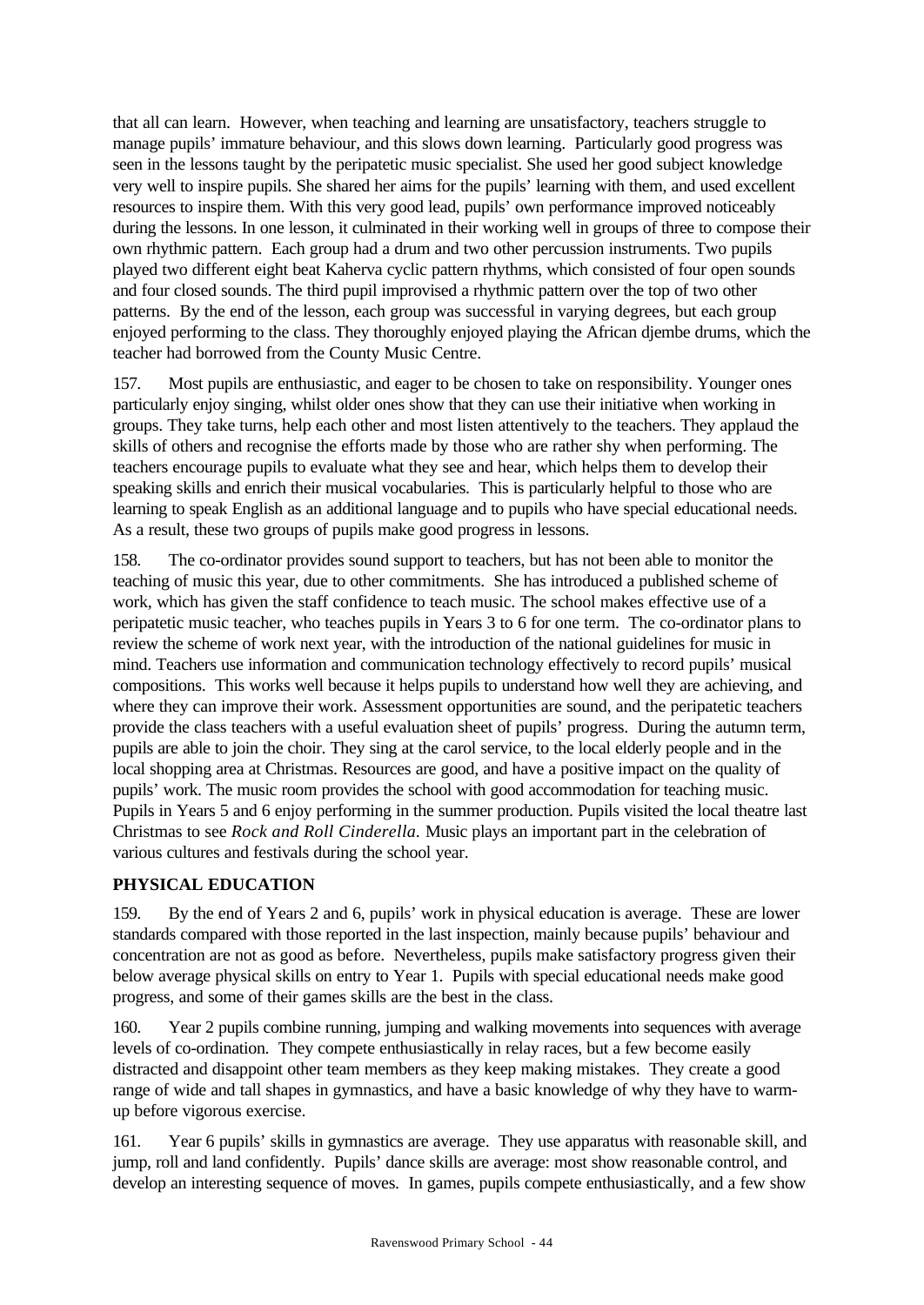good hockey skills. Some challenges, however, are very robust, and less confident pupils think twice before holding on for too long with the hockey puck. Pupils' swimming skills are average, and around three quarters swim to the expected standard by the time they leave. Pupils' best skills are in athletics, and the school has won the local tournament in three out of the last four years.

162. The quality of teaching is satisfactory, but ranges from unsatisfactory to very good. In the best lessons, teachers' control of excitable pupils is very good; this channels pupils' enthusiasm and enables them to produce high standards. Where the quality of teaching has shortcomings, pupils are allowed to chat to each other when the teacher is talking, and then have little idea what to do. Teachers use plenty of praise to motivate pupils, and this gives pupils of all abilities the confidence to try different moves. Teachers warm pupils up carefully, and demonstrate skills well, using higher attaining pupils effectively to illustrate their points. In the best lesson, the teacher used music very effectively in the warm-up, and pupils worked extremely hard to keep up with the beat. He made good suggestions to improve pupils' work, giving just enough guidance to develop their own ideas. This had a good effect on pupils' learning as they were able to refine their movements and attempt more adventurous challenges. Teachers' planning has a sound focus on the systematic development of basic skills, and this ensures, for example, that pupils learn the correct way to jump and land. The teaching of swimming is good, and is enhanced by the use of a qualified instructor.

163. The physical education co-ordinator supports teachers well, and has worked hard to develop their skills. The school uses a good scheme of work that provides a clear structure to help nonspecialist teachers plan lessons. There is a good supply of resources, and a very good hall. Assessment procedures are basic, and this is an area that the co-ordinator is addressing.

# **RELIGIOUS EDUCATION**

164. By Years 2 and 6, pupils' knowledge and understanding of religious education meet the expectations of the locally agreed syllabus. This matches the findings of the last inspection report, and shows that standards have been maintained. Many pupils' writing skills are weak, and their written work is often too brief. Teachers do not always insist on good standards of presentation and handwriting. The subject is making a good contribution towards pupils' personal development, particularly their spiritual development. They learn about customs associated with worship, visit a local church, and the Salvation Army citadel, and have visits from local clergy. Pupils make satisfactory progress, including those who have special educational needs and those with English as an additional language.

165. It was not possible to see any religious education lessons in Years 1 and 2, and so the judgements are based upon analysis of pupils' work and discussions. These show that the quality of teaching and learning is satisfactory. Pupils have a sound knowledge of the main events of the Christmas story, and some Old Testament stories such as Daniel and the Lions. They have a reasonable understanding of some aspects of the Sikh religion, and they have written prayers. The member of staff who is a Sikh helps by demonstrating various aspects of the faith, such as the five articles that some Sikhs wear to show their commitment. Pupils have drawn pictures of the ceremonial comb, the shorts and the bangle, which symbolise the eternity of God. They made a model of this bracelet using pipe cleaners and silver foil. Pupils understand something about celebrations, such as birthdays and bonfire night, and they relate these well to religious celebrations like a baptism or Christmas. They have made Mothers' Day cards, and thought about how difficult it is to make some decisions in their lives, and how they have helped people. One pupil wrote sensitively about the time she made a drink for her small cousin.

166. In Years 3 to 6, the quality of teaching and learning is good. Pupils in Year 3 were trying to write questions about some of life's imponderable notions, including, *"Where did we come from",* and *"Why is water called wet?"* Several made satisfactory attempts at this, but the overall concept was too deep for many, and they simply wrote out the questions given to them by the teacher in the first part of the lesson. Years 5 and 6 were seen talking about 'milestones' in life. One group used a